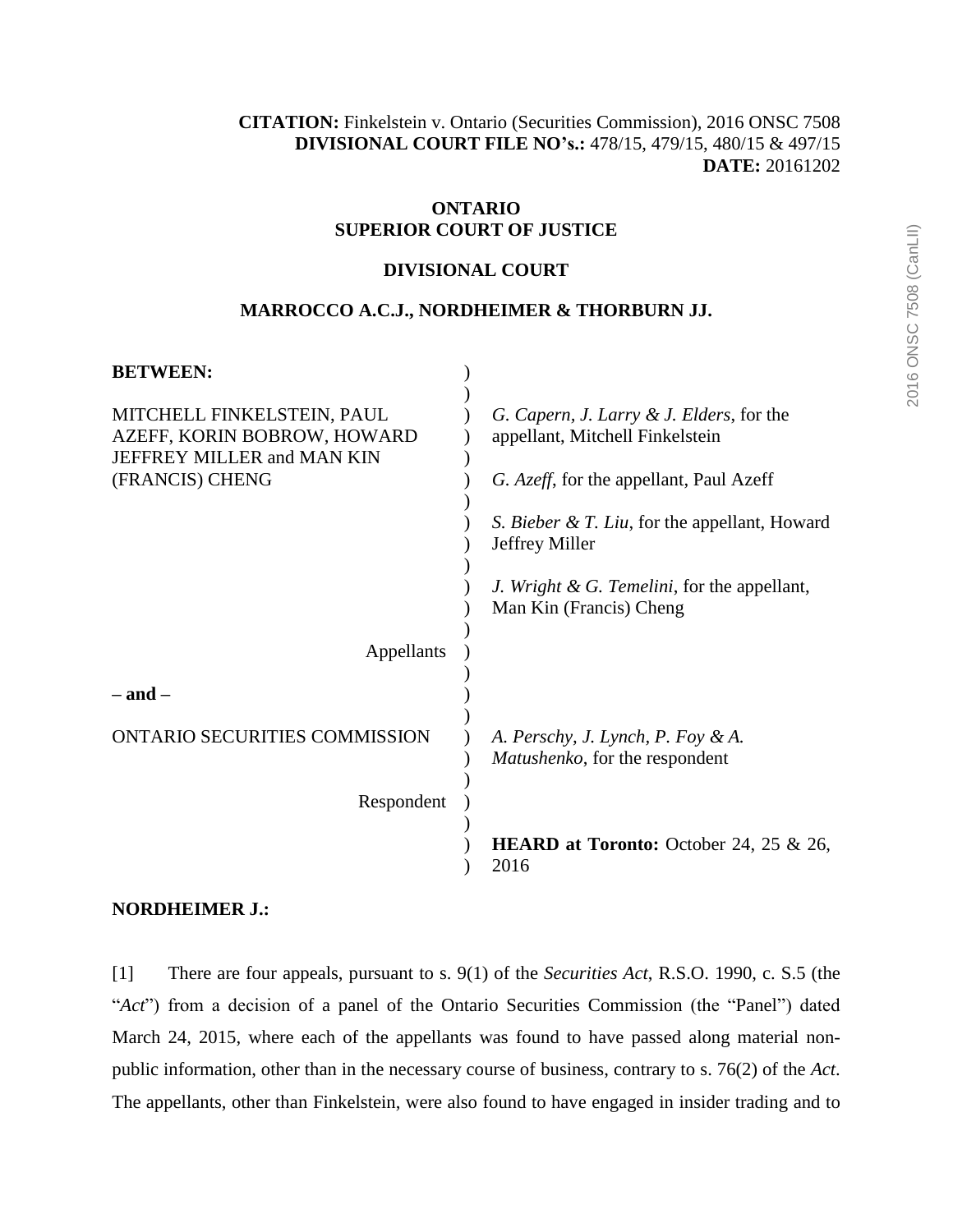have acted contrary to the public interest. Each of the appellants also appeals from the decision and order of the Panel, dated August 24, 2015, imposing sanctions and costs.

# I: Relationships between the appellants

[2] Mitchell Finkelstein was a successful corporate and commercial lawyer at Davies Ward Phillips & Vineberg LLP ("Davies") in Toronto from 1997 to 2010. Paul Azeff was employed as an investment advisor at CIBC in Montreal between 2004 and 2007, the period relevant to this proceeding. Azeff and Finkelstein were good friends. They attended each other's weddings. Azeff was Finkelstein's investment advisor during such time. Finkelstein and Azeff communicated frequently during the years 2004 through 2007.

[3] Azeff and Bobrow have been extremely close friends since high school. The pair have worked together since 1995, moving firms in lock step. While at CIBC, they worked together effectively as partners: they had adjacent desks, they shared a trading code for all their trading, they discussed investment ideas continuously, they shared their research, and they looked after each other's clients.

[4] Miller was a very experienced and successful investment advisor who had more than fifteen years' experience in the securities industry. He was a Vice-President and a senior investment advisor at TD Securities. He had been a registrant since 1995.

[5] Cheng was an investment advisor with approximately ten years' experience in the securities industry. He was registered as a salesperson with the OSC in the period between 1998 and 2008. Cheng worked for TD Securities in the same office as Miller.

### II: Preliminary issue

[6] Before argument began on the appeal, the court was asked to determine a motion, brought by Azeff and Bobrow, to admit fresh evidence. The fresh evidence in question was an affidavit from Azeff outlining issues that arose from problems associated with an expert that he and Bobrow had retained for the hearing. At the conclusion of submissions, the court dismissed the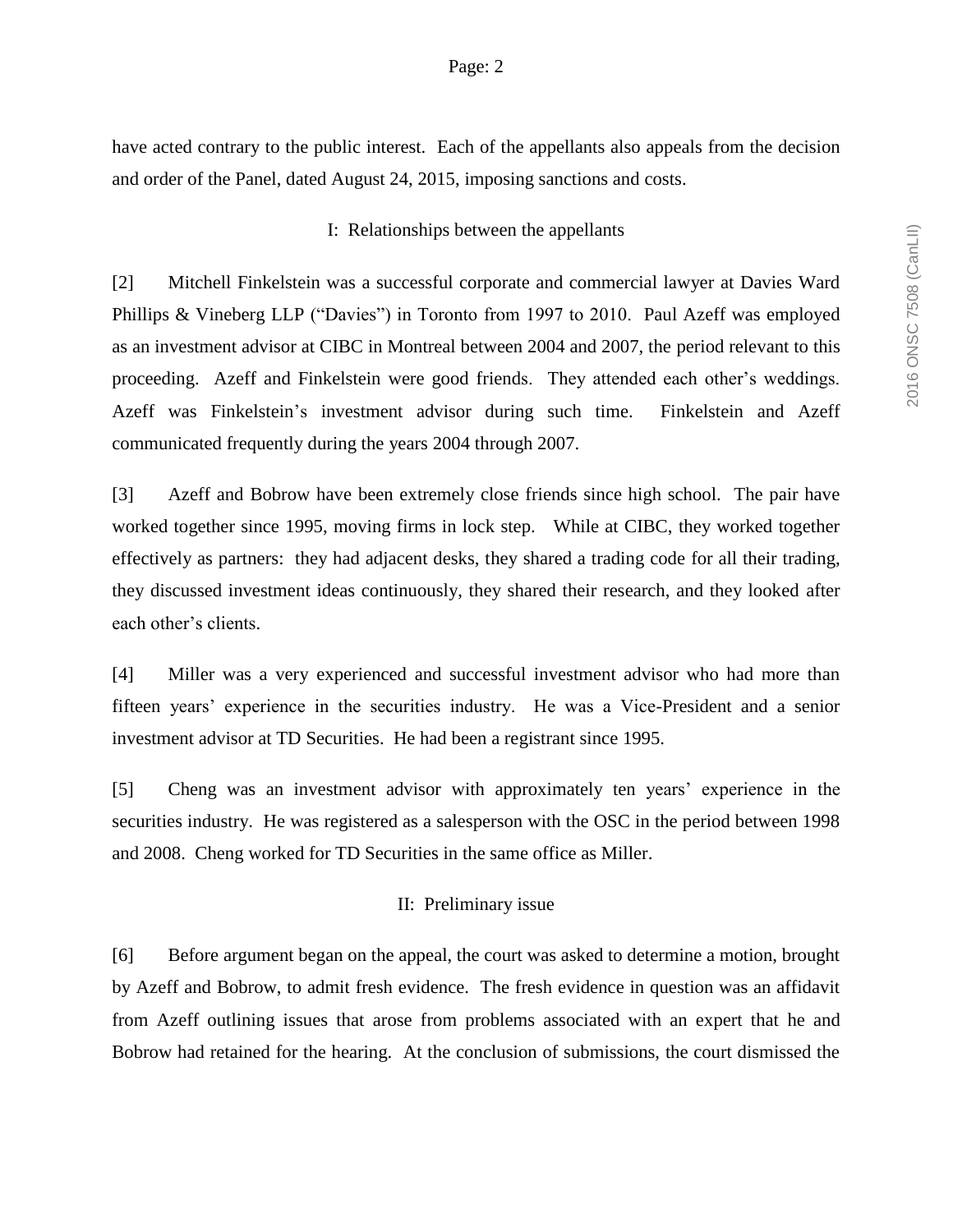motion and stated that our reasons for doing so would be provided as part of our reasons on the appeal.

[7] The background facts to the motion can be stated briefly. Azeff and Bobrow had retained an expert to assist counsel in challenging the evidence to be led by the respondent. In February 2014, some months prior to the commencement of the hearing, the expert lost all of her work product through a computer error. While efforts had been made to reproduce the lost material, the evidence of the expert was that it would take her six to nine months to reproduce all of the lost work product.

[8] In July 2014, Azeff and Bobrow brought an application to adjourn the hearing. That application was refused by the Panel. In September 2014, Azeff and Bobrow sought judicial review of the Panel's decision on an urgent basis. The application for judicial review was dismissed. The hearing proceeded as scheduled on September 29, 2014.

[9] Azeff and Bobrow complain that they were not able to properly respond to the allegations against them because of the problems arising from their expert's lost work product. As I shall mention later, Azeff and Bobrow renew this complaint as a stand-alone ground of appeal. The stated purpose of, and need for, the fresh evidence was to establish that the ability of Azeff and Bobrow to respond to the allegations was seriously impaired by the expert's lost work product.

[10] The test for fresh evidence was established in *R. v. Palmer*, [1980] 1 S.C.R. 759. Four factors are to be considered:

- (i) The evidence should generally not be admitted if, by due diligence, it could have been adduced at trial provided that this general principle will not be applied as strictly in a criminal case as in civil cases;
- (ii) The evidence must be relevant in the sense that it bears upon a decisive or potentially decisive issue in the trial;
- (iii) The evidence must be credible in the sense that it is reasonably capable of belief, and;
- (iv) It must be such that if believed it could reasonably, when taken with the other evidence adduced at trial, be expected to have affected the result.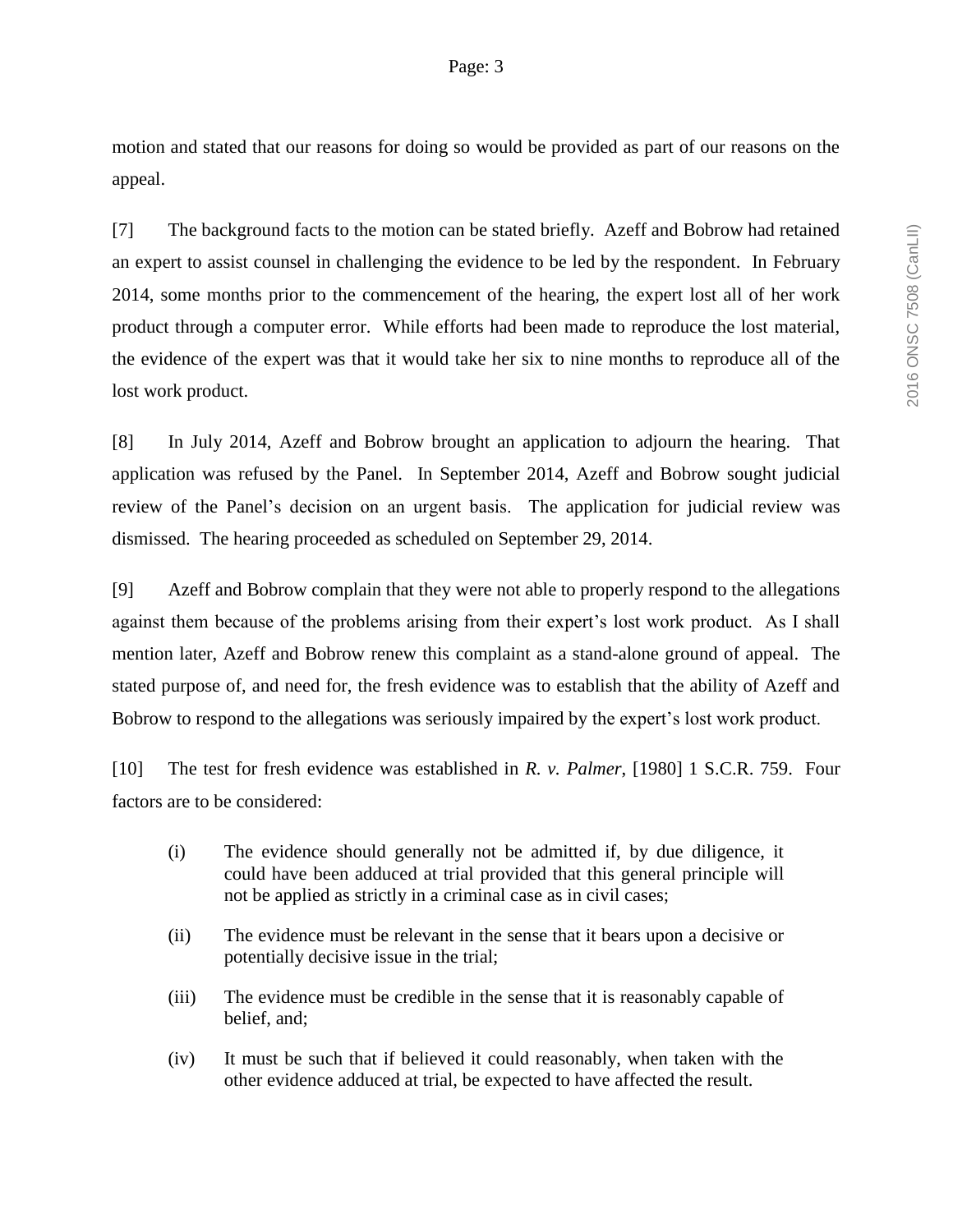[11] We concluded that the contents of the affidavit did not satisfy the *Palmer* test for two principal reasons. First, the affidavit does not contain any facts or evidence. It essentially consists of submissions as to how Azeff and Bobrow were impaired in their ability to respond to the allegations arising from the expert's lost work product. There is nothing in the affidavit that adds to the ability of Azeff and Bobrow to argue this issue from the transcript of the hearing before the Panel.

[12] Second, as we understood it, the expert was retained for essentially two purposes. One was to assist counsel in his cross-examination of the respondent's witnesses. The other was to explore the possibility that there was an alternative source for the disclosure of the material nonpublic information, unconnected to Azeff and Bobrow.

[13] With respect to the first purpose, I have already dealt with the fact that the proposed fresh evidence does not reveal anything that would not be apparent from the transcript. In terms of the second purpose, there is no evidence from the expert, or any other source, of any substantive results from the expert's efforts to find an alternative source for the material non-public information. More than eighteen months have passed since the completion of the hearing, and the release of the merits decision, and yet nothing is offered by Azeff and Bobrow to substantiate their assertion that, if they had been given the time that they say that their expert needed to recreate her work product, some significant and relevant evidence would have been found. On this point, we did not accept the position advanced by Azeff and Bobrow that they were entitled to "stand pat", since the conclusion of the hearing, in terms of any pursuit of the end goal that the expert was retained to achieve. Consequently, the fresh evidence fails to show that, if the expert had been given the time that she claimed to need, any material evidence would have been obtained that could have affected the result.

[14] For these reasons, we dismissed the motion to admit fresh evidence.

### III: Basic principles

[15] Before embarking on a consideration of the individual appeals, I believe it is necessary to restate some basic principles that apply to these appeals. First, of course, is the standard of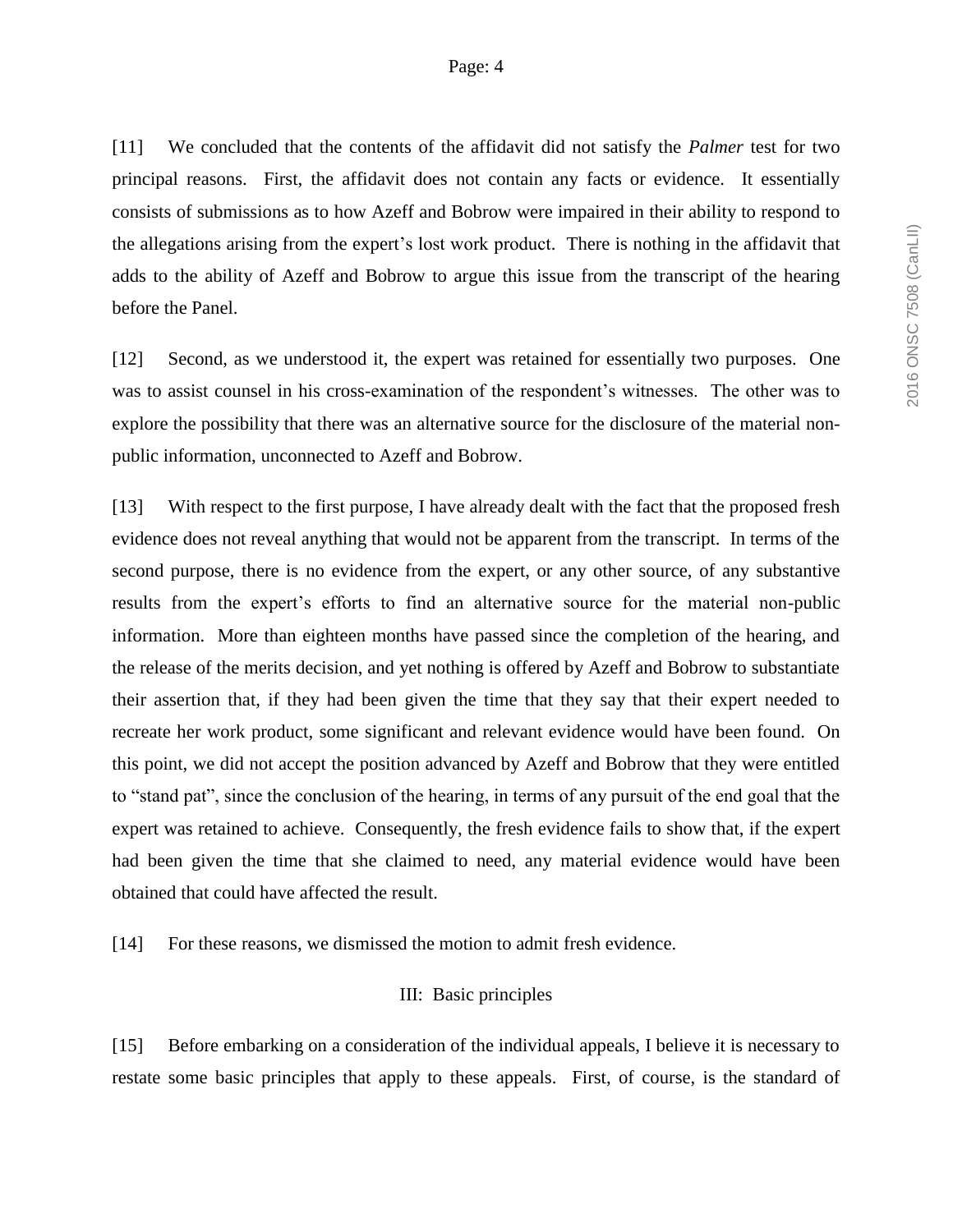review. There is no dispute that the standard of review to be applied to the decisions of the Panel, in terms of the merits, is reasonableness. Insofar as the appellants have raised issues of procedural fairness, there is no standard of review to be applied. Instead, the court determines whether the requisite level of procedural fairness has been accorded, with reference to the factors in *Baker v. Canada (Minister of Citizenship and Immigration),* [1999] 2 S.C.R. 817.

[16] The proper treatment of circumstantial evidence is a more difficult issue. This case, like almost all "tipping" cases, is largely based on circumstantial evidence. All of the appellants submit that the Panel, in reaching its conclusions, improperly used the circumstantial evidence, either by drawing unreasonable inferences, or by drawing inferences for which there was no evidence from which those inferences could properly be drawn. A review of the basic principles surrounding the use of circumstantial evidence is therefore necessary.

[17] While there are any number of expressions of the basic principle underlying circumstantial evidence, I choose the following description from *R. v. Morrissey* (1995), 22 O.R. (3d) 514 (C.A.), where Doherty J.A. said, at p. 530:

A trier of fact may draw factual inferences from the evidence. The inferences must, however, be ones which can be reasonably and logically drawn from a fact or group of facts established by the evidence.

[18] As is clear from the above quotation, inferences must flow from established facts. In other words, the evidence must establish the base facts from which the inference can then be reasonably drawn. This point is aptly made in *Caswell v. Powell Duffryn Associated Collieries Ltd.,* [1940] A.C. 152, where Lord Wright said, at pp. 169-70:

There can be no inference unless there are objective facts from which to infer the other facts which it is sought to establish. In some cases the other facts can be inferred with as much practical certainty as if they had been actually observed. In other cases the inference does not go beyond reasonable probability. But if there are no positive proved facts from which the inference can be made, the method of inference fails and what is left is mere speculation or conjecture.

[19] On this point, it is important to remember the function of circumstantial evidence: it is to fill an evidentiary gap created by the fact that there is no direct evidence of a particular fact or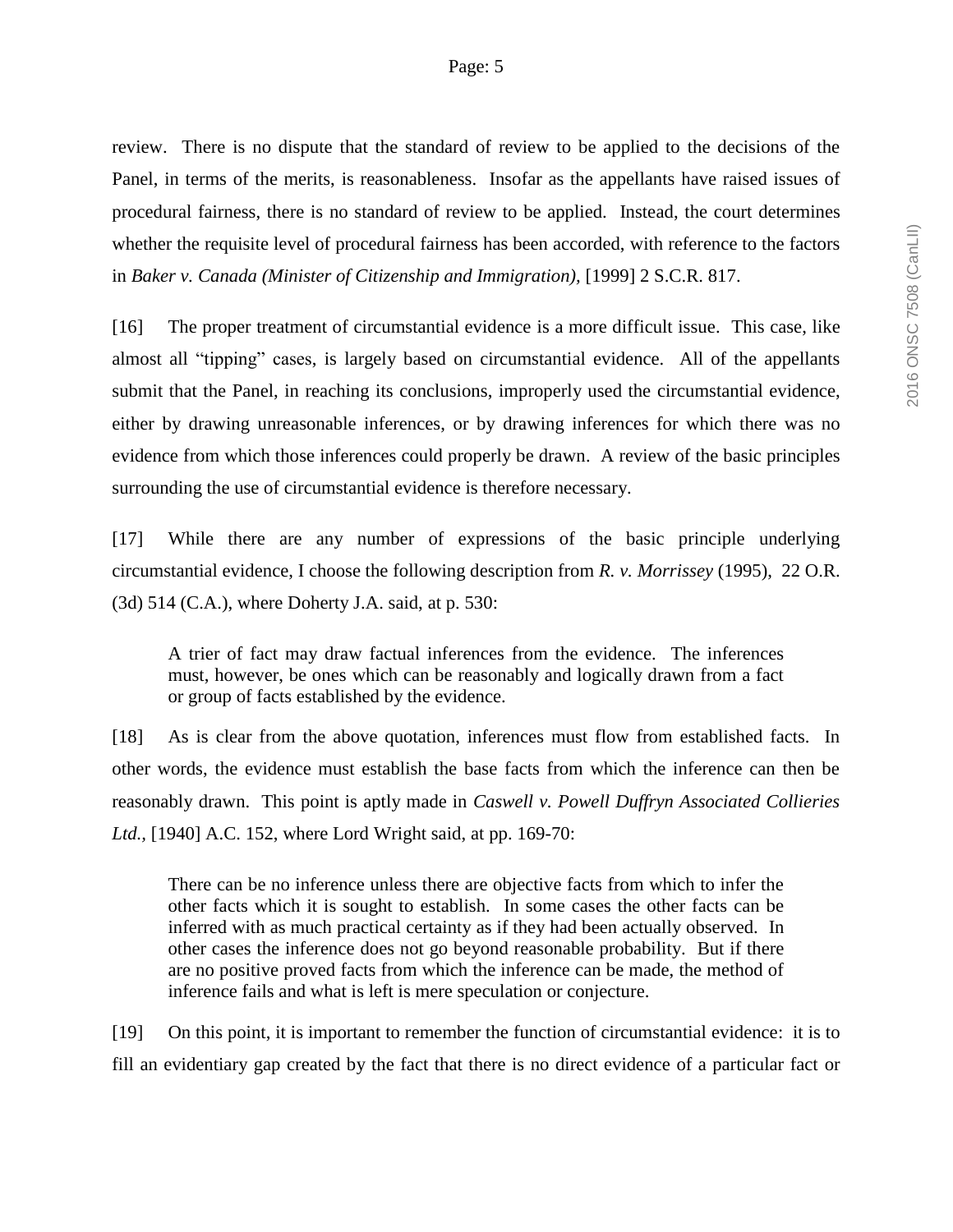event. In other words, circumstantial evidence is used to establish a missing or absent fact that cannot be proved directly.

[20] It is also the case that it is not necessary, before drawing an inference, that the requisite inference must be easily drawn. If the inference can be reasonably and logically drawn from established facts, it is of no moment that it does not flow easily from the established facts. As Moldaver J.A said in *R. v. Katwaru* (2001), 52 O.R. (3d) 321 (C.A.) at p. 330:

In order to infer a fact from established facts, all that is required is that the inference be reasonable and logical. The fact that an inference may flow less than easily does not mean that it cannot be drawn. To hold otherwise would lead to the untenable conclusion that a difficult inference could never be reasonable and logical.

[21] A further principle is that inferences drawn by a court or tribunal are not to be overturned by a reviewing or appellate court just because there may be other inferences that could have been drawn, even if those other inferences might be said to be more persuasive. This point is made in *H.L. v. Canada (Attorney General),* [2005] 1 S.C.R. 401 where Fish J. said, at para. 74:

Appellate scrutiny determines whether inferences drawn by the judge are "reasonably supported by the evidence". If they are, the reviewing court cannot reweigh the evidence by substituting, for the reasonable inference preferred by the trial judge, an equally - or even more - persuasive inference of its own. [original emphasis]

[22] The role that an appellate court plays in reviewing findings of facts and inferences drawn from factual findings is a limited one. A high threshold must be met before an appellate court will interfere with either. The test is set out in *Housen v. Nikolaisen*, [2002] 2 S.C.R. 235 where Iacobucci and Major JJ. said, at para. 23:

We reiterate that it is not the role of appellate courts to second-guess the weight to be assigned to the various items of evidence. If there is no palpable and overriding error with respect to the underlying facts that the trial judge relies on to draw the inference, then it is only where the inference-drawing process itself is palpably in error that an appellate court can interfere with the factual conclusion. The appellate court is not free to interfere with a factual conclusion that it disagrees with where such disagreement stems from a difference of opinion over the weight to be assigned to the underlying facts.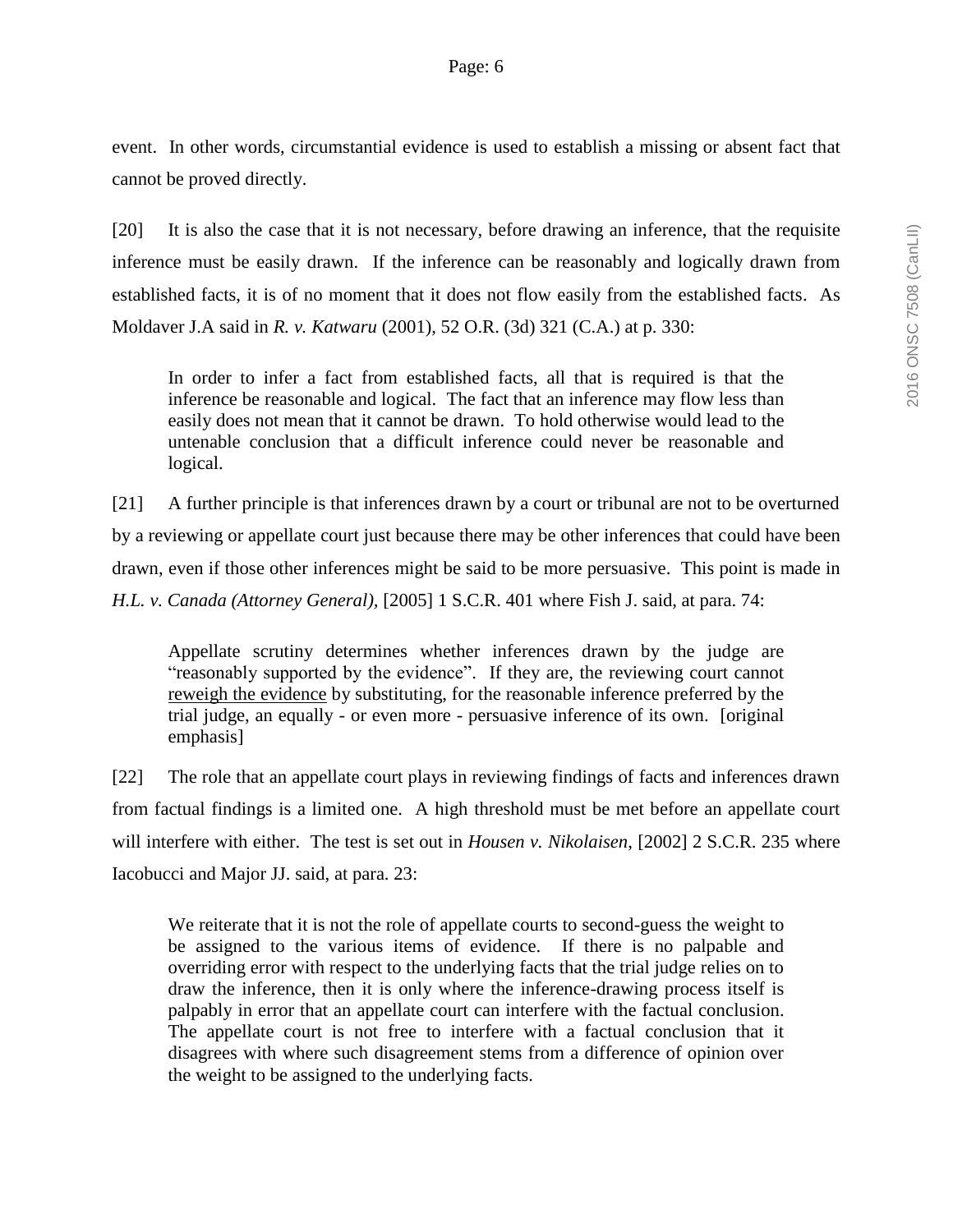[23] Consequently, if certain facts are proven, and from those facts, the Panel drew reasonable and logical inferences, then there is no basis for this court to interfere with those findings, even though this court might not have drawn the inference, or might have drawn a different inference. To do otherwise, is not only contrary to the well-established principles that I have set out above, it would involve this court in retrying the case. As I believe shall become apparent below, there are many instances where the appellants sought to have this court do that very thing – retry the case.

[24] Finally, in terms of basic principles, conclusions are to be drawn from the whole of the evidence. Each piece of evidence is not to be viewed in isolation from the other evidence. Rather, the evidence in total is to be examined and weighed in reaching a conclusion. The importance of this principle is particularly evident in cases such as this that involve a chain of events. Evidence from further down the chain may be important in reaching conclusions as to what happened higher up the chain. As the court said in *R. v. Uhrig*, [2012] O.J. No. 3011 (C.A.) at para. 13:

When arguments are advanced, as here, that individual items of circumstantial evidence are explicable on bases other than guilt, it is essential to keep in mind that it is, after all, the cumulative effect of all the evidence that must satisfy the standard of proof required of the Crown. Individual items of evidence are links in the chain of ultimate proof: *R. v. Morin*, [1988] 2 S.C.R. 345, at p. 361. Individual items of evidence are not to be examined separately and in isolation, then cast aside if the ultimate inference sought from their accumulation does not follow from each individual item alone. It may be and very often is the case that items of evidence adduced by the Crown, examined separately, have not a very strong probative value. But all the evidence has to be considered, each item in relation to the others and to the evidence as a whole, and it is all of them taken together that may constitute a proper basis for a conviction: *Cote v. The King* (1941), 77 C.C.C. 75 (S.C.C.), at p. 76.

#### IV: The appeals

[25] Before beginning my analysis of each of the appeals, I want to discuss what I consider to be the proper approach to appellate review of a tribunal's decision. Appellate review does not require a minute examination of each piece of evidence or of each witness. It does not require a response to every argument advanced or every challenge made to the findings below. Nor does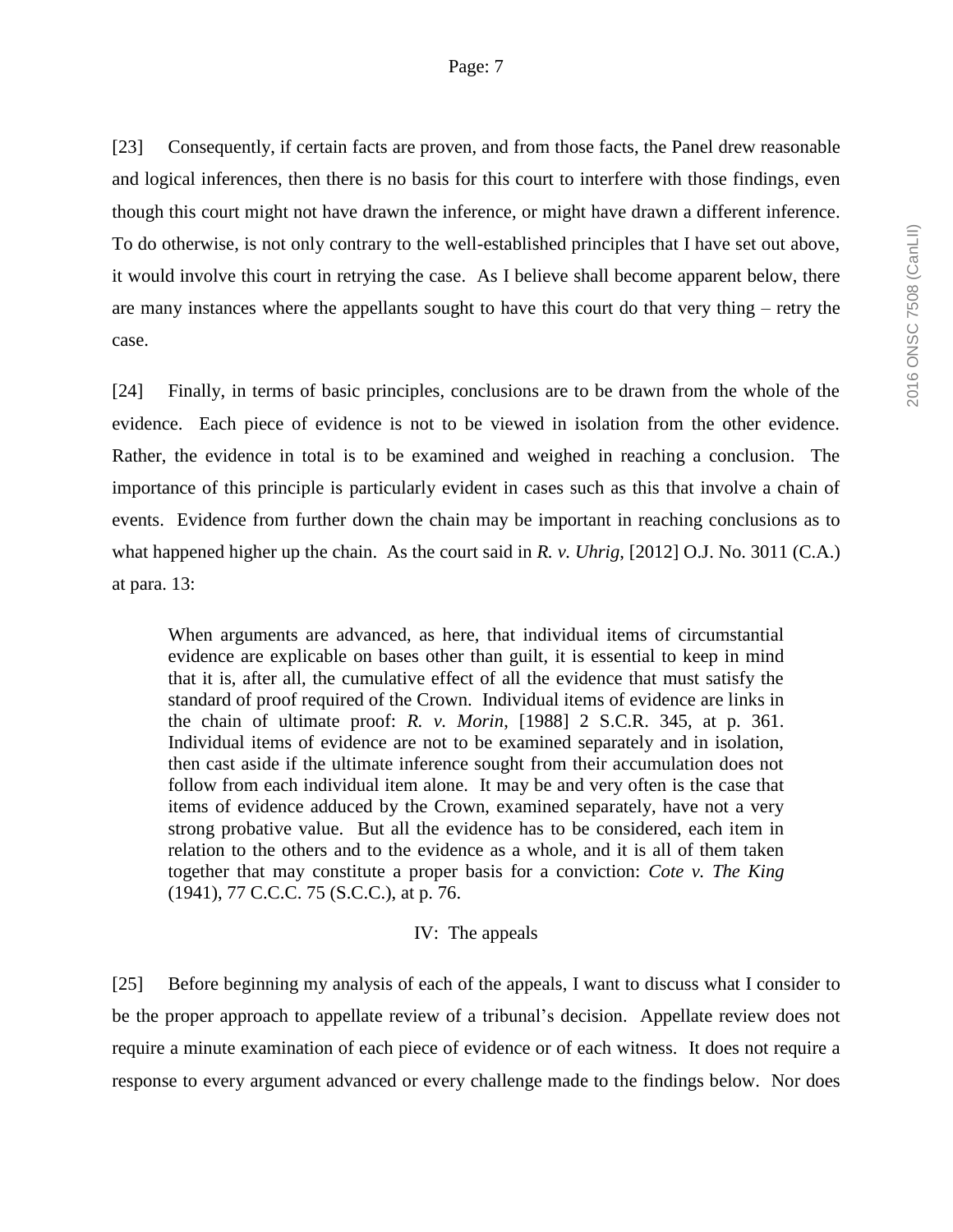it require a re-writing of the tribunal's decision or a re-examination of every aspect of the case. What is required is a general review of the process used by the tribunal in arriving at its factual findings, the analysis undertaken, the legal principles applied, and the ultimate result reached, all with a view to determining whether that result is a reasonable one. Appellate review also does not turn on being able to point to a single error in the tribunal's reasons, or to one error of fact, unless that error goes to a core finding. It is not unheard of to find small individual errors in lengthy reasons arising out of a complex proceeding. Reasons are seldom perfect. The real question is whether any such errors are fundamental to the reasonableness of the conclusion reached.

#### A. Finkelstein - Masonite

[26] The tipping chain is alleged to begin with Finkelstein. The Panel concluded that Finkelstein had provided material non-public information to Azeff regarding three corporate transactions: Masonite, Dynatec, and Legacy. I begin with Masonite.

[27] Kohlberg Kravis Roberts & Co. ("KKR") is an American private equity firm. In 2004, it was interested in buying all of the outstanding shares of Masonite. Masonite was a reporting issuer in Ontario. It was also a client of Davies. Finkelstein was the lead lawyer on the proposed takeover.

[28] The potential deal for Masonite had been ongoing since at least July, 2004. On November 16, 2004, an urgent meeting was called by Masonite with the Davies lawyers. While Finkelstein, in his evidence, attempted to downplay the importance of this meeting, a senior partner at Davies, Connelly, who was also involved in the transaction, gave contrary evidence. The Panel accepted Connelly's evidence as to the urgency of the meeting. It was entirely open to the Panel to prefer the evidence of Connelly over that of Finkelstein. The Panel gave cogent reasons for that conclusion and there is no basis for this court to interfere with it.

[29] The Panel concluded that Finkelstein not only knew on November 16 that KKR and Masonite had agreed to a transaction, but also that it was priced at approximately \$40 per Masonite share, that it was to be paid for in cash, and that it was to be completed, quickly, likely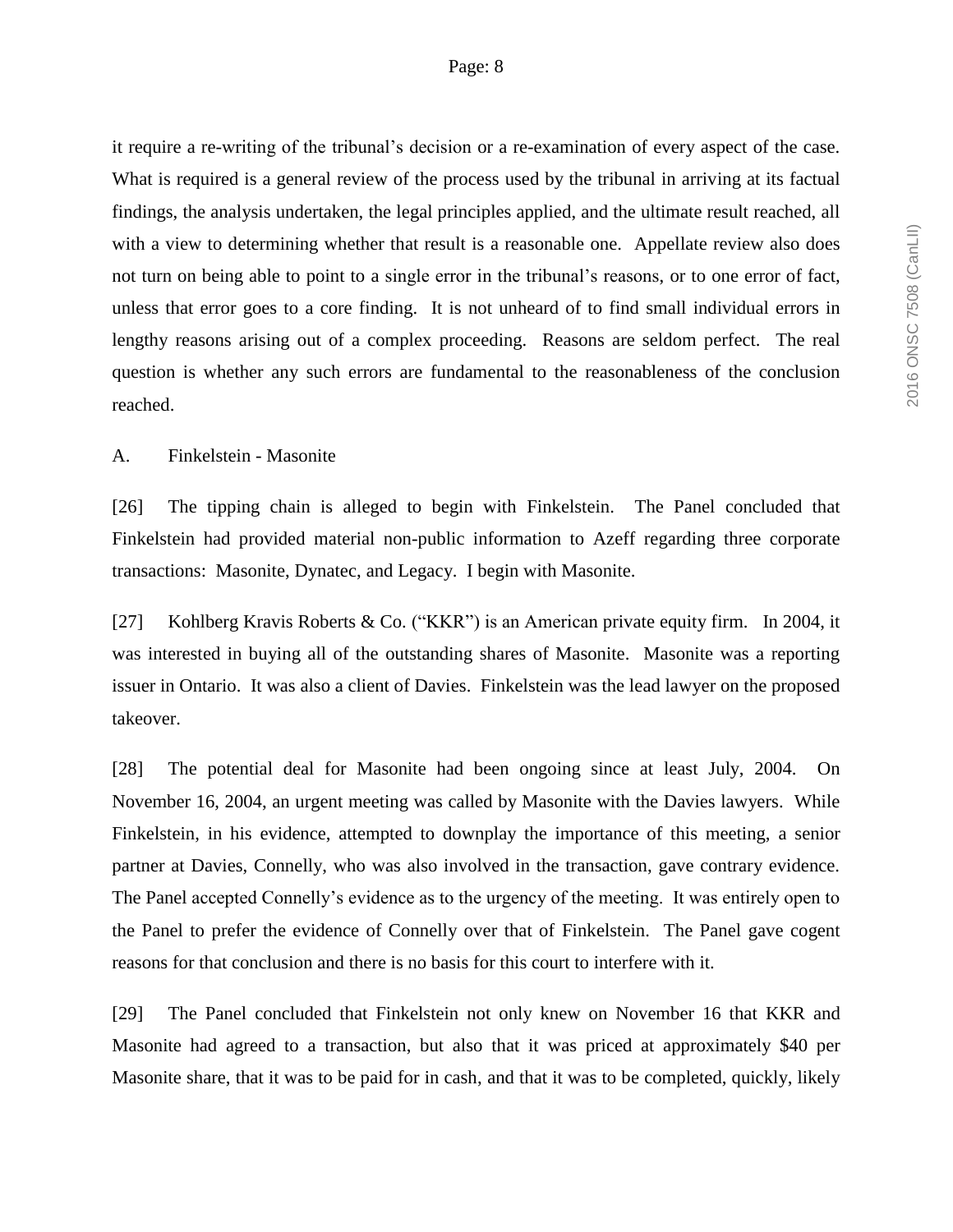by Christmas. Finkelstein challenges each of those findings. In my view, none of those challenges can succeed.

[30] On the first point, the conclusion, that there was an agreed deal, comes directly from the evidence of Connelly, who said that it was the November 16 meeting where it became clear that the transaction "was for real". The nature of, and reason for, the November 16 meeting, and the spike in the activity of the Davies lawyers involved in the transaction directly after that meeting, all serve to confirm that conclusion.

[31] The source for the conclusion that Finkelstein knew of the price is less clear. To be fair, the respondent had contended that Finkelstein knew that the price "was around" \$40, not that it was precisely \$40. Finkelstein contended that he did not know the price until November 24. Connelly did not recollect price being discussed at the November 16 meeting. There were, however, other pieces of evidence from which a conclusion could be drawn that Finkelstein knew that the price would be around \$40. KKR had said, as early as July, that it valued Masonite at \$40-\$42 per share. In October 2004, the President of Masonite had told its Board that that price range was still the range for a transaction.

[32] In addition, Finkelstein himself, in his compelled interview with the respondent, had said that Masonite had a threshold, or minimum, price of \$40 for the transaction.<sup>1</sup> In that same interview, Finkelstein was asked whether the \$40 price was communicated to him at the November 16 meeting. His response was:

I can't say specifically whether it was or it wasn't. I would imagine that it was, yes.

[33] Finkelstein resiled from that statement in his evidence before the Panel. However, it was open to the Panel to rely on his earlier sworn statement, rather than his later recollection at the hearing, in reaching their factual findings.

[34] Given all of those facts, given the urgency of the meeting of November 16, and given that the result of that meeting was that the transaction was now "real", it was a reasonable inference

<sup>1</sup> Pursuant to s. 13 of the *Act*, an OSC investigator may compel a person to give evidence under oath.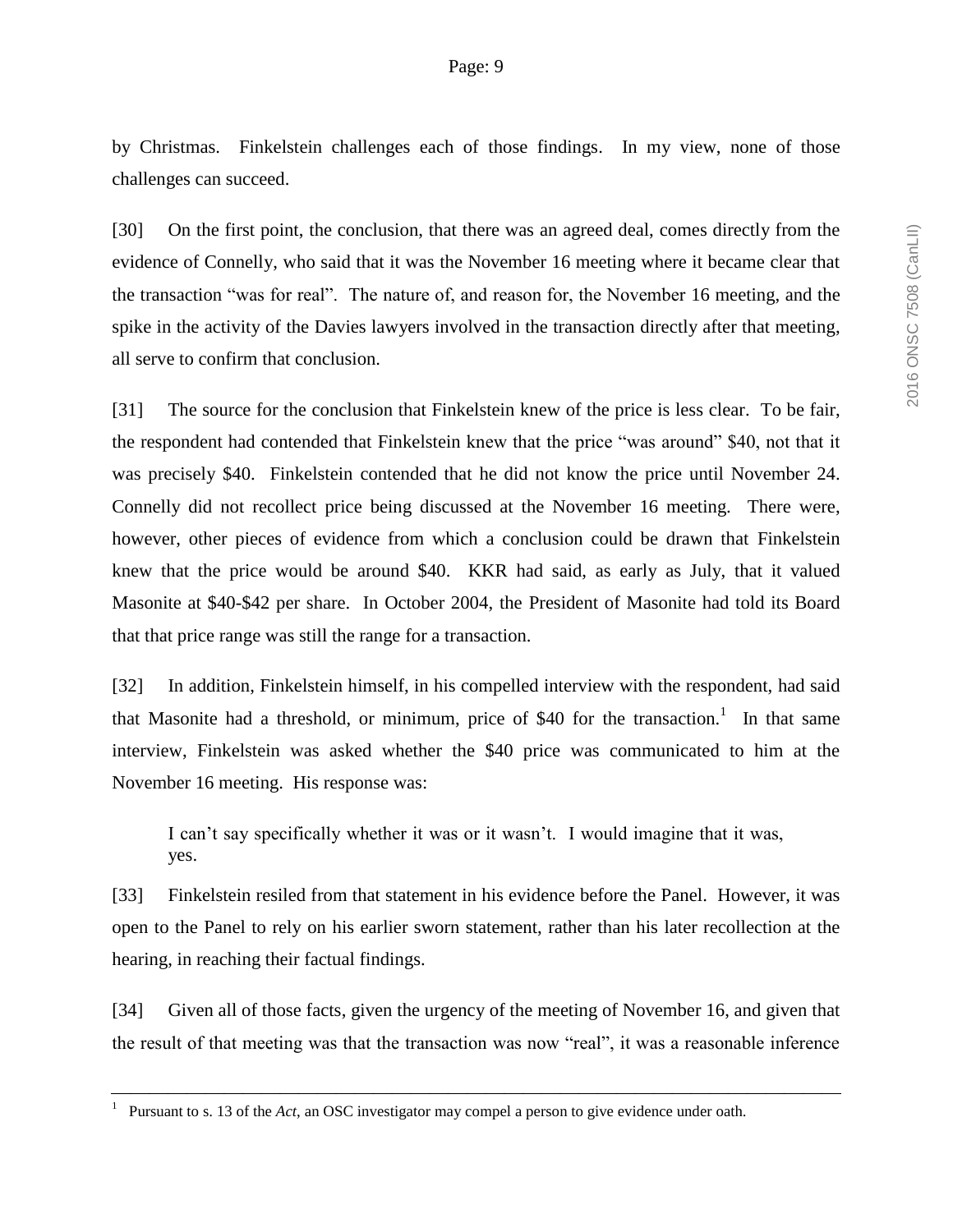for the Panel to draw that Finkelstein knew that the transaction was priced "at approximately \$40" per Masonite share.

[35] The timing for the transaction flows more easily from the established facts. First, the November 16 meeting, where the transaction was confirmed, was called on an urgent basis. Second, there is the spike in activity of the Davies lawyers assigned to the transaction directly after that meeting. Third, there is the draft timetable that Osler, Hoskin & Harcourt LLP, the law firm for KKR, sent to Davies for the transaction, that showed an anticipated date for Board approval, and the public announcement, of the deal prior to Christmas. Fourth, is the evidence that Finkelstein gave before the Panel that everyone was working under the assumption that the transaction "was to be done as quickly as possible".

[36] It is clear from the above that Finkelstein possessed material non-public information about the Masonite transaction as of November 16. The fact of the transaction alone would constitute such information. What then happened?

[37] The answer to that question raises the issue of telephone records and the first challenge to the inference, that the Panel drew, that Finkelstein disclosed this material non-public information to Azeff. The Panel had before it the following telephone records:

- (a) the home telephone records of Finkelstein and Azeff. Those records only show long distance calls but since Finkelstein lived in Toronto and Azeff lived in Montreal, they provide more assistance than might normally be the case.
- (b) the cell phone records for Finkelstein and Azeff.
- (c) the telephone records of Davies. Those records, however, proved to be of little value as they did not track toll-free calls. Consequently, with one minor exception, those records did not capture any outgoing calls that Finkelstein might have made from his office at Davies to Azeff.
- (d) the telephone records of CIBC. Azeff worked for CIBC. Unfortunately, the CIBC records were only available from November 2006. They are consequently of no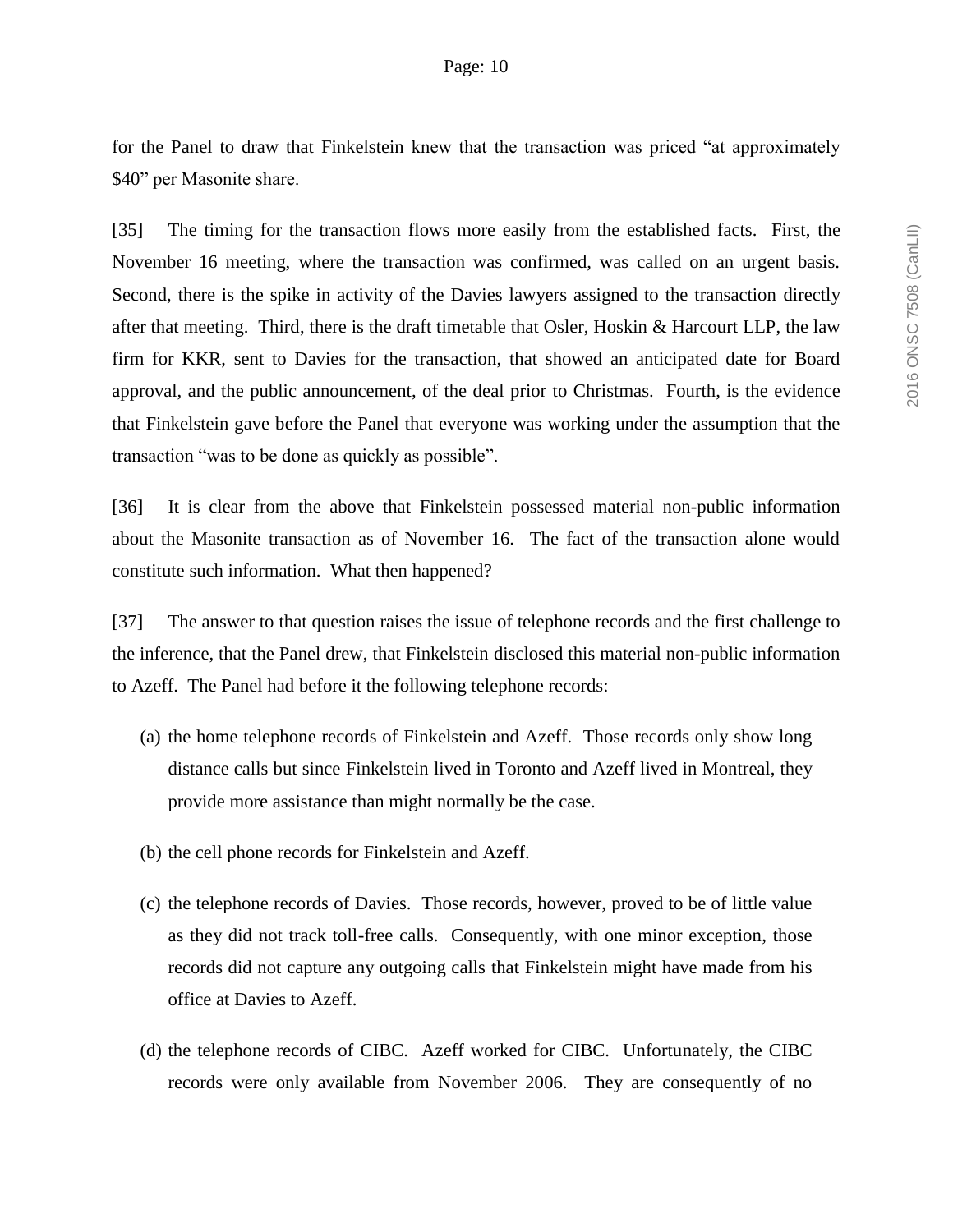direct assistance regarding what might have happened in 2004 regarding the Masonite transaction.

[38] The evidence before the Panel was that Finkelstein and Azeff usually communicated from their places of work. It was not from their homes, and it was not on their cell phones.

[39] The Panel made reference to four calls that occurred in the early morning hours of November 17 where Azeff made four attempts, in about a forty-five minute period, to reach Finkelstein. In three instances, Azeff called Finkelstein on his cell phone and in one instance he called Finkelstein's home. Two of the calls to Finkelstein's cell phone were for thirty seconds (the minimum call time for his cell phone at the time) and the other was for thirty-six seconds. The call to the home phone was also thirty seconds. I accept the point made by Finkelstein that nothing can be taken from these calls because it is not established that any of these calls led to actual conversations.

[40] There was another call from Azeff to Finkelstein's home on November 19 at 7:20 a.m. that lasted for four minutes and forty-eight seconds. Finkelstein did not remember this call, but said it was not likely with him because he would have left for work prior to 7:00 a.m. Azeff said it was a call from him to Finkelstein's wife, whom he often chatted with because they were the social organizers for their respective spouses. Finkelstein's wife was not called as a witness.

[41] The November 19 call is of some consequence, because it was two hours later, at 9:24 a.m., that Azeff and Bobrow commenced to buy Masonite shares. By 10:55 a.m., Azeff and Bobrow had bought 10,100 shares at a value of \$346,450 for their parents, siblings, themselves and some clients. By the end of the day, Azeff and Bobrow had bought 33,150 shares for a value of \$1,134,578, representing approximately 48% of the total trading of Masonite on the Toronto Stock Exchange that day.

[42] The Panel concluded that Finkelstein informed Azeff about the Masonite transaction sometime between November 16 and 19. The Panel found that this communication occurred:

… either in the telephone call of November 17, or in a work-to-work call between November 17 and 19 or in text messages.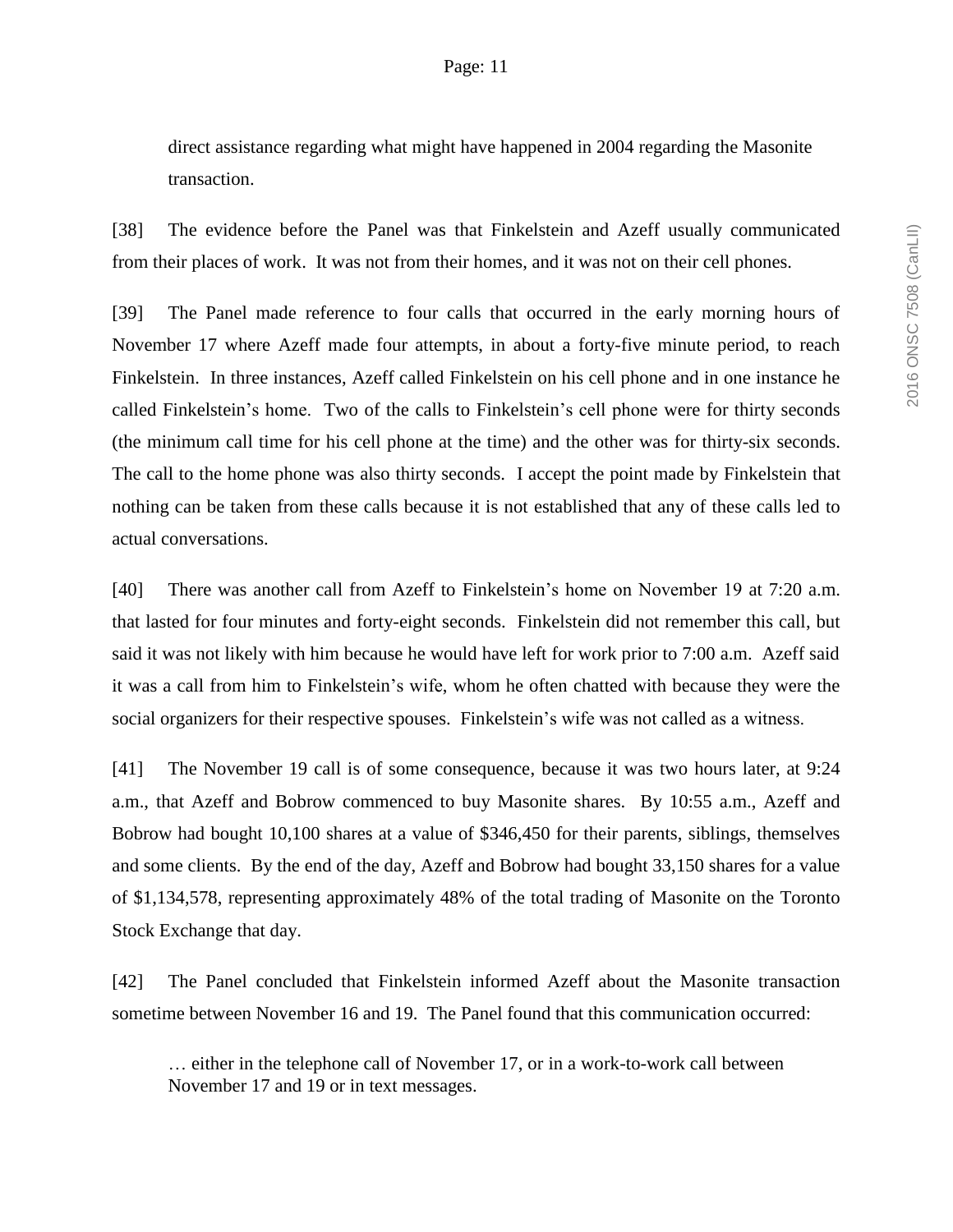[43] Finkelstein contends that the Panel erred in drawing an inference that there were work-towork calls in this period, between Finkelstein and Azeff, because there was "no evidence" of those calls. That contention is overstated.

[44] There is no direct evidence of those calls because of the lack of records, but there is, nonetheless, indirect evidence of those calls. I accept that there is no foundation in the evidence for the finding that there could have been communication between Finkelstein and Azeff through text messages. The available evidence was that Finkelstein and Azeff did not communicate in this fashion in 2004. However, that does not undermine the finding that communication could have taken place in work-to-work calls.

[45] The CIBC telephone records showed that, in 2007, there were 190 work-to-work calls between Azeff and Finkelstein. That amounts to almost one call per working day. Further, there was the evidence that Azeff and Finkelstein were good friends and that they communicated regularly. Still further, neither Azeff nor Finkelstein, in their evidence to the Panel, made any suggestion that the volume of calls in 2007 was somehow unusual, or more frequent, than in prior years. I reject the contention by Finkelstein that there was no obligation on him to bring any such evidence forward.

[46] By the time Finkelstein gave his evidence, he knew that the respondent was alleging that he had "tipped" Azeff about the Masonite transaction. All of the telephone records were in evidence. If Finkelstein was going to ultimately suggest that the volume of calls in 2007 was not reflective of the volume of calls that occurred between Azeff and him in other years, then it rested on Finkelstein to say so, when he had the opportunity. It does not now lie with Finkelstein to complain that the Panel could not draw, what was otherwise a reasonable and logical inference, based on the evidence that the Panel did have, when one of the reasons why there was no direct evidence on the point, is because Finkelstein declined to provide that direct evidence.

[47] That said, I do accept the point made by Finkelstein that all that that evidence does is show the opportunity for contact, not the fact of actual contact. However, as I noted above, factual conclusions are not based on viewing the evidence in water tight compartments. Rather, factual conclusions are drawn from a consideration of all of the evidence. When one pieces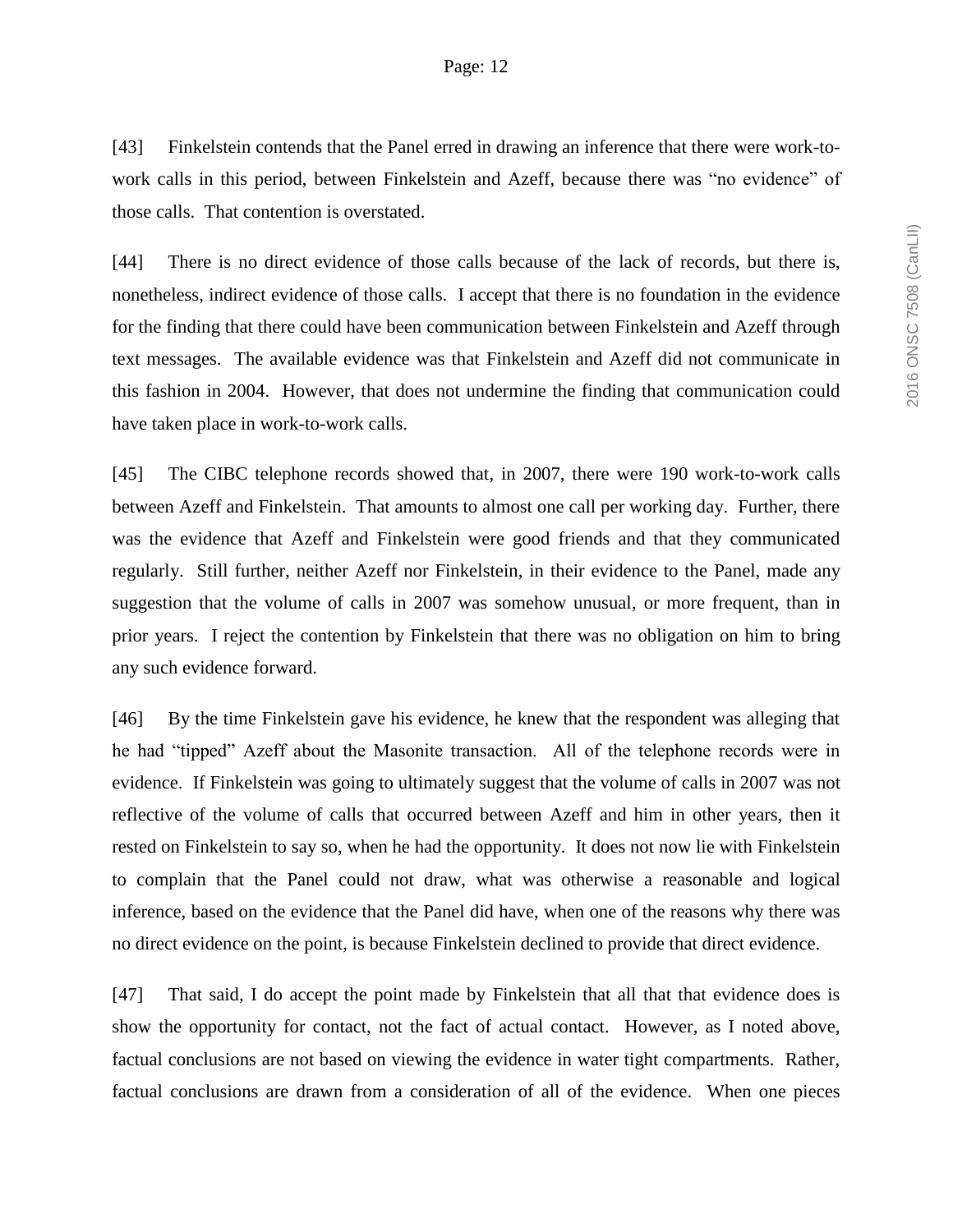different portions of the evidence together, factual conclusions may be available that are not apparent from a single piece of evidence.

[48] On that point, the Panel was entitled to look at what others did in the time period leading up to November 19. I have already set out the initial purchases of Masonite shares made by Azeff and Bobrow on November 19. As I shall mention later when I come to address their appeals, there was evidence that Azeff and Bobrow told others about the Masonite transaction at this time and those persons, too, began to purchase Masonite shares. Further, at least one of those other purchasers expressly stated that he got the information regarding the Masonite transaction from Azeff. Accepting that evidence, as the Panel did, leaves no doubt that Azeff had material non-public information regarding the Masonite transaction.

[49] When one takes the possession by Azeff of material non-public information, adds it to the share purchases made by Bobrow and him, then adds the passing of that material non-public information to others and their share purchases, then adds the direct evidence of one of those purchasers that the information came from Azeff, then adds the timing of those purchases (late November 16 meeting and early November 19 purchases), then adds the personal relationship between Finkelstein and Azeff, and then adds the opportunity for communication between Finkelstein and Azeff, the conclusion that Finkelstein provided the material non-public information to Azeff becomes at least probable, if not compelling. At the very least, it was open to the Panel to conclude that it was more likely than not that Azeff's source was Finkelstein. As will be important throughout the consideration of all of these appeals, one must always remember that the standard of proof before the Panel is proof on a balance of probabilities. It is not the higher criminal standard of proof beyond a reasonable doubt.

[50] On the evidence that was before the Panel, both direct and circumstantial, there is no basis for questioning the reasonableness of the Panel's conclusion that Finkelstein "tipped" Azeff.

#### AA. Finkelstein - Dynatec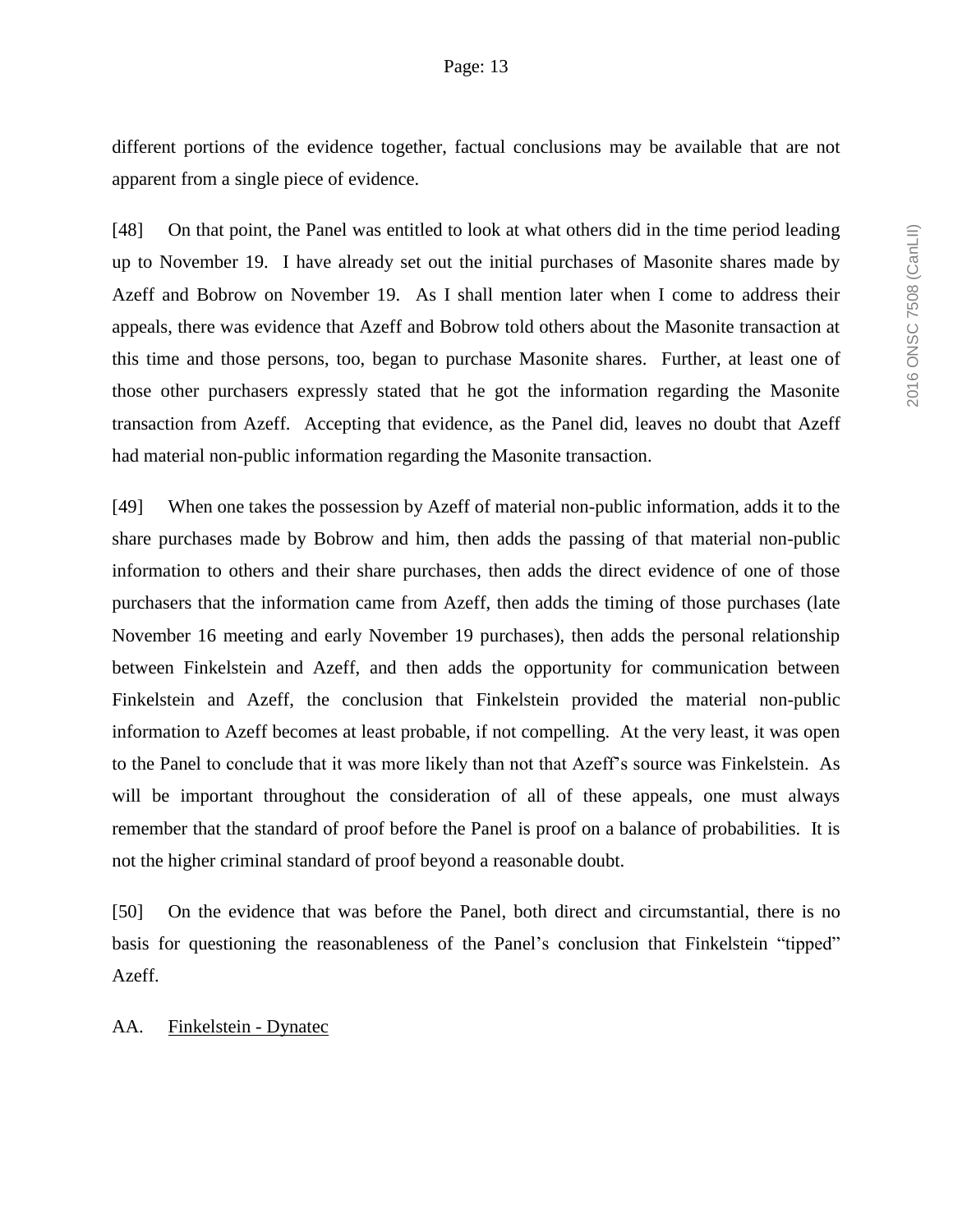[51] On February 14, 2007, Dynatec signed a confidentiality agreement with Sherritt International Company. On February 27, 2007, Dynatec set up a special committee to consider any proposals from Sherritt. On April 3, 2007, the special committee recommended accepting a proposal that Dynatec essentially be purchased by Sherritt. By April 17, 2007, a fairness opinion was ready and the negotiations were substantially complete.

[52] On April 19, 2007, the special committee recommended the deal to the Board of Dynatec, who approved it and announced it the next morning. The price was a 29% premium to the price of Dynatec shares the day before the announcement.

[53] Davies was counsel to Dynatec, but Finkelstein was not one of the lawyers working on the transaction. However, on April 18, 2007, Finkelstein accessed documents relating to the Dynatec transaction. There is no dispute that those documents contained material non-public information.

[54] What is noteworthy is the fact that, while Finkelstein was accessing one of those documents, the Voting Agreement, he also made a call to Azeff. The call lasted two minutes and twelve seconds. Six minutes later, Finkelstein called him again for one minute. Later that day, there was another call between the two, and that evening there was a call from Finkelstein's home to Azeff.

[55] Just over ten minutes after Finkelstein first called Azeff, Azeff called another friend of his. Nine minutes after that call, that friend bought 40,000 shares of Dynatec. The same friend bought a further 15,000 shares a short time later, and then yet another 7,000 shares the next day. Those shares in total had a purchase price of over \$200,000.

[56] The same day, another friend of Azeff's, L. K, began buying Dynatec shares. L.K. had also purchased Masonite shares in 2004. It was L.K. who had acknowledged that he made the Masonite purchases because of information given to him by Azeff. L.K. similarly acknowledged that he purchased the Dynatec shares because of information given to him by Azeff.

[57] Meanwhile, on the same day, Bobrow called a client of his, who bought 20,000 shares of Dynatec the next day. Further, also on the same day, an assistant to Azeff and Bobrow bought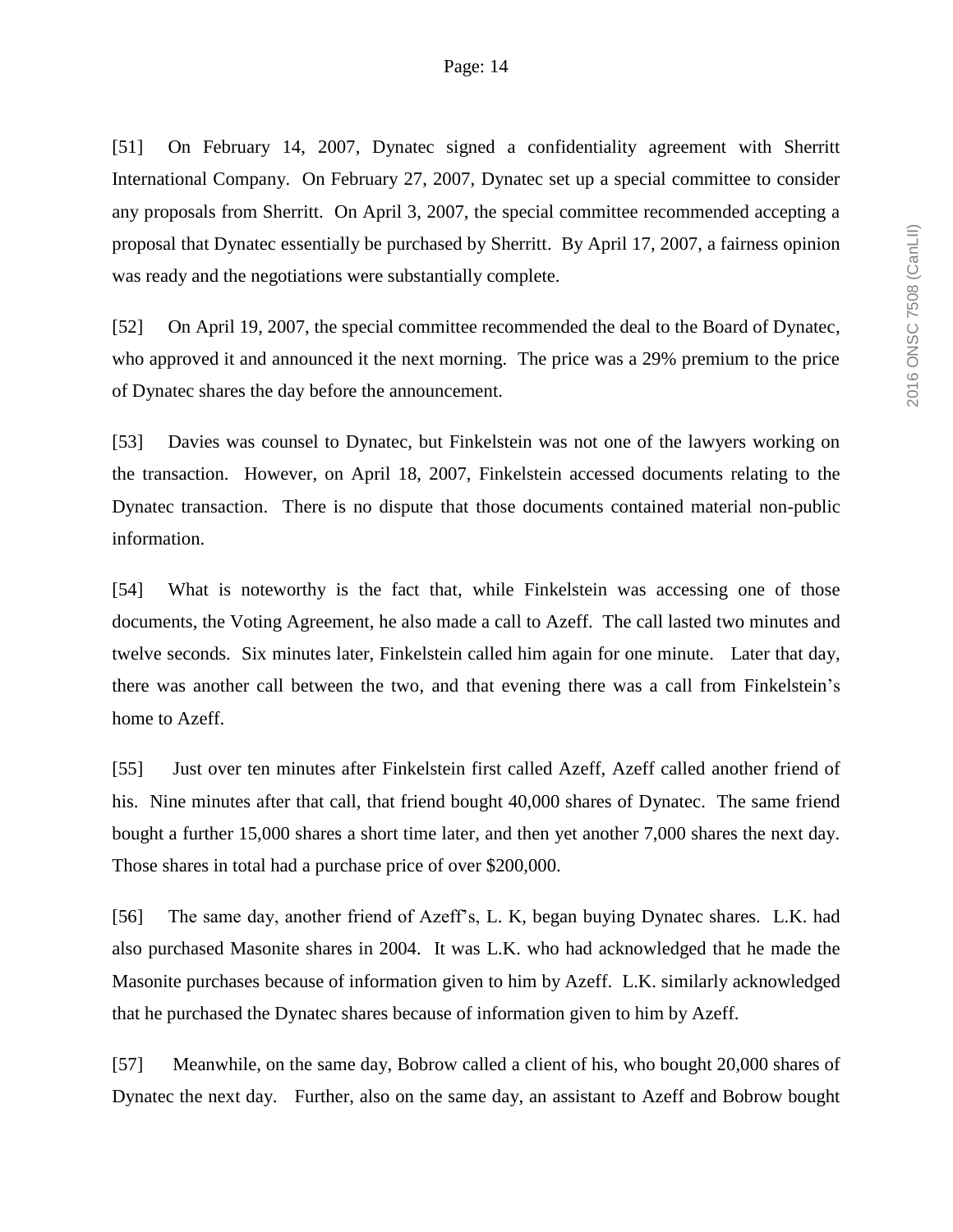5,000 shares of Dynatec, as did her husband, for a total of 10,000 shares. The assistant did not suggest that the purchases were based on anything other than information from Azeff and Bobrow. The total shares purchased in this two day period was 595,000 – which the Panel found was a significant volume.

[58] Finkelstein does not dispute that he accessed the documents. However, he contends that he did so as a "precedent" for other transactions he was working on. He points to the fact that it was common for lawyers at Davies to access documents on other matters for this purpose and that, indeed, other lawyers at Davies had accessed the same Dynatec documents. Finkelstein also says, that the reason that the Voting Agreement was important to him, was because it was one of the first transactions that followed a decision recently released by the Court of Appeal for Ontario. Finkelstein said that he was directed to these documents by another lawyer at Davies.

[59] The Panel rejected Finkelstein's explanation for accessing the documents. Contrary to Finkelstein's submission, the Panel did give reasons for that rejection. In particular, it noted that the Voting Agreement did not appear to, in any way, address any issue that had arisen from the Court of Appeal's decision – a conclusion that Finkelstein does not appear to quarrel with. The Panel also noted that the lawyer, who Finkelstein said directed him to the documents, did not give evidence.

[60] The Panel properly concluded that Finkelstein had material non-public information regarding Dynatec. In fact, Finkelstein does not appear to dispute that he did but, rather, says that he had known about the Dynatec transaction prior to April 18, 2007 and that, if he had intended to tip Azeff, "he would have done so before April 18". That submission finds no support in the evidence or in logic. There is no established proposition, of which I am aware, that a person who intends to tip another person must do so at the first opportunity. The fact that Finkelstein could have tipped Azeff earlier, does not mean that he did not tip Azeff on April 18, nor does the earlier opportunity preclude a later tip.

[61] The difference between this situation and Masonite is that this time there are actual records of the contact between Finkelstein and Azeff. Interestingly, Finkelstein's response to these records is to suggest that there is nothing noteworthy about multiple calls between Azeff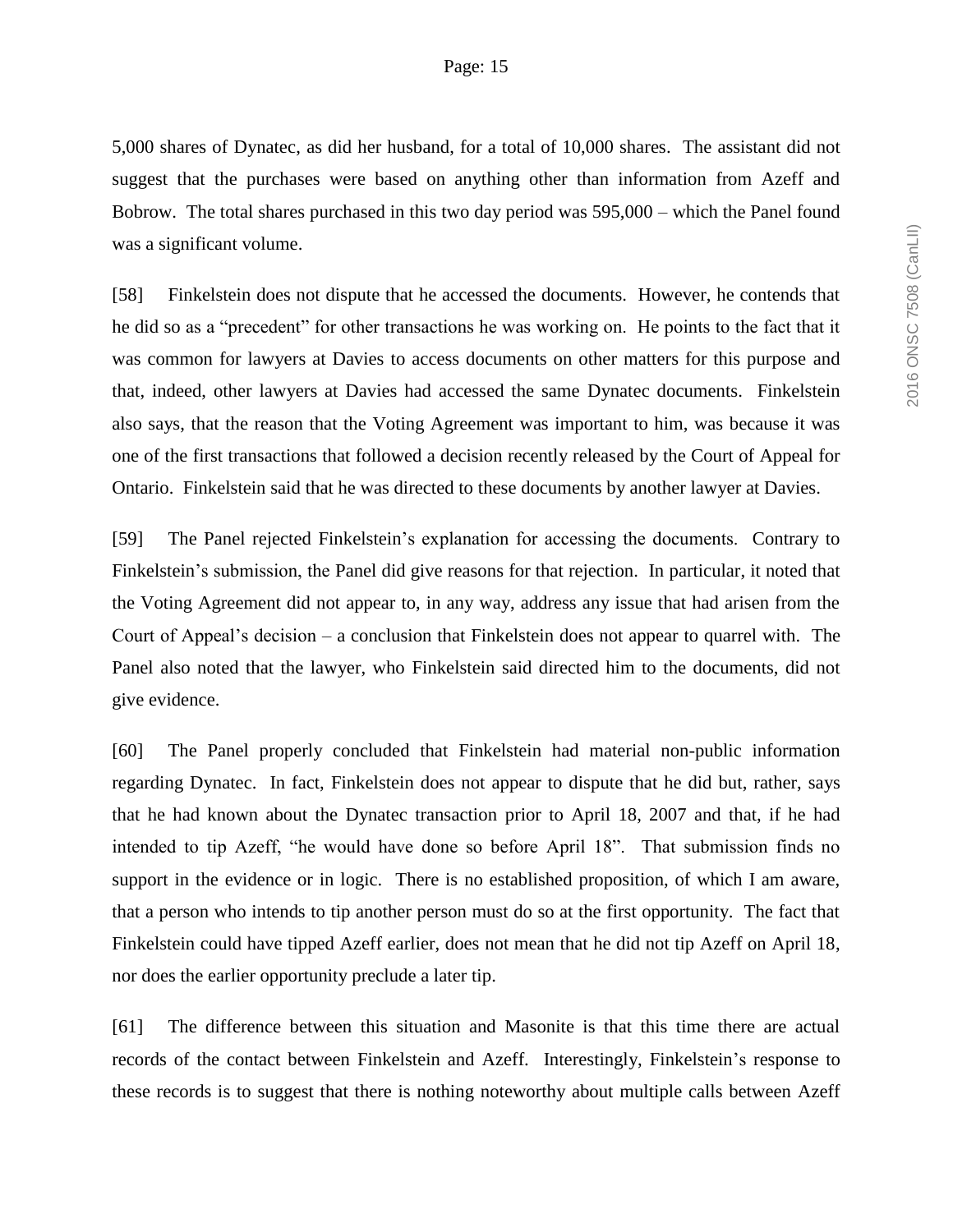and him on a given day. Rather, that was a common occurrence. Indeed, Finkelstein points to the fact that, in his seven busiest months in 2007, there were are least twelve other days on which three or more phone calls took place between Azeff and him. This, of course, is the polar opposite submission to the one that was made regarding the likely volume of calls between Finkelstein and Azeff in 2004, when the Masonite transaction was at issue. What this latter submission does do, though, is demonstrate the reasonableness of the inference that was drawn by the Panel with respect to the likelihood of calls between Finkelstein and Azeff in November 2004.

[62] Finkelstein says that there was an innocent explanation for him accessing these Dynatec documents and complains that the Panel did not make reference to the evidence underlying that innocent explanation. The Panel is not obliged to refer to every piece of evidence that it hears. In any event, the Panel did deal with the proffered innocent explanation. And further, the fact that Finkelstein might have had an innocent reason for accessing the documents, does not preclude a finding that he also gained material non-public information as a result of that access, and then passed it along to others. A person can have more than one purpose for doing something.

[63] The fact that Finkelstein possessed material non-public information on April 18, the fact that he spoke multiple times with Azeff on April 18, the same day that he accessed documents that contained that material non-public information, the fact that Azeff told others the material non-public information, and the fact that those others made significant purchases of Dynatec shares, renders the Panel's conclusion, that Finkelstein tipped Azeff about the Dynatec transaction, not only probable, it is almost irresistible.

[64] Once again, there is no basis for questioning the reasonableness of the Panel's conclusion that Finkelstein "tipped" Azeff.

#### AAA. Finkelstein - Legacy

[65] Legacy was a Canadian Real Estate Investment Trust that owned landmark hotels. It was a reporting issuer in Ontario during the period from June 1, 2007 to August 31, 2007. Between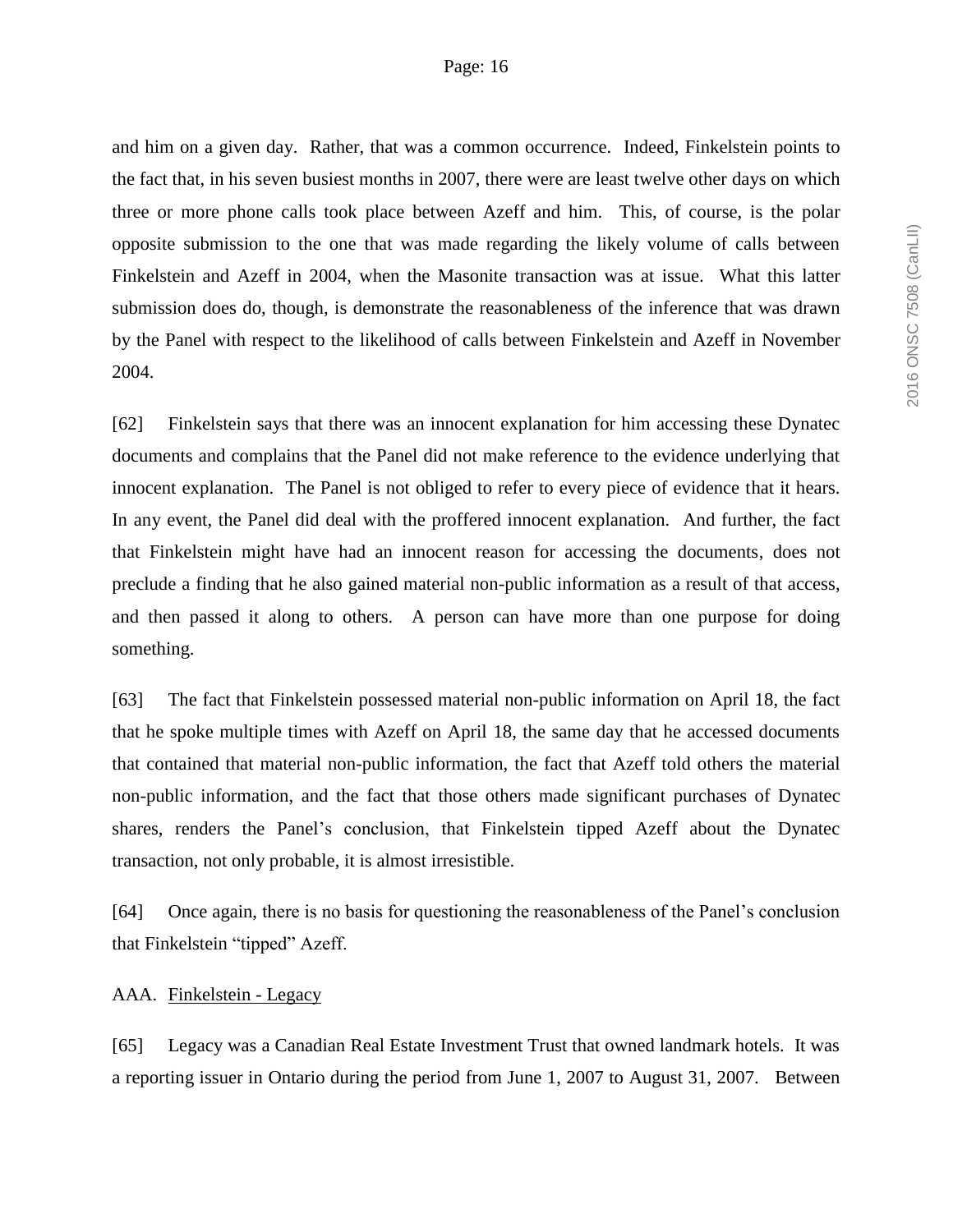November 2006 and January 2007, the expected sale of Legacy had been prominently reported in the press. On March 1, 2007, Legacy issued a press release announcing that it was exploring strategic alternatives that analysts reported meant a sale or restructuring, but there were no further announcements.

[66] On April 12, 2007, Davies was retained by a joint venture of Cadbridge Investors LP & Innvest REIT, who wanted to purchase Legacy. Finkelstein was the primary lawyer assigned to handle the transaction. He was the one who carried the process through to its public announcement on July 12, 2007.

[67] As the Legacy deal firmed up, there were many calls between Finkelstein and Azeff on July 4 and 5, 2007. On July 4, there were six calls between the two – three from Azeff's work and three from Azeff's home. On July 5, there were five calls between the two – one from Azeff's home, three from Azeff's work and one from Finkelstein's work. Not all of these calls can be seen to have led to actual contact given the short duration of the calls. However, the length of the three work calls on July 4, and the single home call and one of the work calls on July 5, all suggest actual contact. Finkelstein said that he did not answer any work calls on July 4 or 5 because he was too busy. The Panel was not obliged to accept that explanation for the telephone calls just because Finkelstein said so. Finkelstein said that the calls must have been taken by his secretary. His secretary did not give evidence. Further, the Panel was justified in considering Finkelstein's evidence, in this respect, to be self-serving. Finkelstein's evidence on this point is further called into question by the fact, that Finkelstein acknowledges, that there were at least 112 telephone calls between Azeff and him in the period between January 21, 2007 and July 12, 2007. Contrary to Finkelstein's assertion that this fact "weakens the import of any telephone calls between July 4 and 12, 2007", this evidence is capable of demonstrating the exact opposite, that is, the degree of communication that routinely occurred between the two.

[68] On July 5, 2007, Azeff, whose family had not held units in Legacy for the previous six months, began buying 8,300 units on behalf of his family members for \$100,395. His colleague Bobrow bought 6,500 Legacy units for \$78,910 on behalf of his mother (even though he had earlier sold her Legacy holdings on May 22 and 24, 2007).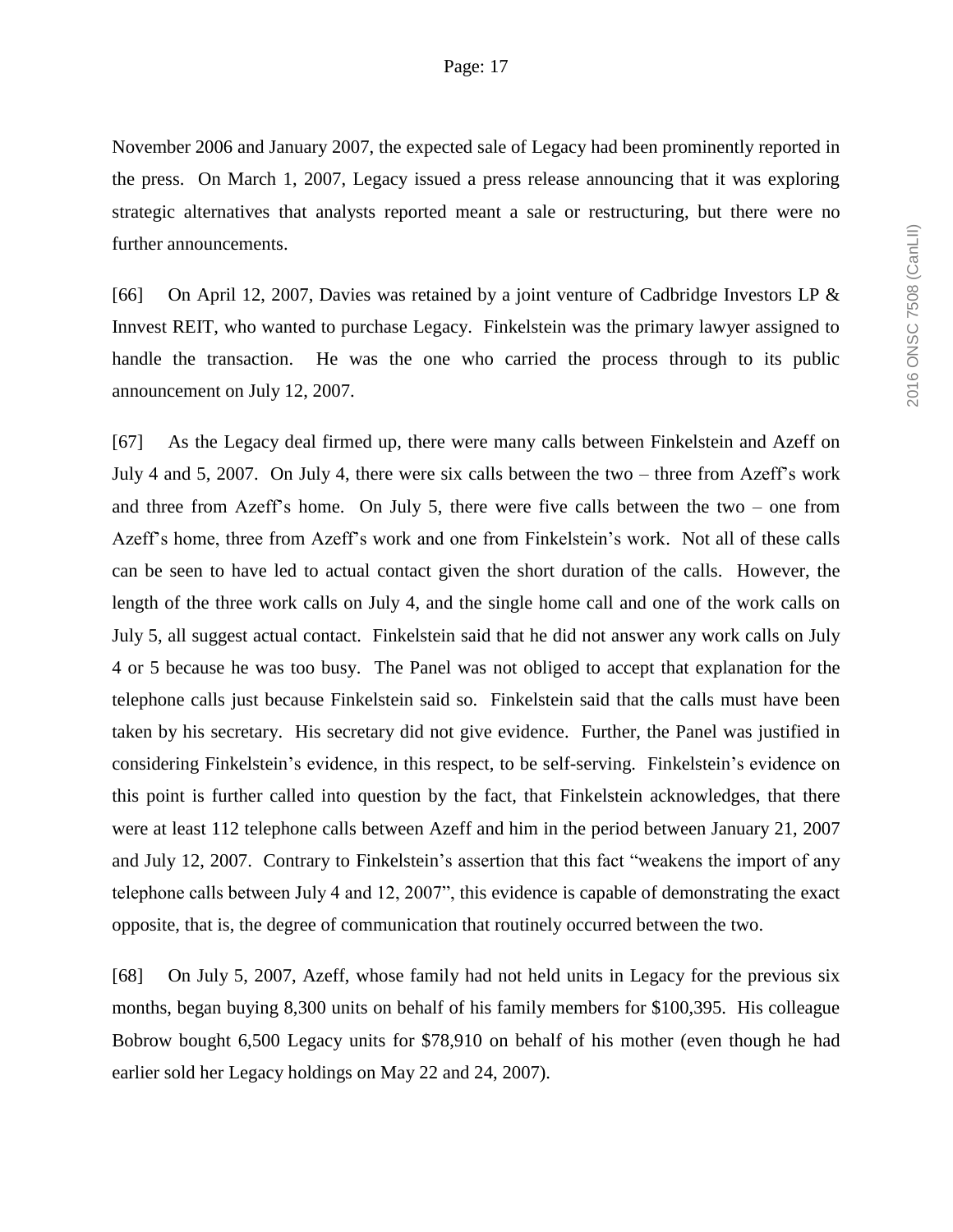[69] On the same day at 8:29 a.m., Azeff called one of his clients for more than three minutes, following which the client bought 5,000 Legacy units at the opening of the markets. The same client bought another 5,000 units on July 6, 2007.

[70] On July 10, 2007, Finkelstein called Azeff at 7:47 a.m. for two minutes. Just over an hour later, Azeff called this same client and that client bought another 5,000 units of Legacy, and then a further 15,000 units, for a combined investment of \$240,420 on that day.

[71] Meanwhile, the same assistant who had purchased Dynatec shares also bought, with her family, 17,000 units of Legacy on July 5, 6 and 10-12, 2007 for \$205,221. They had previously sold their 4,000 units of Legacy on May 25, 2007.

[72] In addition, L.K. (and his wife) also bought 6,500 units in Legacy on July 9, 10 and 12, 2007, for \$78,120, representing a sizeable amount of his portfolio. Yet again, L.K. said that he did so based on information provided to him by Azeff. These were not the only purchases of units in Legacy, but they provide a sufficient context for the purposes of considering the Panel's conclusions.

[73] Finkelstein contends that he did not possess material non-public information as of July 4. He says that the fact Legacy was for sale, and a possible purchase, was all public information. The latter contention about the public information ignores the fact that, as of July 4, any purchase of Legacy was contingent and the market was skeptical that it would, in fact, proceed. The price of the units had declined as a consequence. The former contention, that Finkelstein did not possess material non-public information, is belied by the email exchanges between Finkelstein and counsel for Legacy which show that, by July 4, Finkelstein expected his client to be the successful purchaser. Indeed, an announcement date for the transaction had been agreed to.

[74] It was clear on the evidence that Azeff had material non-public information regarding the Legacy transaction that he shared with his clients, and others, who, in turn, made significant purchases of Legacy units. Finkelstein possessed that same material non-public information, at least some of the details of which made their way to Azeff and his clients. Based on the nature of the information, and the demonstrated contacts between Finkelstein and Azeff at the relevant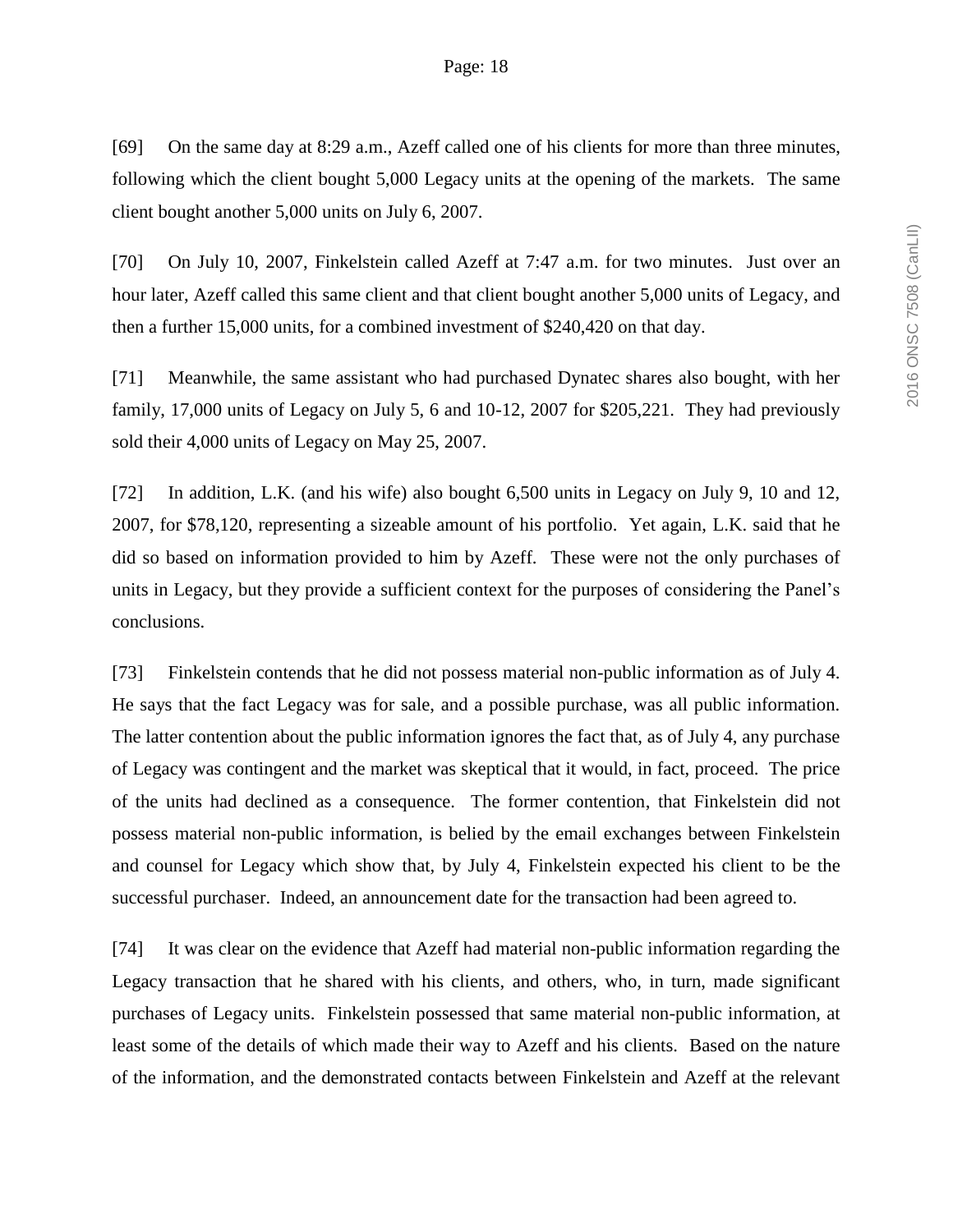time, it was open to the Panel to conclude that it was more probable than not that Finkelstein was the source of Azeff's information.

[75] As with the other two instances, there is no basis for questioning the reasonableness of the Panel's conclusion that Finkelstein "tipped" Azeff.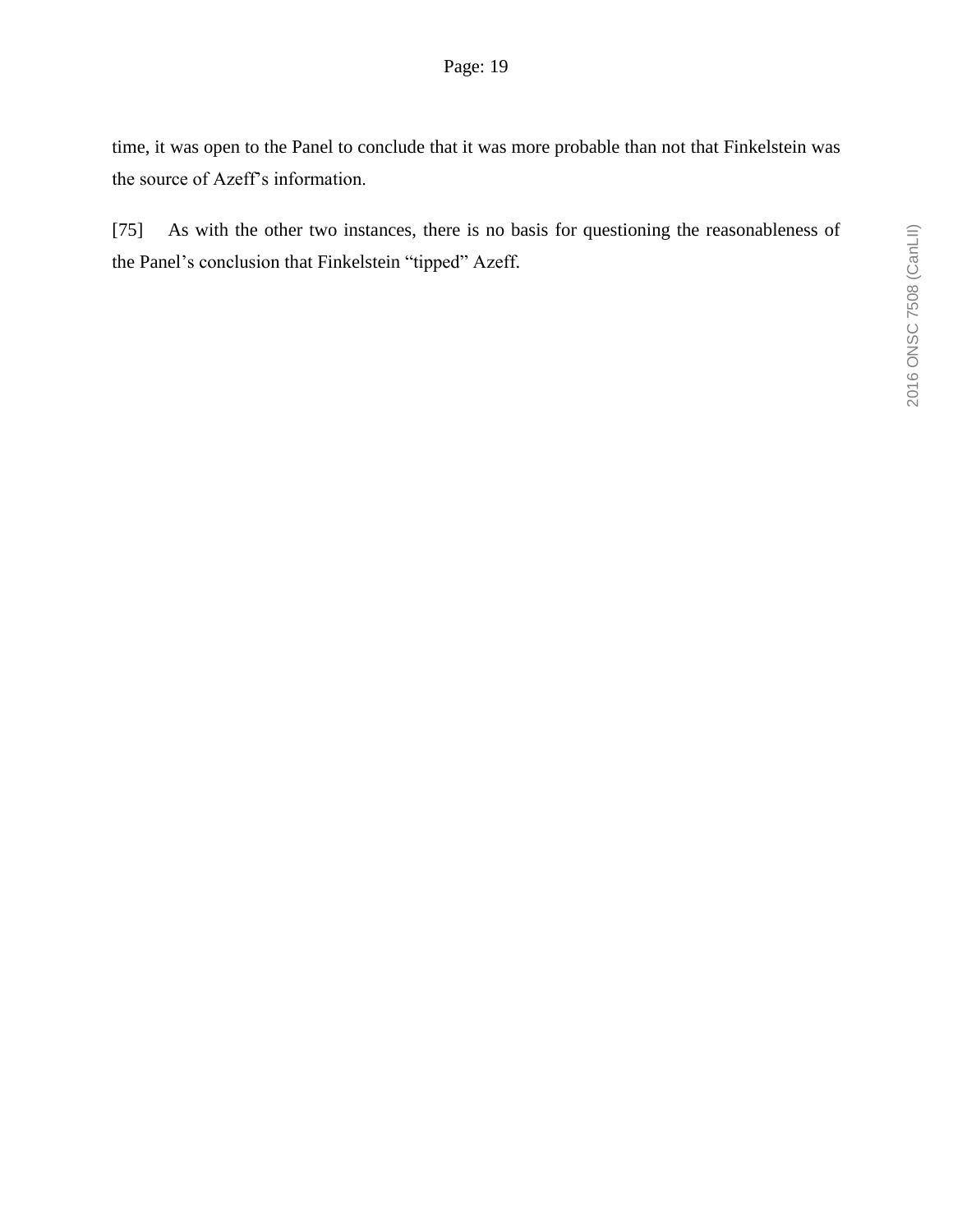## B. Azeff and Bobrow - Masonite

[76] As will be obvious, much of what I discussed regarding the Masonite transaction, when I dealt with Finkelstein's appeal, applies to the appeal by Azeff and Bobrow. Some additional facts should be pointed out, however.

[77] Given both their personal relationship and their work relationship, there was a reasonable basis for the Panel to conclude that information possessed by either Azeff or Bobrow would have been shared with the other. In addition to the relationship basis for that conclusion, the conduct of Azeff and Bobrow, in these transactions, is capable of confirming that fact.

[78] I have already set out the volume of share purchases that Azeff and Bobrow made at the relevant times. However, that buying continued. On November 22, 2004, Azeff and Bobrow acquired 31,235 more shares of Masonite for another \$1,064,069. That buying represented 19% of all the Masonite shares traded on the TSX. Indeed, their buying continued until the public announcement on December 22, 2004. By then, Azeff and Bobrow had, together, acquired 293,360 Masonite shares for a value (before the announcement of the KKR deal) of \$9,950,520 in more than one hundred accounts belonging to them, their families, friends and clients. It was reasonable for the Panel to conclude that those share purchases were made on the basis of inside information.

[79] In addition, L.K. admitted that he received information from Azeff about Masonite and made share purchases as a result. L.K.'s purchase represented the largest position that he had taken in any company up to 2004.

[80] Further, L.K. also admitted that, after he received the information from Azeff about Masonite, he communicated that information to Miller. Minutes after L.K.'s purchases of Masonite shares, Miller began to buy Masonite. Further, on November 24, 2004, Miller emailed a client about Masonite. He said that he had "a tip" that there would be a cash takeover of \$40, and that the takeover would come before Christmas. That information, of course, accords directly with the material non-public information that Finkelstein passed to Azeff.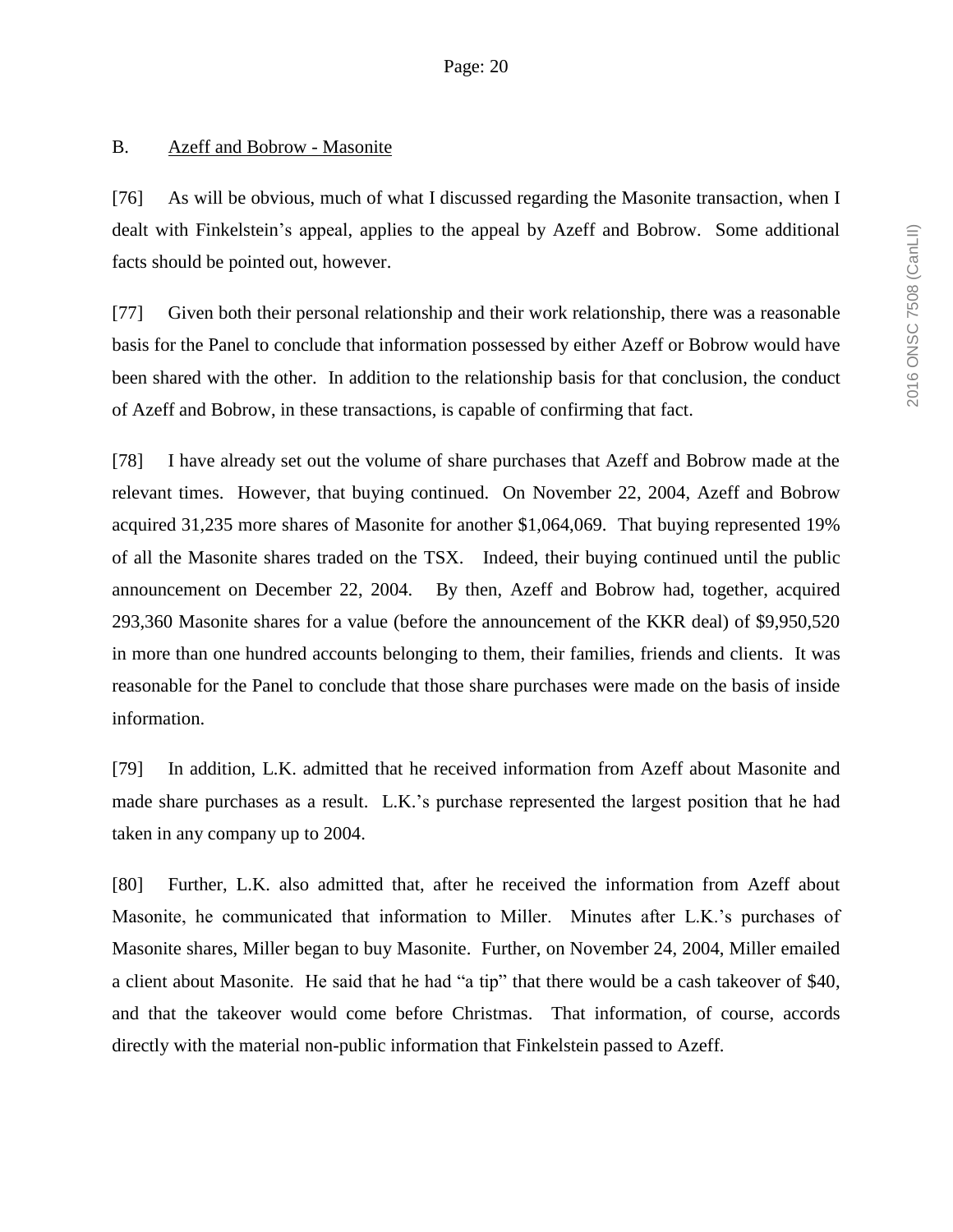[81] Azeff and Bobrow attempt to undermine the Panel's conclusions by submitting that the Panel reasoned in reverse from the content of Miller's email to conclude that Finkelstein knew the details of the material non-public information. As I have already dealt with above, Miller's email is not the foundation upon which the Panel came to that conclusion. The conclusion that Finkelstein knew the material non-public information is based on other facts.

[82] As I have also reviewed above, the Panel's conclusion that Finkelstein tipped Azeff is a reasonable one. Among the reasons in support of that conclusion are the significant purchases of Masonite shares by Azeff and Bobrow. The Panel did not accept their contention that these purchases were routine or usual – a finding that was open to the Panel on the evidence. In a similar vein, the Panel did not accept the contention by Azeff and Bobrow that the purchases were based on prior research, that they had undertaken on Masonite, because that contention failed to explain the sudden and significant purchases.

[83] The further contention by Azeff and Bobrow, that the Panel's conclusion that Azeff tipped L.K. is flawed, is advanced by ignoring material facts, the most obvious of which is that L.K. says that Azeff gave him the information about Masonite. It also ignores that L.K. says that he told Miller about Masonite, and it ignores the fact that the details that Miller had about Masonite, mirror the details of the material non-public information that Finkelstein had.

[84] Azeff and Bobrow say that Azeff had no motive to tip L.K. That submission ignores the fact that motive is not a requirement for a finding of tipping under s. 76 of the *Act*. In any event, to the degree that the presence or absence of motive is relevant, motive can take many forms. For example, an individual could tip for the purpose of gaining the trust of a client, or for the purpose of building his reputation so that other potential clients would be attracted. There is no requirement that motive must involve a direct personal financial gain.

[85] In terms of Bobrow separately, the Panel's conclusion that Bobrow tipped clients, including in particular, H.F., was an entirely reasonable one for the Panel to reach. Azeff and Bobrow together bought Masonite stock in more than one hundred client accounts, beginning on November 19, 2004, which included the account of H.F. As I have already mentioned, the Panel found that these purchases were the result of Finkelstein tipping Azeff.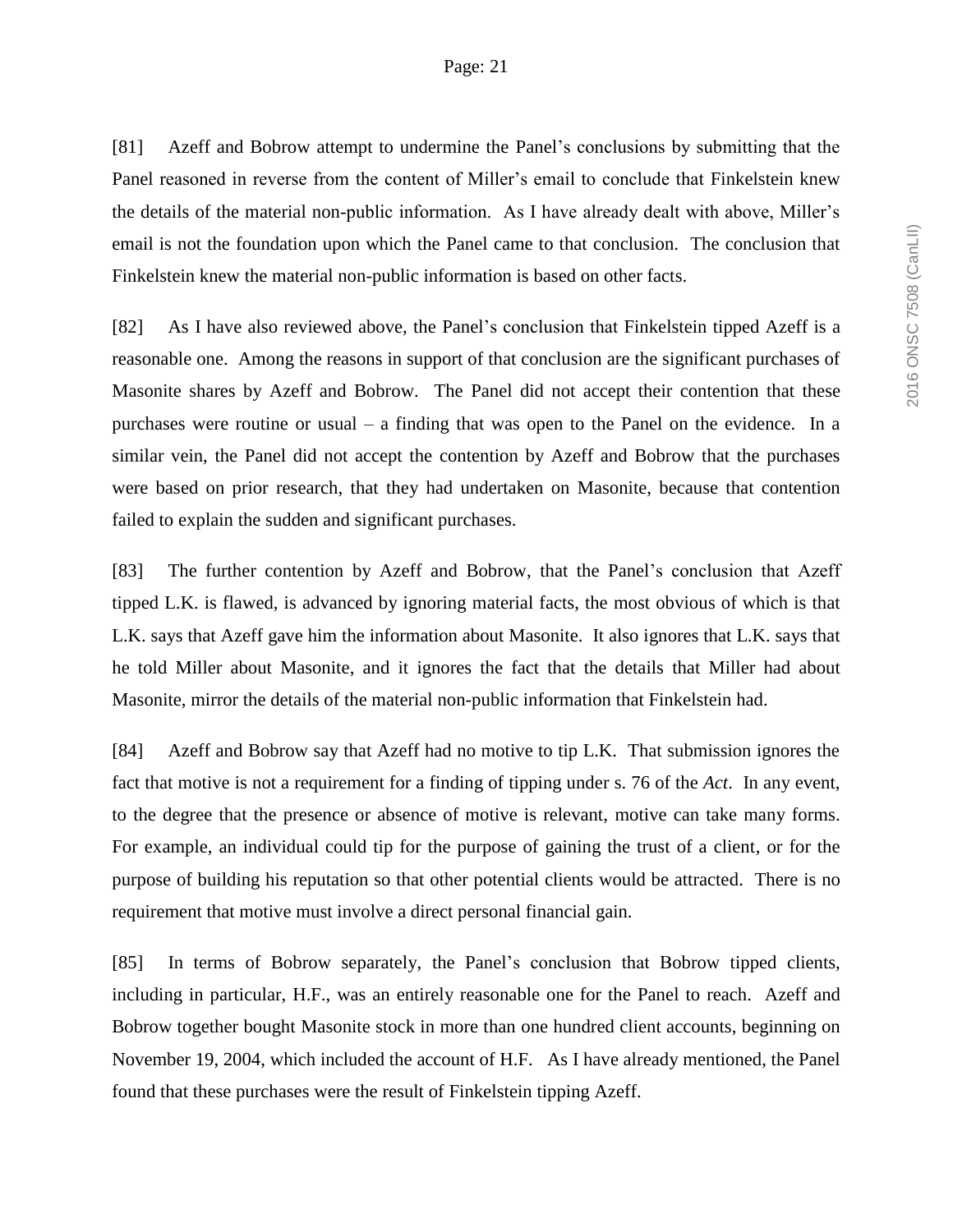[86] Contrary to Bobrow's claim that there was neither evidence presented, nor a finding made, that he had the "opportunity" to tip H.F., the Panel heard evidence from Bobrow himself that H.F. was an important client, with whom Bobrow frequently spoke, often multiple times a day.

[87] Of some consequence, on this point, is the email exchange between H.F. and Bobrow on November 29, 2004 regarding H.F.'s purchase of Masonite shares. In that email exchange, Bobrow inquires whether H.F. has told another person about Masonite. H.F. responds that he has not and then adds: "We don't want this info in the public domain".

[88] Having concluded that Finkelstein tipped Azeff, it would not have been a difficult next step for the Panel to draw the inference that Azeff told Bobrow. When one couples that reality with the evidence of L.K., the volume of shares purchased, and the email from H.F., the Panel's conclusion that it was more probable than not that Azeff and Bobrow were tipped, and correspondingly tipped others, is certainly a conclusion that was reasonably open to the Panel on the evidence.

### BB. Azeff and Bobrow – Dynatec

[89] I have already dealt with the issue of whether Finkelstein tipped Azeff about Dynatec. I need not repeat that analysis here. I have also dealt with the issue whether, if Azeff was tipped, he would, in turn, have passed the information to Bobrow.

[90] Azeff and Bobrow's main challenge to the Panel's findings that they were tipped regarding Dynatec, and then used that information to tip others, involves the purchase of a large number of Dynatec shares by the C Family. Azeff and Bobrow contend that the purchase of Dynatec by the C Family was unrelated to any information that Azeff and Bobrow might have possessed. They move from that contention to further contend that purchases of Dynatec by other clients of Azeff and Bobrow were simply the result of those clients "piggy backing" on the purchases by the C Family. Since Azeff and Bobrow say that the C Family purchase was "innocent", the subsequent purchases by other clients must be equally "innocent".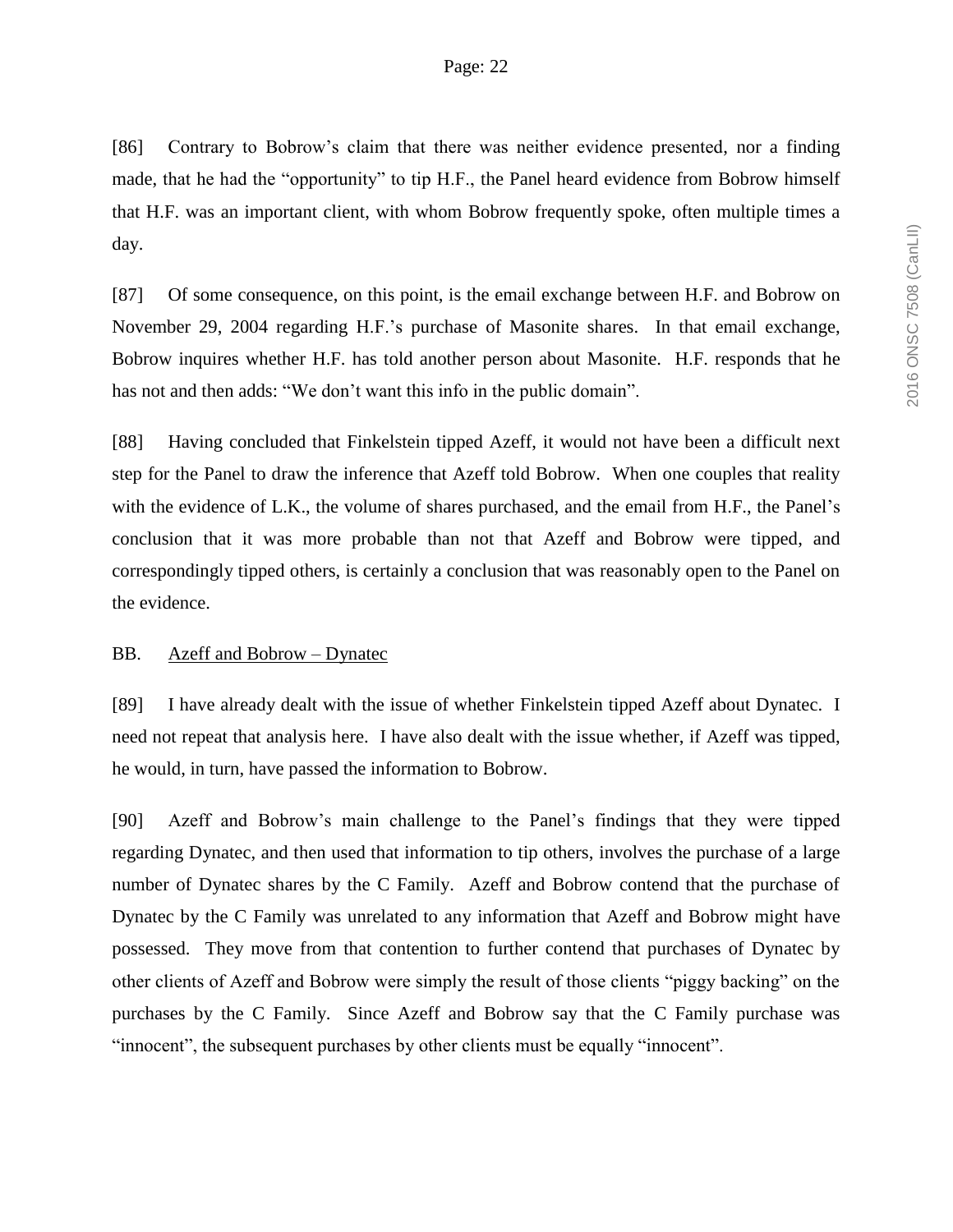[91] Certain salient facts have to be noted regarding the issue about the C Family purchase. One is that the Panel did not make any finding that the C Family's purchases of Masonite were the result of being tipped. Rather, the Panel simply concluded that the evidence could not establish that fact one way or the other. As the Panel noted: "The evidence regarding timing of the orders and the lunch time presence or absence of Azeff and Bobrow was contradictory and unclear".

[92] The fact that the Panel did not conclude that the C Family purchase was the result of tipping did not, as the Panel found, negate a finding that other purchases were the result of tipping. In that regard, the Panel looked at the long list of communications between Finkelstein, Azeff, Bobrow, and others, on April 18 and 19, forty-eight hours before the public announcement, and the number of purchases of Dynatec shares by various person associated with Azeff and Bobrow, none of whom had bought any Dynatec shares in the previous six months.

[93] Of course, there is the further salient fact that L.K. admitted receiving a recommendation to buy Dynatec from Azeff, and acting on it.

[94] Again, the Panel's conclusion that Azeff and Bobrow used material non-public information, to recommend that their clients purchase Dynatec shares, is a reasonable one that was open to the Panel on the evidence that they heard, and the factual findings that they made.

### BBB. Azeff and Bobrow - Legacy

[95] I will deal with this aspect of the appeals briefly because the submissions made by Azeff and Bobrow largely mirror the submissions made by Finkelstein on the subject of Legacy, and I have already dealt with those submissions above.

[96] Azeff and Bobrow also say that there was significant information regarding Legacy already in the public domain. They also point to rumours and an existing non-binding offer for Legacy. There is, of course, a wide gap between rumours and non-binding offers on the one hand and certain knowledge and a firm offer on the other. The public had the former; Finkelstein had the latter.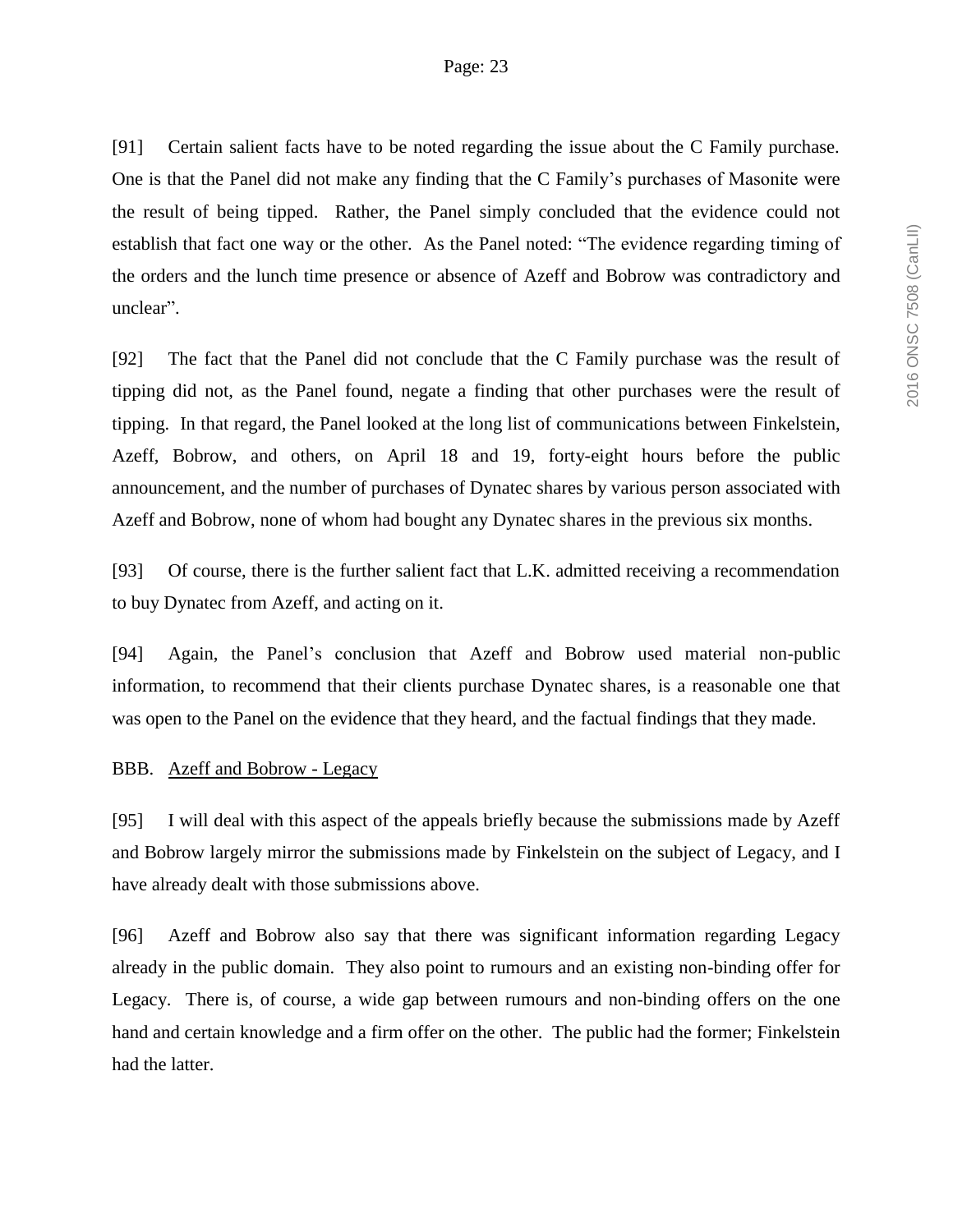[97] There is also a reasonable inference that can be drawn from the magnitude of the purchases. It is one thing to take a small position based on rumour, speculation, or guess work. It is another matter to commit a significant amount of money based on that tenuous information. The United States Court of Appeals for the Eleventh Circuit put the proposition well in its decision in *U.S. S.E.C. v. Ginsburg,* 362 F.3d 1292, at 1299 (2004):

The larger and more profitable the trades, and the closer in time the trader's exposure to the insider, the stronger the inference that the trader was acting on the basis of inside information.

[98] In the case of Legacy, in the five trading days between July 5 and 12, 2007, family and clients of Azeff and Bobrow invested \$3,058,387 to buy 254,200 units of Legacy.

[99] Finally, some additional evidence that these purchases were the result of tipping can be found in the email that one of Azeff's clients, who the Panel found Azeff had tipped about Legacy, sent to Azeff about three hours before the Legacy transaction was to be publicly announced. The email said simply "2 hours!".

[100] The Panel's conclusion that Azeff and Bobrow received material non-public information, and used that information to tip others, is a reasonable one that was open to the Panel based on the evidence.

### C. Miller - Masonite

[101] The only transaction with respect to which Miller was found liable is the Masonite transaction. The Panel found that Finkelstein passed material non-public information to Azeff who, in turn, passed it to L.K. who, in turn, passed it to Miller.

[102] I have already dealt with the allegations regarding Masonite as they relate to Finkelstein and Azeff. In the course of that analysis, I mentioned that L.K. admitted that Azeff provided the Masonite information to him. L.K. also admitted that, after he spoke with Azeff, he called Miller. L.K. recalled that he told Miller that Masonite was "in play" and that Miller and he talked about a 20% premium. The difference between the trading price of \$34 and the actual purchase price of \$40 is about 20%.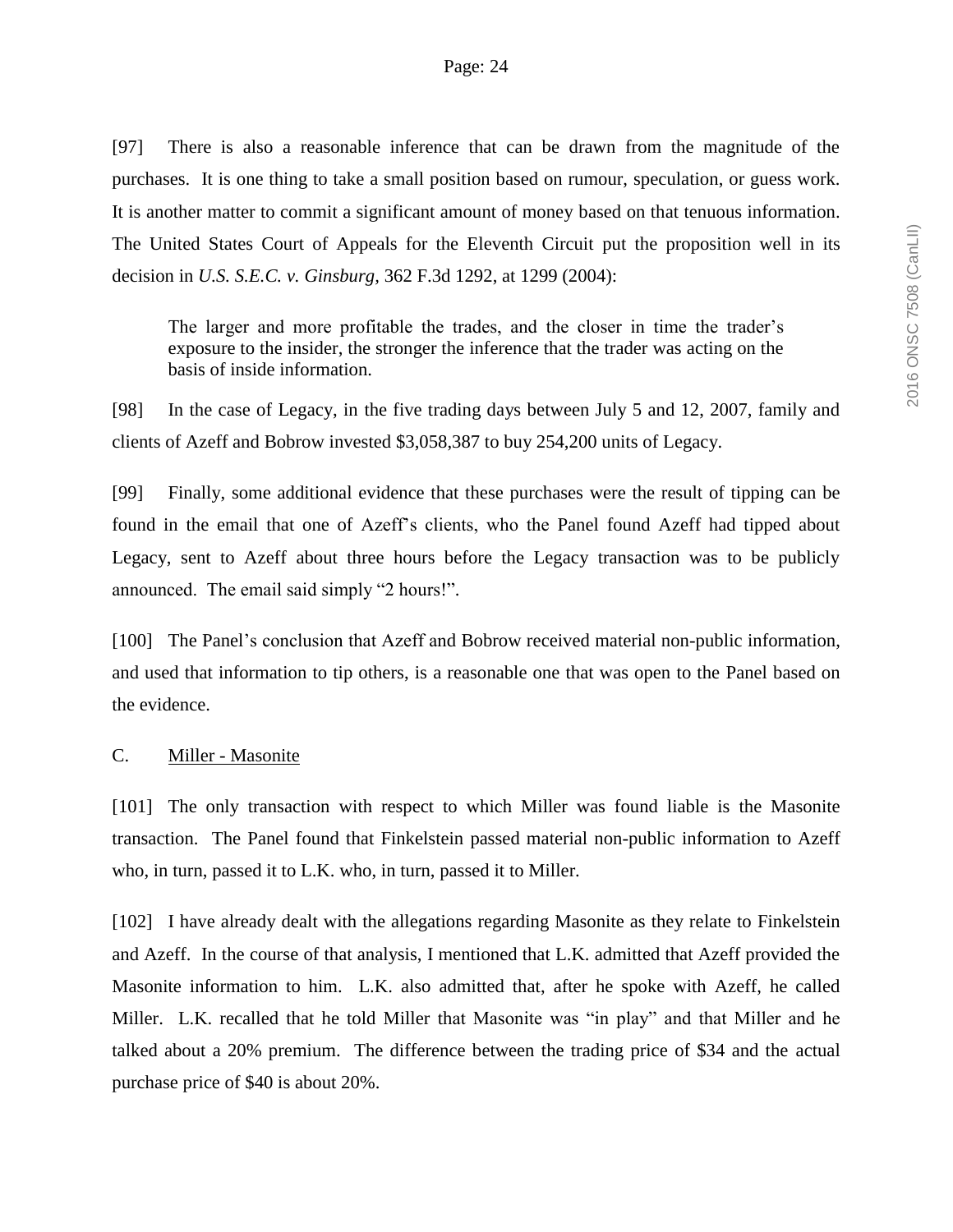[103] Miller did not give evidence before the Panel. Rather, portions of his compelled interview with the respondent were placed into evidence. There was no objection to the Panel receiving the evidence of Miller (or Cheng) in this fashion. However, at the time that the matter was discussed before the Panel, counsel for Azeff and Bobrow raised an issue. The brief exchange with the Panel was as follows:

Mr. Hodgson: Commissioner, just before we leave the issue of the read-in of the transcripts, I don't think this is controversial. I think the law is settled in this, Commissioner, that when Staff seeks to introduce a compelled statement from a declarant or a respondent, that's admissible only against that person.

Chair: Oh, for sure.

[104] It is not clear to me what authority was being relied upon for placing these portions of the interview of Miller (and the whole of the transcript of the interview of Cheng) before the Panel. That said, the parties can always agree to adopt a particular procedure for the purpose of putting evidence before a tribunal. When that happens, however, the parameters regarding the use of that evidence should be clearly stated and agreed to. If any objection is going to be taken, or issues raised, as to its use, the time to raise those matters is then, not later before this court.

[105] In this case, it appears that the parties were treating these transcripts much like parties would treat reading-in admissions from an examination for discovery in a civil proceeding. This was not the only way in which the evidence could have been received. The evidence could also have been received pursuant to s. 15 of the *Statutory Powers Procedure Act*, R.S.O. 1990, c. S.22, in which case the evidence would have been admissible in the proceeding generally.<sup>2</sup> One of the significant differences, between the two methods of receiving evidence, is that under the *SPPA*, the evidence can be used for any purpose for which it could be used if the witness had given evidence in person, including for the purpose of making credibility determinations. Given the exchange I have referred to above, though, it appears that this court must treat the evidence only for the narrow purpose that the parties appear to have agreed upon at the time.

<sup>2</sup> In *Fiorillo v. Ontario Securities Commission*, 2016 ONSC 6559 (Div. Ct.), s. 15 was relied upon to provide the authority for the admission into evidence of compelled interviews at an OSC hearing.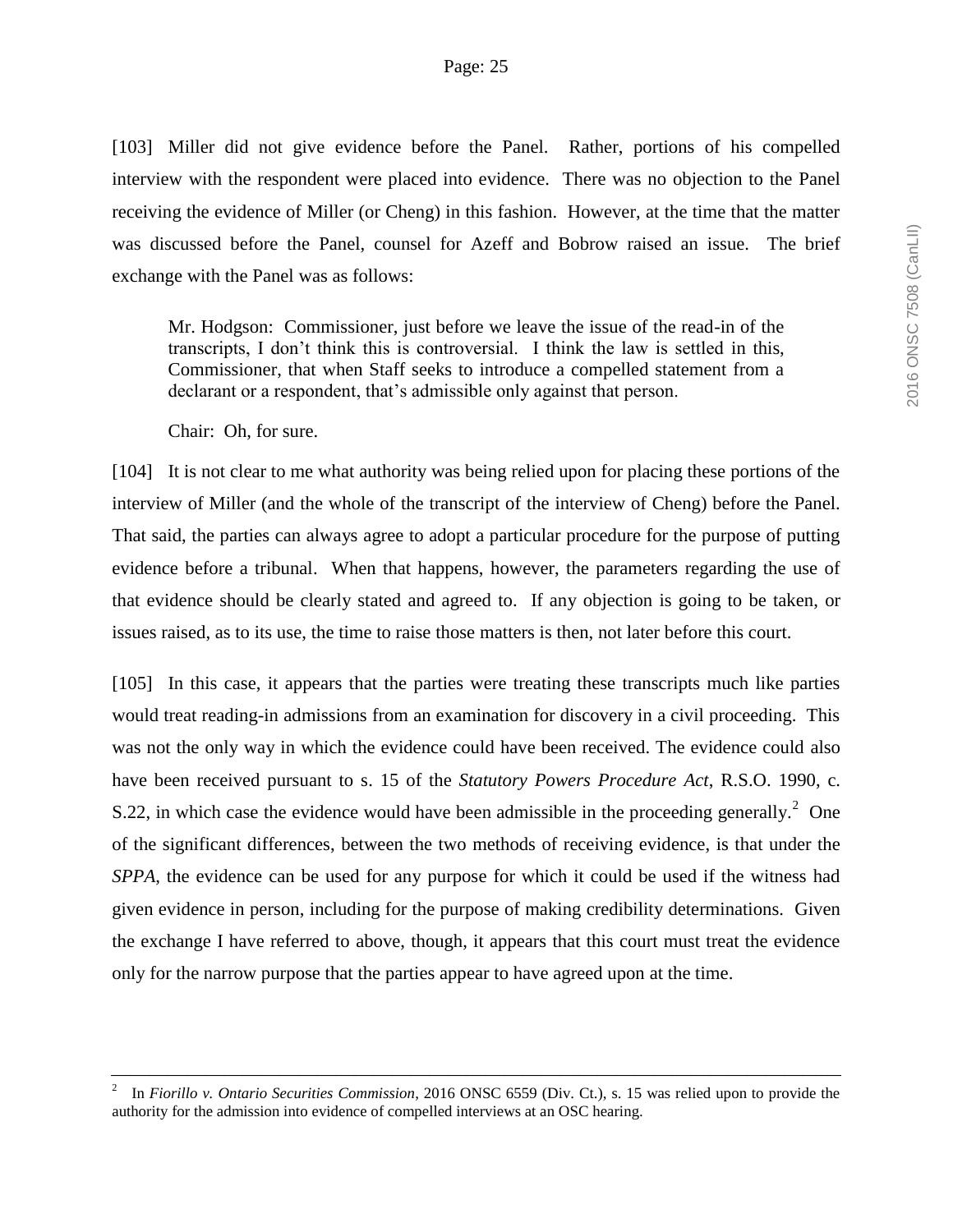[106] Returning then to Miller's evidence, he admitted getting information from L.K. about Masonite. After receiving that information, Miller began to buy Masonite shares. He bought shares for himself, and then for his clients. His purchases, over the next few days, for his own account represented his largest equity position at the time.

[107] Two days later, on November 24, 2004, Miller emailed one of his clients, D.W., with what Miller referred to as a "tip" about Masonite shares. The email exchange was as follows:

Miller: Call me I have a tip

DW: i'll take your tip. you've steered me right in the past. Just let me know what you are buying/selling/shorting so I can clear it hear [*sic*] first.

Miller: Stock trades on TSX at around \$34 - cash takeover of \$40[.] Timing should be before xmas but you never know with lawyers[.] I'm long[.]

DW: what's the name of the issuer?

Miller: Masonite - MHM

[108] Miller admitted that the source of the email information was L.K. and, specifically, that knowledge of the timing of the takeover came from L.K. Miller also admitted passing the information on to Cheng – a subject that I will come to below.

[109] The critical issue as it relates to Miller is the proper interpretation of s. 76(5)(e) of the *Act*. That subsection, which was added to the *Act* in 1986, brings certain individuals into the ambit of the section's prohibition on insider trading and tipping. The subsection reads:

a person or company that learns of a material fact or material change with respect to the issuer from any other person or company described in this subsection, including a person or company described in this clause, and knows or ought reasonably to have known that the other person or company is a person or company in such a relationship.

[110] The Panel concluded that Miller ought to have known that L.K. was in the type of special relationship that s. 76(5)(e) contemplates. Miller submits that the Panel erred in so concluding. Indeed, Miller goes further and submits that the Panel failed to make an express finding that L.K. was in that special relationship.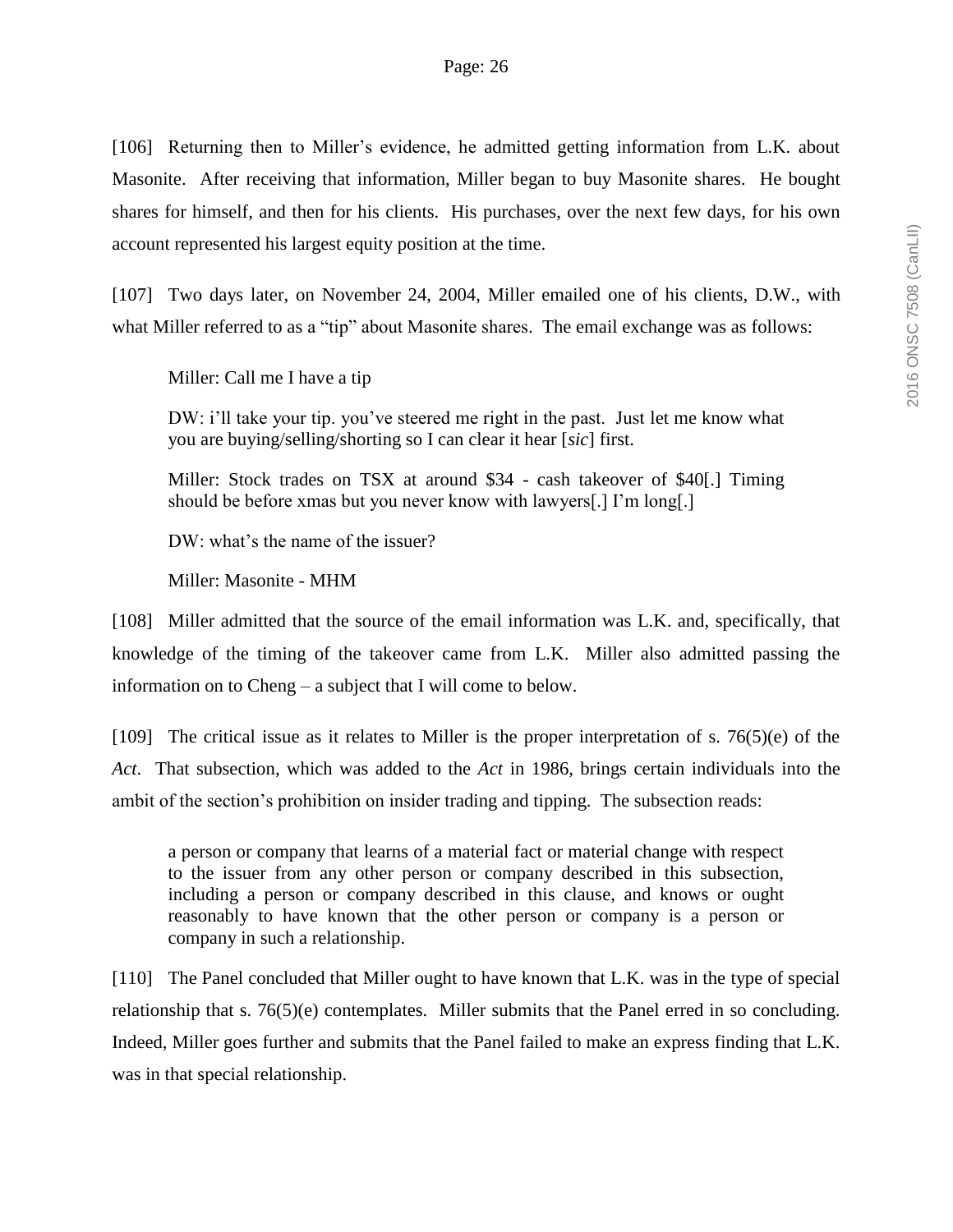[111] As will be seen from the plain wording of s.  $76(5)(e)$ , there are two routes that can be followed to arrive at the conclusion that a person is caught by the subsection. There is the subjective route, that is, where the person knows that s/he is receiving material non-public information from a person who is in a special relationship, and there is the objective route, that is, where the person reasonably ought to know that that is the case.

[112] In this case, of course, it is the objective route that is at issue. In Miller's submission, that objective route can only be taken if the respondent can show that the individual in question ought to have known:

(i) that the information originated from an inside source, pursuant to clauses  $76(5)(a)-(d)$  (i.e., the first person in the chain); and (ii) something about the pedigree of the information, i.e. the path that the information took to arrive at his or her immediate source (one person up the chain).<sup>3</sup>

[113] Miller's submission reads language into the subsection that is simply not there. There is no requirement in the statute that one must trace the information back to the originator. There is also nothing in the statute that requires the identification of all of the individuals, who may have transferred the non-public information, prior to the conveyance of that information to Miller.

[114] Rather, all that the subsection requires is that the information must be a material fact or material change with respect to an issuer, and that the recipient knew or ought reasonably to have known that the person, who was providing the information to him/her, is him or herself caught by the section. Contrary to Miller's submission, that includes a person who is caught by s.  $76(5)(e)$ .

[115] In considering this issue, it is important to keep in mind the intent behind adding s. 76(5)(e) to the *Act*. The Minister of Financial Institutions referred to this purpose when he spoke in the Legislature at the time that the legislation was introduced. The Minister said that the purpose was to "strengthen provisions governing illegal trading on insider information". The Minister stated the reason behind that purpose:

<sup>3</sup> Miller Factum at para. 73.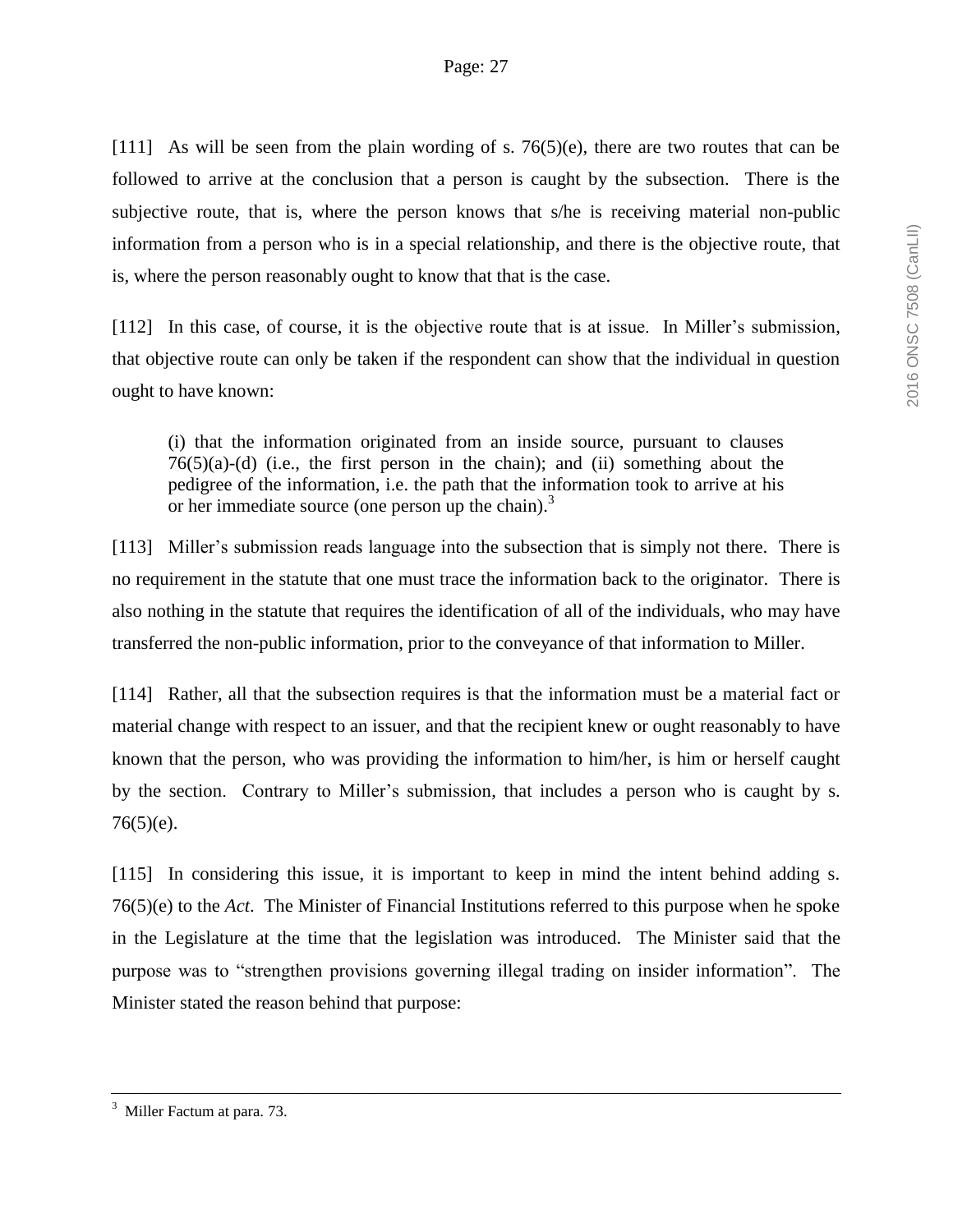Obviously, the principle we have in mind is that everyone trading in the securities market should have equal access to information.<sup>4</sup>

[116] In considering the issue of "ought reasonably to have known", as it related to Miller, the Panel set out a series of factors to be taken into account, at para. 64:

- (a) What is the relationship between the tipper and tippee? Are they close friends? Do they also have a professional relationship? Does the tippee know of the trading patterns of the tipper, successes and failures?
- (b) What is the professional qualification and standing of the tipper? Is he a lawyer, businessman, accountant, banker, investment adviser? Does the tipper have a position which puts him in a milieu where transactions are discussed?
- (c) What is the professional qualification of the tippee? Is he an investment adviser, investment banker, lawyer, businessman, accountant, etc.? Does his profession or position put him in a position to know he cannot take advantage of confidential information and therefore a higher standard of alertness is expected of him than from a member of the general public?
- (d) How detailed and specific is the MNPI [material non-public information]? Is it general such as X Co. is "in play"? Or is it more detailed in that the MNPI includes information that a takeover is occurring and/or information about price, structure and timing?
- (e) How long after he receives the MNPI does he trade? Does a very short period of time give rise to the inference that the MNPI is more likely to have originated from a knowledgeable person?
- (f) What intermediate steps before trading does the tippee take, if any, to verify the information received? Does the absence of any independent verification suggest a belief on the part of the tippee that the MNPI originated with a knowledgeable person?
- (g) Has the tippee ever owned the particular stock before?
- (h) Was the trade a significant one given the size of his portfolio?

[117] Miller submits that these factors are "irrelevant" to the proper determination of the subsection. I do not agree. These factors are all relevant considerations in making an objective determination whether a person, who receives material non-public information, ought to know

<sup>4</sup> Ontario, Legislative Assembly, *Official Report of Debates (Hansard),* 33rd Parl, 2nd Sess, No 79 (11 December 1986) at 4152.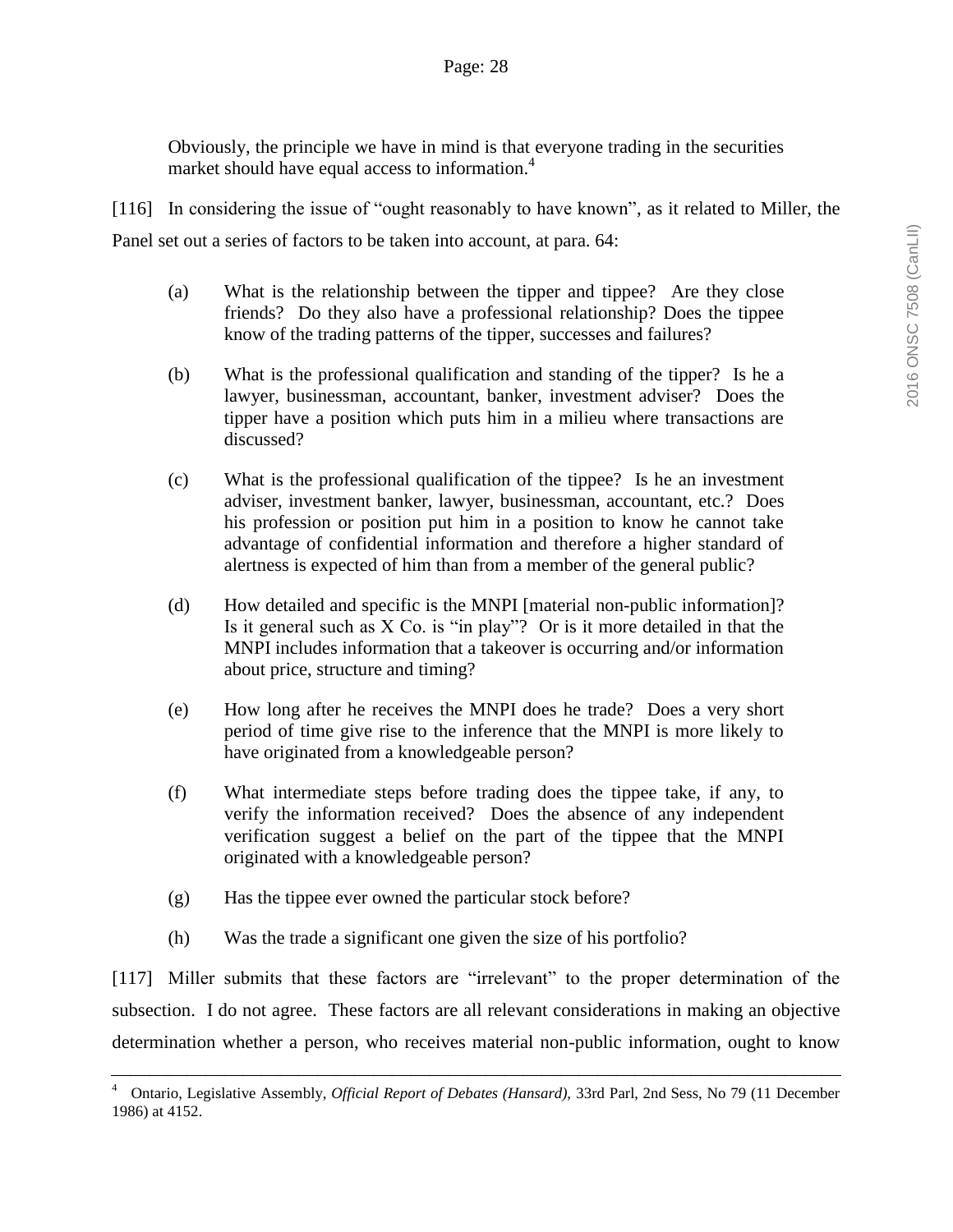that the source of that information was likely an insider. As the Panel pointed out, these are not the only factors that might be considered. Nor would all of the factors be relevant in every case. Further, the weight to be given to the individual factors may vary from case to case. What the factors do provide is a series of tests that can be applied to the facts, as one proceeds along the road to the ultimate determination.

[118] Miller essentially asserts that, in order for him to be caught by s.  $76(5)(e)$ , he must know of the original source of the information and that that source is an insider. Miller moves from this central assertion to place great emphasis on the fact that L.K. said that he did not know, that the information that he received from Azeff, came from an insider. Miller's central assertion is fundamentally flawed. It does not find support in the wording of the section, nor in the prevailing case law. It is simply not the test. The test is whether L.K. ought to have known that the material non-public information emanated from an insider. If so, L.K. is caught by s. 76(5)(e) and that puts Miller squarely in the sights of the same subsection when L.K. passes the information on to him. If that were not the proper interpretation of s. 76(5)(e), then any person could avoid being captured by the subsection simply by not making reasonable, or obvious, inquiries. In other words, it would set up a wilful blindness exemption. One of the purposes of having an objective test, in addition to a subjective test, is, of course, to avoid that very result.

[119] Courts in the United States have addressed this issue. They have also rejected the notion that a person can avoid liability simply by submitting that s/he did not know that the original source of the material non-public information was an insider. Those courts have held that consciously avoiding any inquiry as to the source of the information does not remove liability. By way of example, the United States District Court for the Southern District of New York said in *SEC v. Musella* 678 F. Supp. 1060 at 1062 (1988)::

Scienter in insider trading cases is not, and as a matter of public policy should not, be limited to those in direct contact with the primary tipper. Rather, the issue is whether a tippee, wherever he stood in a chain of tippees, "either knew or should have known that he was trading on improperly obtained non-public information." [...] Both O'Neill and Martin made a conscious and deliberate choice not to ask John Musella any questions about the confidential source whose existence they suspected.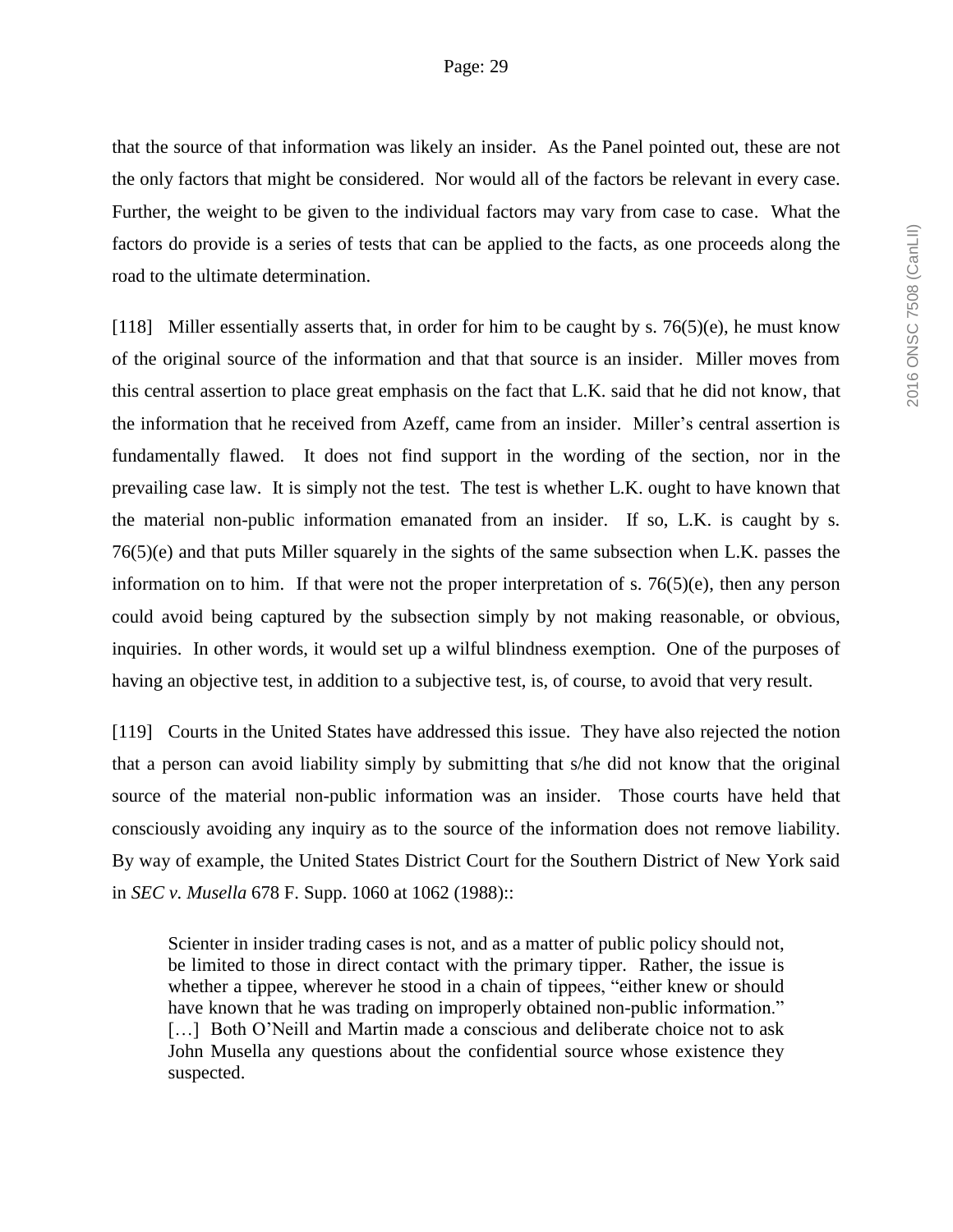To hold otherwise "would effectively insulate remote tippers from liability": *SEC v. Thrasher* 152 F. Supp. 2d 291 at 304 (2011).

[120] The factual findings relating to Miller can be stated simply. Miller acknowledged that his knowledge of Masonite came only from L.K. Miller had not previously owned the stock. Miller had not followed Masonite, and Miller did not do any research on Masonite before buying the stock. Nevertheless, Miller purchased Masonite shares to the extent that his holding of Masonite shares became the largest position in his portfolio.

[121] Contrary to Miller's submission, the Panel did undertake an analysis of whether L.K. was in a special relationship, and also whether Miller ought to have known of that special relationship. While admittedly there is no express finding by the Panel that L.K. was in a special relationship, that finding is implicit in their reasons. The Panel reviewed a number of factors relating to L.K. including:

- (a) L.K. and Miller knew each other well in 2004.
- (b) L.K. was a partner in a prominent Montreal accounting and auditing firm, a fact known to Miller. Miller would understand that LK had clients, business relationships, and friends involved in transactional activities in Montreal.
- (c) Miller was a senior investment adviser, with a big book of business at TD. He knew, or would be deemed to know, the provisions of the *Act* and the prohibition on trading on material non-public information. As the Panel said, a higher standard of vigilance and inquiry must be expected from a registrant.
- (d) The information that Miller received from LK was detailed and very specific. L.K. told Miller that the takeover was for \$40, in cash, and by Christmas.
- (e) Miller clearly considered this information to be reliable as is evidenced by his email to D.W. where he specifically refers to the information as a " $tip$ ".
- (f) Within a very short time of receiving the information, Miller bought, for himself, a significant number of shares of Masonite. Miller also bought Masonite shares for his family and for twenty-two clients.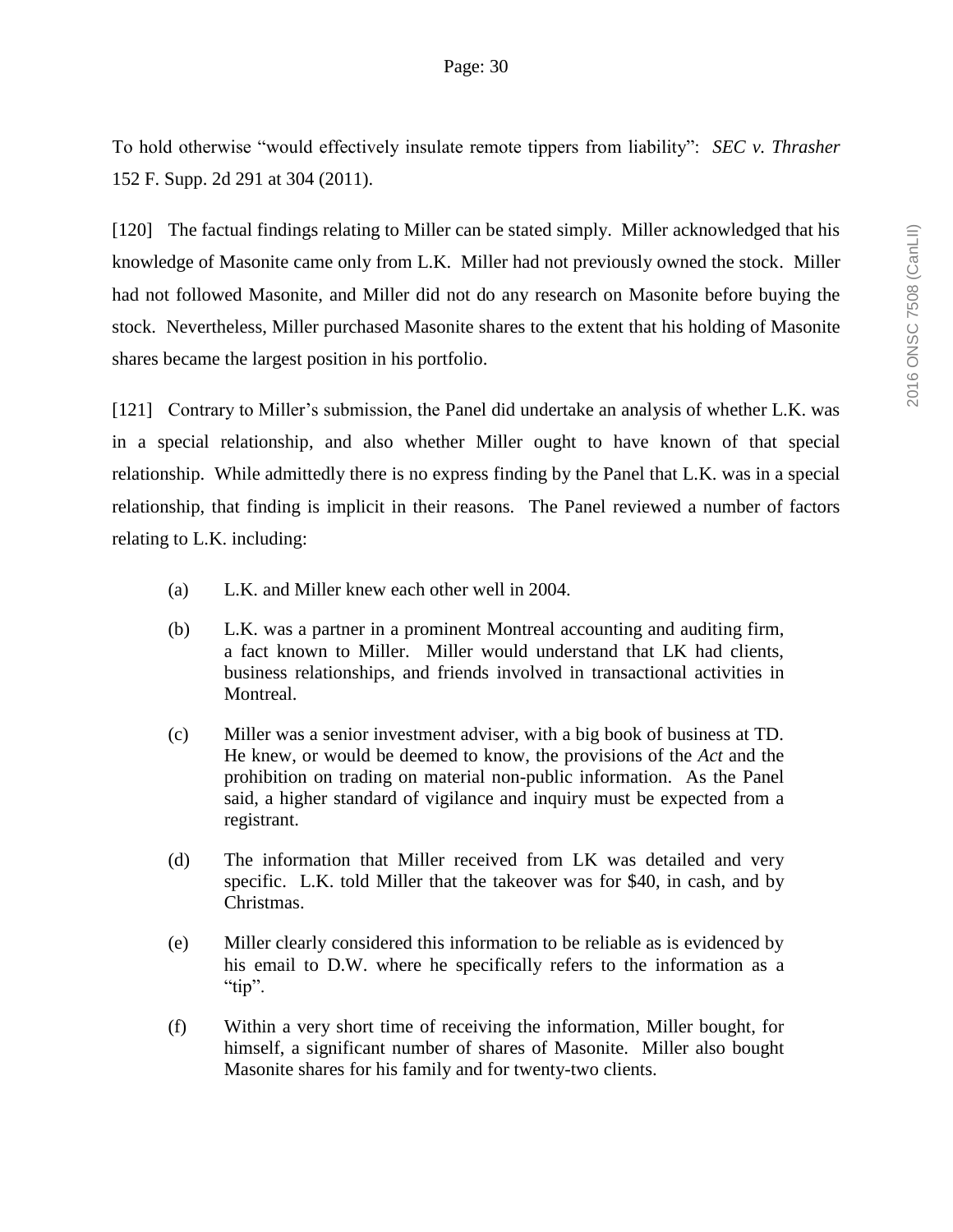- (g) Miller did not conduct any research into Masonite before making these purchases.
- (h) Miller was sufficiently comfortable with the reliability of the information that he passed it along to his colleague, Cheng, who also purchased Masonite shares.

[122] That constellation of facts is sufficient to reach a conclusion that Miller ought reasonably to have known that the material non-public information that Miller received from L.K. originated from an insider. As the Panel concluded, at para. 204:

From these established facts, we conclude that Miller ought to have known that the MNPI [material non-public information] LK gave him derived from a knowledgeable person. The relationship between the tipper and tippee, the essential details of the MHM [Masonite] takeover bid, the precipitous, anomalous, significant trading by Miller, the registrant, make it more probable than not that he ought reasonably to have known that LK was in a special relationship with MHM and the MHM Material Facts originated from a person in a special relationship.

[123] That is a reasonable conclusion for the Panel to have drawn from the available facts. It is also consistent with the approach taken in the United States where courts have held that knowledge that the likely source of the information is an insider can be inferred from the nature of the information itself. As the United States District Court for the Southern District of New York said *SEC v. Cassano* 61 F. Supp. 2d 31 at 34 (1999):

In all the circumstances, the facts alleged are more than sufficient to give rise to a strong inference that these defendants each had reason to know that the information on which they traded came from IBM.

D. Cheng - Masonite

[124] The Panel found that Finkelstein passed material non-public information regarding the Masonite transaction to Azeff who, in turn, passed it to L.K. who, in turn, passed it to Miller, who in turn passed it to Cheng. The Panel found that Cheng ought to have known that the information originated from an insider.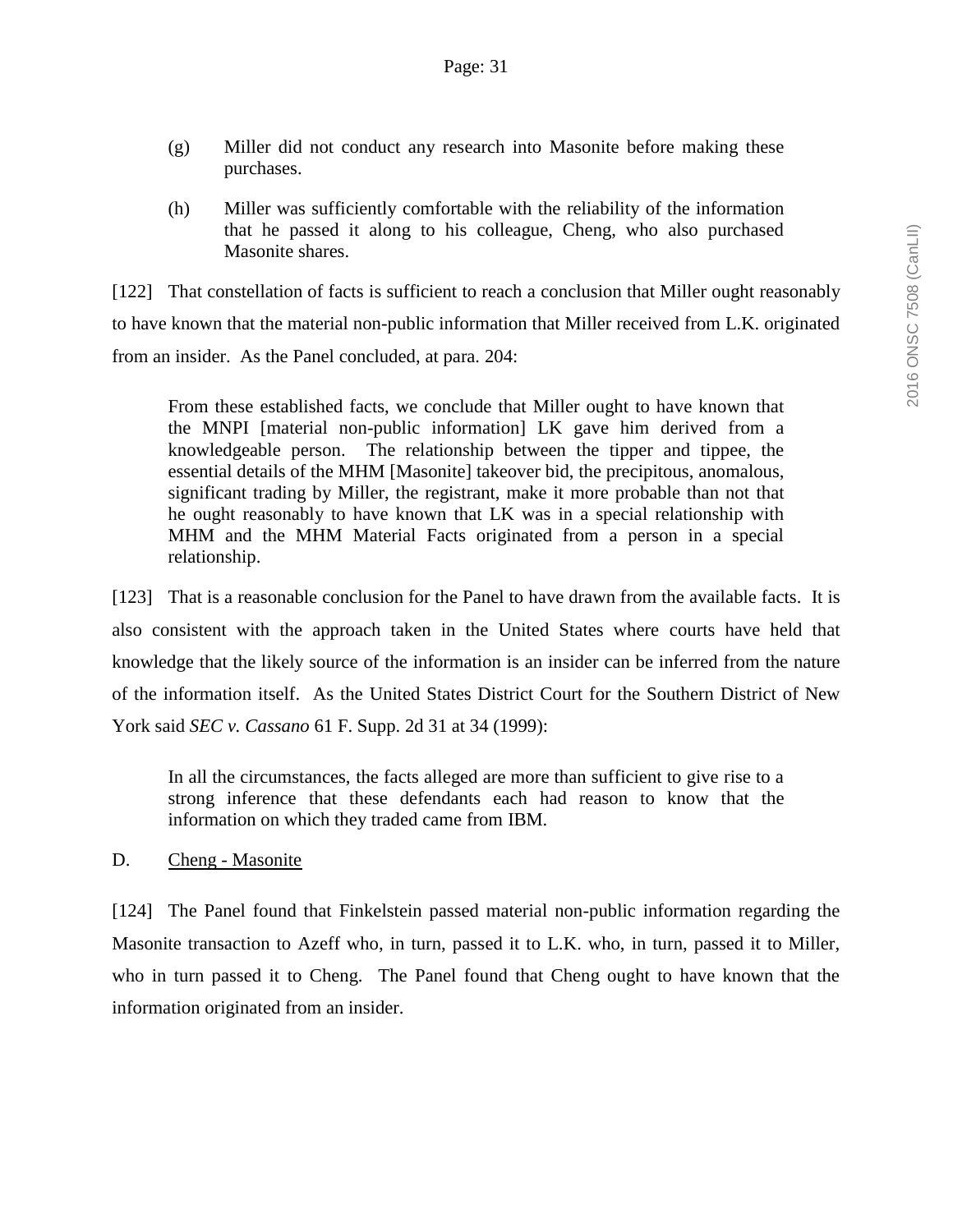[125] Like Miller, the only transaction with respect to which Cheng was found liable is the Masonite transaction. Also like Miller, Cheng did not give evidence before the Panel. Unlike Miller, the entire transcript of Cheng's compelled interview was entered before the Panel.

[126] Cheng does not dispute that Miller told him about Masonite. What Cheng asserts is that the facts do not support a finding that he ought reasonably to have known that the information that Miller gave him about Masonite originated from an insider.

[127] There are factual differences between Cheng's situation and that of the other appellants. For one, Miller and Cheng were not friends. They did not socialize or otherwise generally have contact outside of the workplace. While Miller and Cheng did eventually become "partners" in their work at TD Securities, that did not occur until 2007, long after the Masonite transaction.

[128] By the time of the events surrounding Masonite in 2004, Cheng had been engaged in the securities industry for nine or ten years. He started with a small securities firm (the name of which he could not recall). He moved from that firm to CIBC Securities, and then to HSBC Securities. It was at HSBC Securities that Cheng became registered as an investment advisor. He left HSBC Securities to join what was then known as TD Evergreen. According to Cheng, it was sometime between 2001 and 2003 that he met Miller. At that time, Miller was one of a number of Vice-Presidents at TD.

[129] While Miller and Cheng worked together at TD Securities, Cheng says that Miller was not his "mentor or anything like that" in 2004. Cheng says that Miller told him "about Masonite being a takeover target some time back in 2004. …. I don't recall the exact wording or the detail or the conversations, but he was telling me that he heard rumours that Masonite might be in play". The emails show that Cheng learned that the deal would be before Christmas and that a 20% return could be expected. Cheng said he never asked Miller "where he learned the information from or the rumours."

[130] Cheng advances the same challenge to the factors, that I have set out above, that the Panel identified as being relevant to the inquiry into whether a person ought reasonably to have known that another person was in a special relationship for the purposes of s. 76(5)(e). Cheng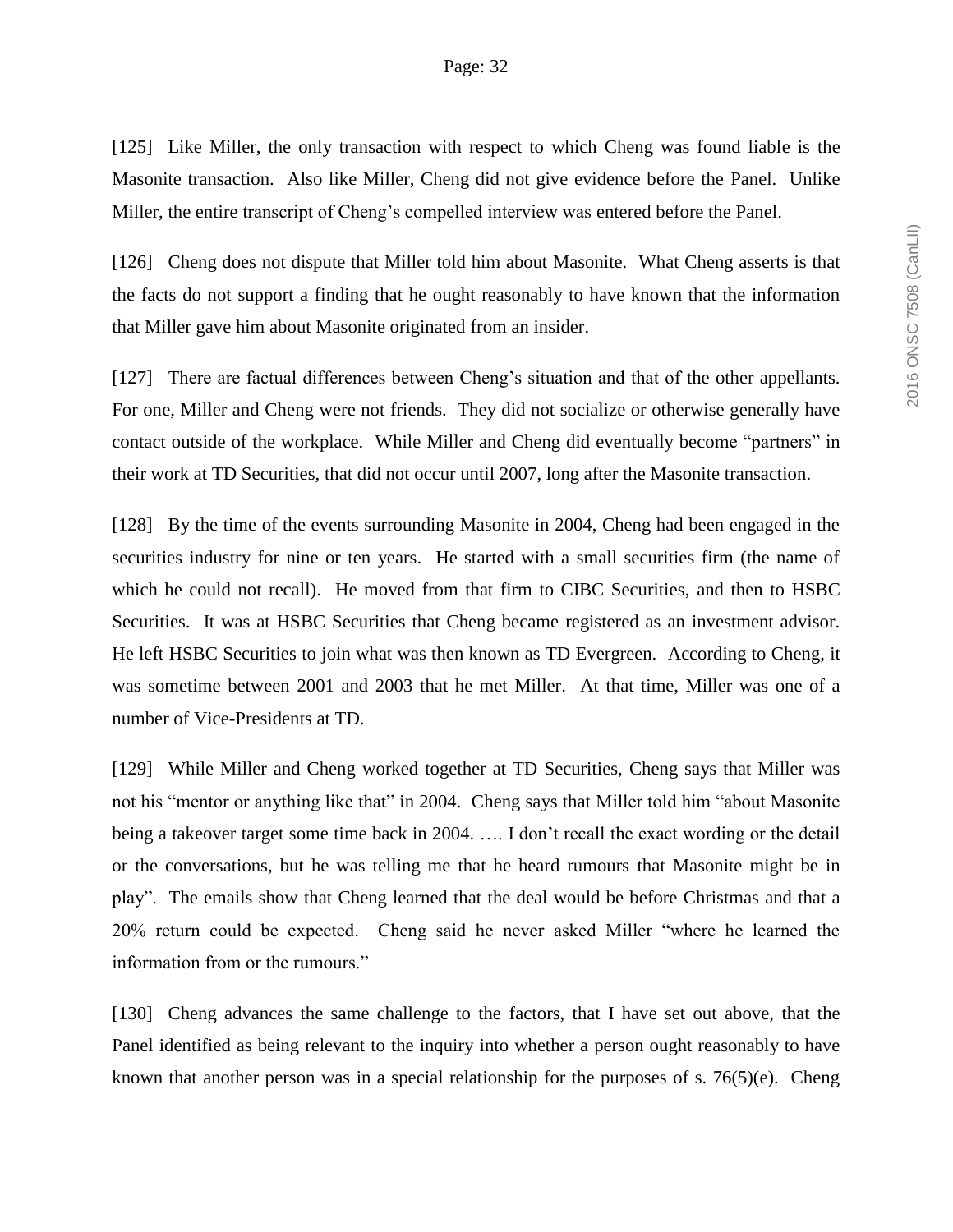says that the factors are "flawed, illogical and at odds with an objective assessment". For the reasons I have already articulated above, it is Cheng's challenge to the factors that is flawed, not the factors set out by the Panel.

[131] The Panel found that Cheng ought to have reasonably known that Miller was in a special relationship with Masonite based on the following four factors:

- (a) Miller was Cheng's mentor and supervisor.
- (b) Cheng sent an email to a client that the Panel found demonstrated Cheng's belief in the reliability of the material non-public information.
- (c) Cheng made no inquiries as to the source of Miller's information about Masonite.
- (d) Cheng's purchases of Masonite shares.

[132] The Panel made a number of factual errors in its analysis of the evidence against Cheng. These errors undermine the foundation upon which the Panel concluded that Cheng ought to have known that he was receiving inside information.

[133] First, the evidence did not establish that Miller was Cheng's mentor and supervisor at the material times in 2004. In fact, the opposite appears to be the case. The only evidence on this point came from Cheng. His evidence was as follows:

- Q. At any point at 70 University, did you work directly for Mr. Miller?
- A. No.
- Q. Okay. Did you have interaction with Miller in respect to your work?
- A. Yes.
- Q. And what was that interaction?
- A. We talk about investment ideas. We talk about running the business.
- Q. But you didn't work for him. Everyone works by they are all independent, if you will, even though they are TD employees.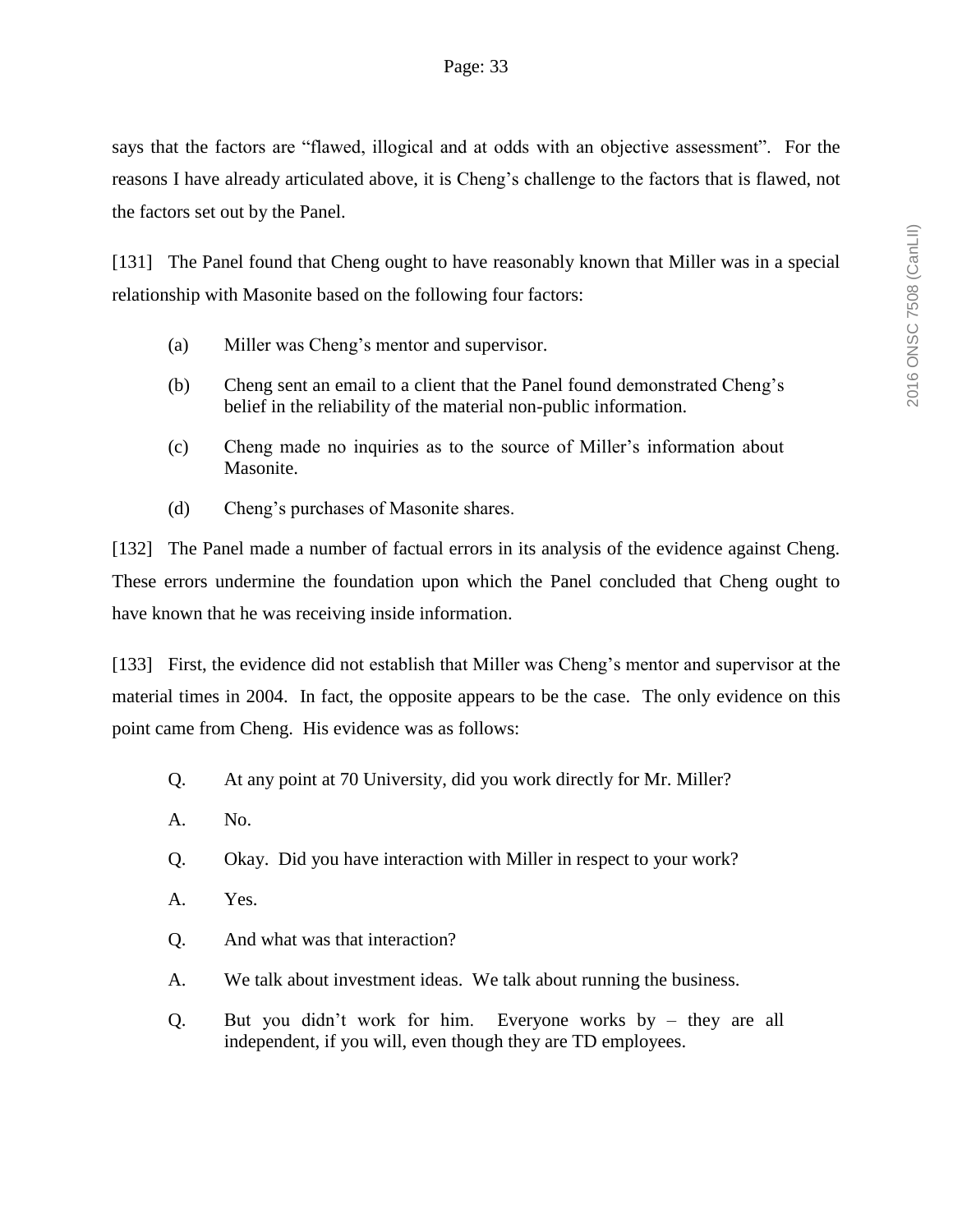A. Yes, yes. He wasn't a mentor or anything like that, that got assigned to me. No we just – we just talk as colleagues, but he was more – he was more senior, experienced, more successful, and funny guy.

[134] Second, the Panel appeared to place significant reliance on the fact that, because Cheng emailed a client, with whom he already had a troubled relationship, about the Masonite transaction, he must have been confident in the reliability of the information. Indeed, the Panel said "He would not have risked passing speculative information, which may prove wrong, to an already complaining client". It is not clear to me why that conclusion must flow from that email. While that is one inference that could be drawn, it is not the only inference available. It may equally be the case that Cheng thought that this was one last chance to salvage the relationship. If the information proved out, the client would be happy. If the information did not prove out, it would not materially add to what was an already bad relationship. In pointing this out, I do not say that the Panel was not entitled to draw the inference that it did. I just suggest that the inference that the Panel chose is not a strong one and, thus, does not provide a particularly solid foundation for the final conclusion.

[135] Third, although Cheng acknowledged that he did not inquire as to the source of Miller's information, he explained why he did not do so. Cheng said:

I don't recall specifics regarding Masonite to conversation with him after his initial telling me about him hearing these rumours, but I've never ever in any occasions I've asked him if he ever tells me, hey, I've heard this rumour, I never – not just him, but anybody else, I never would go and say where did you learn it from.

[136] I reiterate what I said above: the failure to inquire does not necessarily avoid the effect of s. 76(5)(e). The question will always be whether, in the particular circumstances, an inquiry as to the source of the information was called for. The Panel was obliged to consider all of the facts relating to Cheng, including his explanation, before concluding that he ought reasonably to have known that the source of the material non-public information was an insider. The Panel did not conduct that analysis.

[137] Fourth, there is no doubt that Cheng made purchases of Masonite shares after Miller told him the information about Masonite. However, it is of importance to know what Cheng did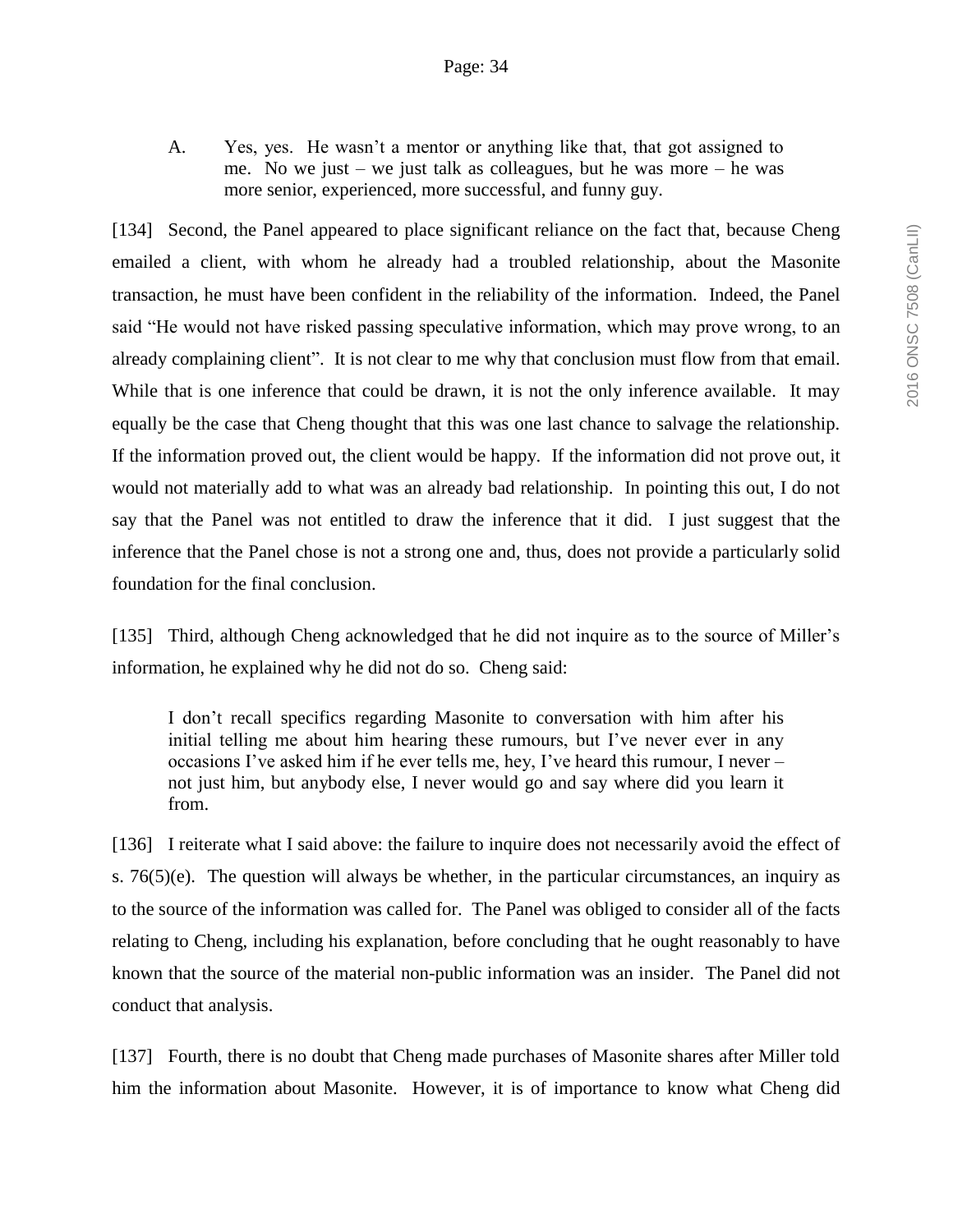before he made those purchases. Cheng said that it would be his practice, after hearing a rumour like this, to "check the Newswire for a few months or a few weeks, depending on the case, I'll pull the chart". Cheng said he would also talk to other people to see if any of them had heard the same rumour. He concluded on this point by saying:

But in that – in regards to Masonite, I don't recall exactly what I did after but that would be my normal practice before purchasing or selling a stock.

[138] Contrary to the finding by the Panel, Cheng did not purchase any shares for himself, although he did purchase Masonite shares for various family members. Cheng said that, when making a purchase for his mother or father he would not normally go into specifics of the proposed purchase but would just tell them that he thought it was a good thing to do. However, Cheng treated his younger brother differently. In particular, he said:

I could have told him – again, I don't recall any specifics, but I could have – he would be the one that I could have told him, hey, I've heard rumours that Masonite is in play. I looked at the chart, I did this and that, I think there's not much downside risk here. So weighing all the pros and cons, I think it is a good investment.

[139] Cheng's evidence that he might have told his younger brother "there's not much downside risk here" is consistent with an email that he sent on December 8, 2004 to a person he had recently met in Chicago. In that email, advising about the Masonite information, he said "I don't see much downside from here even if the deal ended up falling through". That statement hardly constitutes a ringing endorsement of the reliability of the information.

[140] The Panel found that Cheng did not engage in due diligence and undertook no research with respect to the Masonite transaction. That is not correct. I have set out above the steps that Cheng said it would have been his practice to take, including looking at the Newswire and speaking to others about the "rumours".

[141] The Panel also found that, based solely on the Masonite information, Cheng "precipitously bought a large position for himself and family members". It is not clear on what basis the Panel concluded that the purchases were precipitous. Further, as I earlier noted, Cheng did not buy any Masonite shares for himself. In terms of the family members, while it is true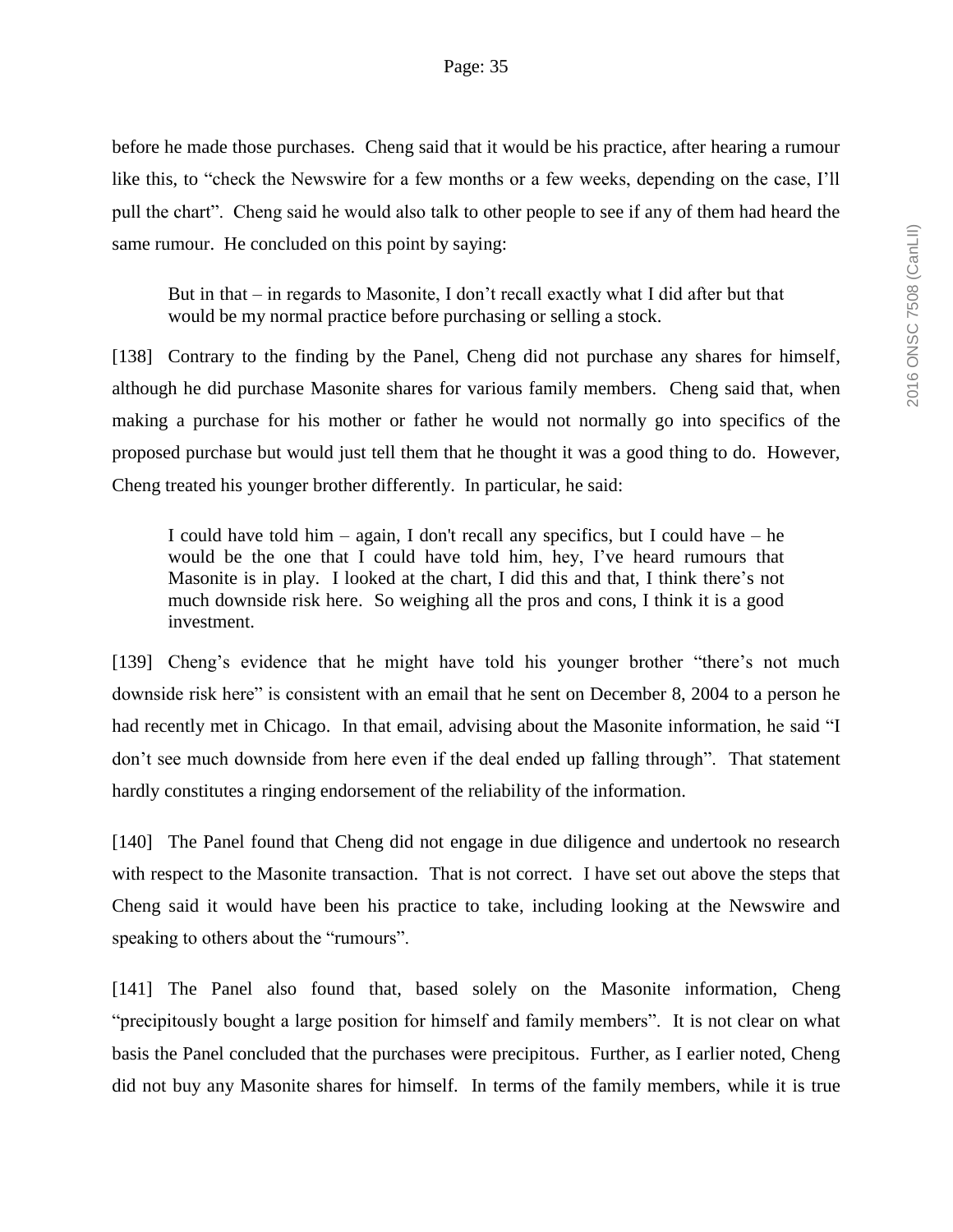that large positions were taken in some of those accounts, it is also true that the dollar value of those positions was small.

[142] Moreover, Sherry Brown, the respondent's lead investigator, acknowledged that this was not unusual behaviour, upon looking at the history of these accounts. With respect to one account, Ms. Brown said:

Q. So, again, in this account, the concentrated position of Masonite is not uncharacteristic of the trading pattern in this account.

A. It happens on other occasions, yes.

With respect to the account for Cheng's aunt, Ms. Brown said:

Q. Again, to close off, the trading of Masonite in this account is not uncharacteristic of the overall trading pattern in this account?

A. Concentration of it, yes, that's correct.

[143] In reaching their conclusions, the Panel was entitled to take into account the large position taken, in Masonite, in these accounts. However, before drawing a negative inference from the fact that a large position was taken in Masonite, the Panel was obliged to consider the history of the accounts. The Panel was also obliged to consider the relative dollar value of those positions. That was a necessary step in evaluating the reasonableness of drawing the inference that the purchases were the result of inside information. The Panel did that when they considered the purchases made by Azeff and Bobrow of Masonite, Dynatec and Legacy. They also did it when they considered Miller's purchases of Masonite. However, the Panel did not do that analysis in the case of Cheng.

[144] In the end result, the Panel's reasons state the following evidence incorrectly:

- (i) that Miller was Cheng's mentor/supervisor when in fact there was no such close relationship at the material times.
- (ii) that Cheng bought stock for himself when he did not.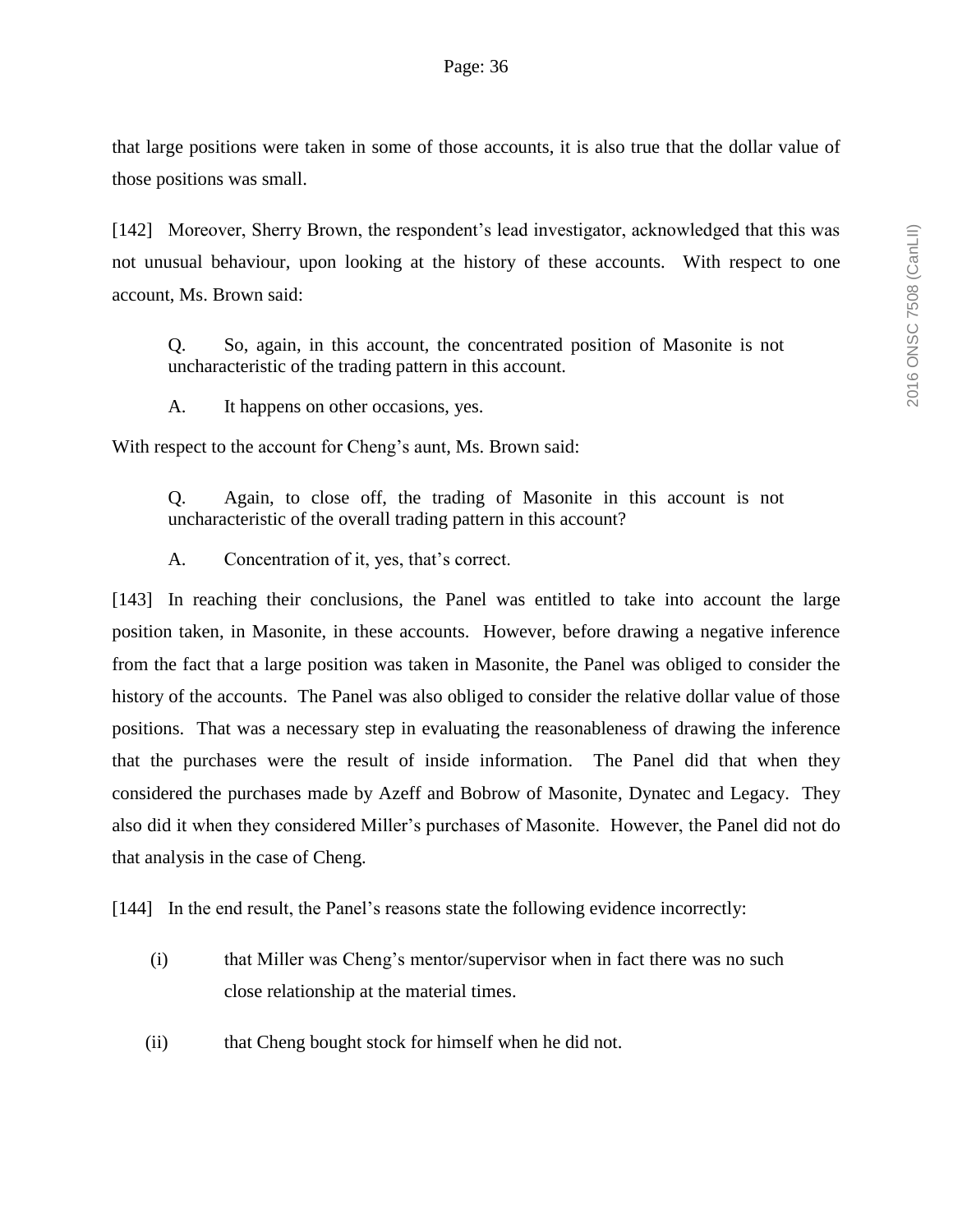[145] In addition, unlike the approach taken by the Panel when they reached their conclusions regarding the other appellants, the Panel appears not to have taken into account the following evidence with respect to Cheng:

- (i) that Miller told Cheng the information was a "rumour".
- (ii) Cheng said he would have made inquiries of others about the stock.
- (iii) the dollar value of the purchases made by Cheng was small.
- (iv) the history of trading in the Cheng family accounts.

[146] The cumulative effect of these errors renders the Panel's conclusion regarding Cheng both an unsafe, and an unreasonable, one. It cannot be said, with any degree of confidence, that the decision is "justified, transparent and intelligible".<sup>5</sup> Consequently, the finding that Cheng ought reasonably to have known the information he received, and passed on, originated from an insider must be set aside, as must be the sanctions imposed.

# V: Procedural unfairness

[147] In addition to their challenge to the conclusions of the Panel regarding insider trading and tipping, some of the appellants also contend that the hearing before the Panel was tainted by various instances of procedural unfairness. I will deal with each of those contentions in turn.

(a) Lack of particulars

[148] Finkelstein complains that the findings of the Panel fall outside the Statement of Allegations made by the respondent against him. For example, in respect of the Dynatec allegations, Finkelstein says that the respondent knew what the material non-public information was, but did not include it in the Statement of Allegations. Finkelstein contends that this type of conduct constitutes a procedural unfairness to him.

<sup>5</sup> *Dunsmuir v. New Brunswick*, [2008] 1 S.C.R. 190 at para. 47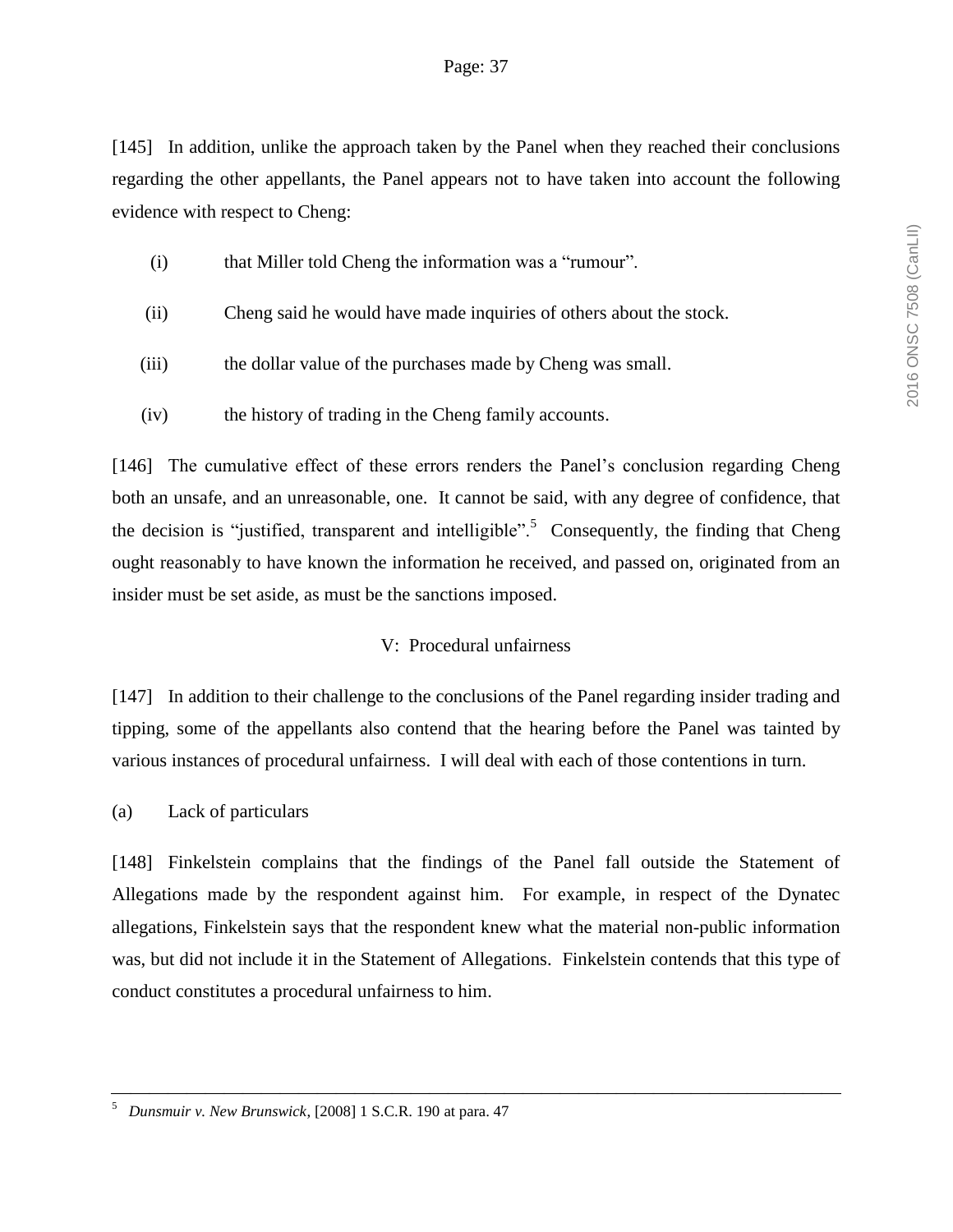[149] I do not accept that contention. The Statement of Allegations contained sufficient particularity that it allowed Finkelstein to respond to the allegations. In each of the three instances where insider trading/tipping occurred, the Statement of Allegations was clear that it was the fact of the Masonite transaction, or the Dynatec transaction, or the Legacy transaction, that was material non-public information. Finkelstein could not have been confused or uncertain as to what the respondent was alleging against him.

[150] I would also note that, while there was some skirmishing in advance of the actual hearing regarding the alleged lack of particulars, the hearing proceeded without any real issue being raised on that point.

[151] In any event, assuming for the moment that Finkelstein was uncertain of what he was alleged to have passed along in terms of material non-public information, and that, as a consequence, he was being hampered in his ability to respond, Finkelstein was entitled to seek an order, from the Panel, that particulars be provided. Specifically, rule 4.2 of the Rules of Procedure of the Ontario Securities Commission reads:

At any stage in a proceeding, the Panel may order that a party:

- (a) provide to another party and to the Panel any particulars that the Panel considers necessary for a full and satisfactory understanding of the subject of the proceeding; and
- (b) make any other disclosure required by this Rule, within the time limits and on any conditions that the Panel may specify.

[152] No such request was made of the Panel by Finkelstein. Nor is there anything in the record of the hearing that establishes that Finkelstein ever identified any witness, or other evidence, that he did not call, but would have called, but for some uncertainty, or confusion, or lack of awareness, arising from the content of the Statement of Allegations, or of the proceeding generally.

[153] I cannot find any basis that would sustain a conclusion that Finkelstein was not provided with procedural fairness, or was not fully apprised of the case that he had to meet, or was subject to any denial of natural justice.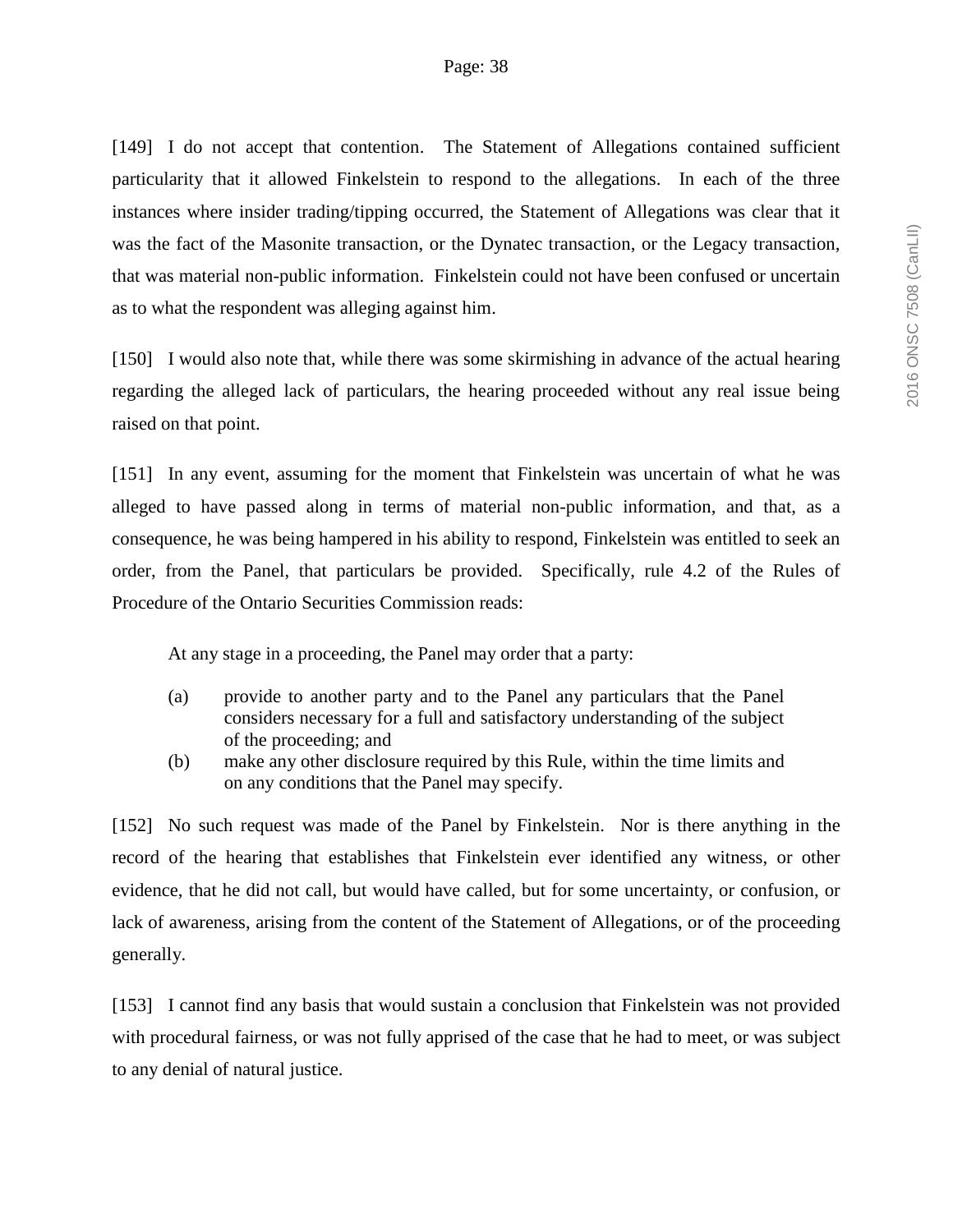# (b) Denial of adjournment

[154] Azeff and Bobrow say that they were unfairly hampered in their ability to respond to the allegations because the Panel refused to give them an adjournment of the hearing when their expert's work product was lost. This is, in effect, a renewal of the argument that underlay the fresh evidence application.

[155] I earlier set out the background facts to this issue. I will not repeat them here. The central contention of Azeff and Bobrow is that their expert lacked sufficient time to recreate her lost work product and, as a consequence, they were not properly prepared as the hearing continued along. Azeff and Bobrow say that they continually complained to the Panel about the negative ramifications to their positions because of this issue.

[156] The decision to permit or deny an adjournment is a quintessential example of the exercise of a discretion.<sup>6</sup> It will not be interfered with unless the decision is clearly unreasonable or based on a faulty principle.

[157] The Panel gave detailed reasons for denying the request for an adjournment. In doing so, the Panel had to balance the potential impact on Azeff and Bobrow, with the desire to proceed with the hearing as scheduled. On that latter point, the Panel observed that it had already taken four years to get the matter to the current hearing date, and that the events in issue dated back to 2004 and 2007. Delay was therefore a natural concern.

[158] In refusing the request for an adjournment, the Panel noted the following pertinent facts:

- (i) Azeff and Bobrow's expert was not going to be a witness at the hearing. Her role was strictly an advisory one to assist counsel in his preparation of the case and with his cross-examination of witnesses;
- (ii) The majority of the evidence to be called at the hearing was to be fact evidence and it would be for the panel to determine what inferences may be drawn from the evidence presented by the parties;

<sup>6</sup> *Senjule v. Law Society of Upper Canada*, [2013] O.J. No. 2347 (Div. Ct.) at para. 21.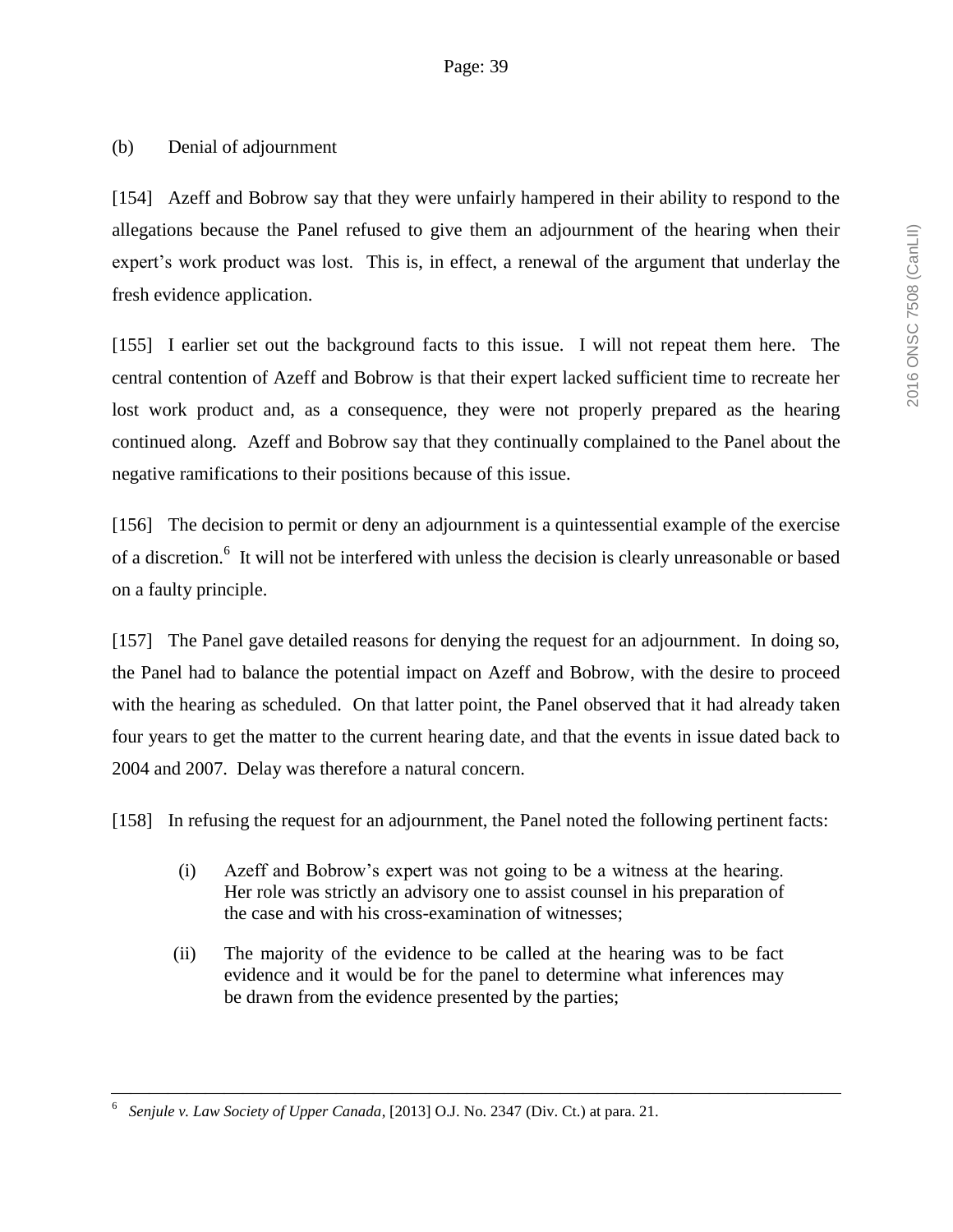- (iii) Azeff and Bobrow were not precluded from bringing forward additional documents nor were they precluded from giving their own evidence and/or calling any witnesses;
- (iv) A year earlier, Bobrow had been granted an adjournment and the hearing was re-scheduled as a consequence;
- (v) If an adjournment was granted, there was no guarantee that the hearing could be re-scheduled before September 2015.

[159] In the end result, the Panel concluded that the expert was "sufficiently prepared" to provide the assistance to counsel that she was retained to provide.

[160] It is also the case that, during the course of the hearing, the Panel was alert to the concerns that Azeff and Bobrow continued to raise regarding this issue. Indeed, the Panel granted their counsel an indulgence when it agreed to postpone for a week the continued crossexamination of the respondent's principal investigator to provide counsel with additional time to prepare.

[161] It is also of some importance in relation to this issue that, notwithstanding the passage of time since the hearing was completed, Azeff and Bobrow are still unable to point to any evidence, that their expert uncovered, that they were precluded from advancing at the hearing. Azeff and Bobrow respond to this point by saying that their expert did not continue working after the hearing ended, because they did not know whether her efforts would be accepted on the appeal.

[162] It seems to me that the argument advanced by Azeff and Bobrow becomes somewhat circular at this point. Azeff and Bobrow had the opportunity to provide concrete examples of documents or witnesses, that might have affected the result of the hearing, but were unavailable to them, because of the refusal to grant an adjournment. They have not produced any such evidence. It does not lie with them, in response, to suggest that they did not have any obligation to pursue that evidence, until they first obtained this court's agreement that they were prejudiced by what occurred.

[163] Finally on this point, the reliance by Azeff and Bobrow on the decision in *Kalin v. Ontario College of Teachers* (2005), 75 O.R. (3d) 523 (Div. Ct.) is misplaced. There is no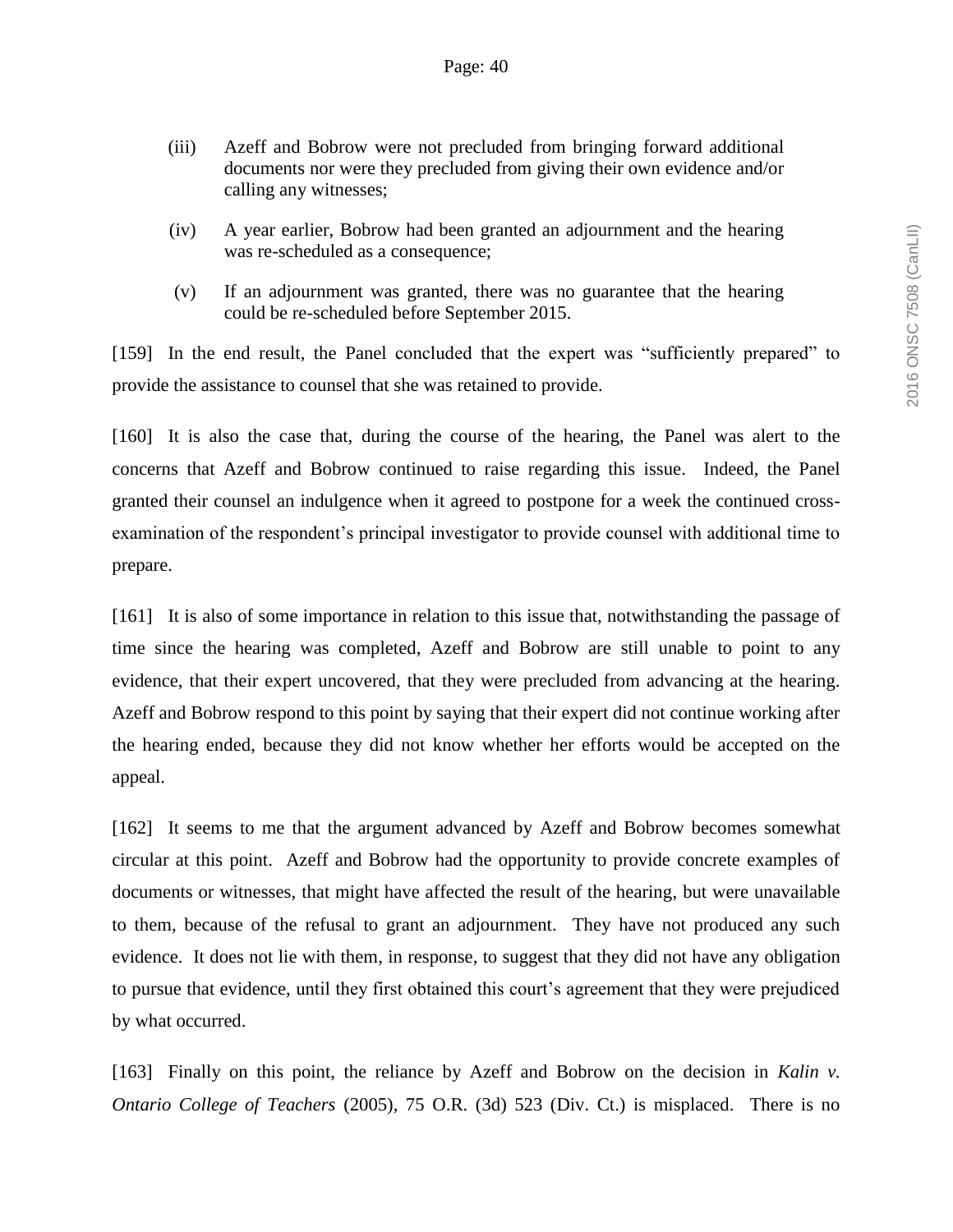comparison between what the tribunal did in *Kalin*, when refusing the request for an adjournment, and what the Panel did in this case. In particular, in this case, the Panel treated the issue seriously; it weighed the pros and cons of the request; and it did not act arbitrarily.

[164] I see no merit in the suggestion by Azeff and Bobrow that they were denied procedural fairness and natural justice arising from the manner in which the Panel dealt with this issue.

#### VI: Sanctions

[165] I turn now to the submissions of the appellants that the sanctions imposed by the Panel were unprecedented and excessive. I will deal with each of the appellants in turn, although it is unnecessary to deal with Cheng on this issue. Since the decision on the merits respecting Cheng has been set aside, the sanctions decision falls with it.

[166] Before dealing with each of the appellants, however, it will be helpful to set out the general principles that underlie the imposition of sanctions regarding conduct that violates the *Act*. In that regard, the purpose of the *Act* bears repeating. It is set out in s. 1.1 that reads:

The purposes of this Act are,

(a) to provide protection to investors from unfair, improper or fraudulent practices; and

(b) to foster fair and efficient capital markets and confidence in capital markets.

[167] In pursuing that purpose, the respondent must "consider the protection of investors and the efficiency of, and public confidence in, capital markets generally": *Committee for the Equal Treatment of Asbestos Minority Shareholders v. Ontario (Securities Commission),* [2001] 2 S.C.R. 132 at para. 45.

(i) Finkelstein

[168] Finkelstein was found to have contravened s. 76 of the *Act* by tipping on three occasions. The Panel levied an administrative penalty of \$450,000 (or \$150,000 per violation) and ordered Finkelstein to pay \$125,000 in costs.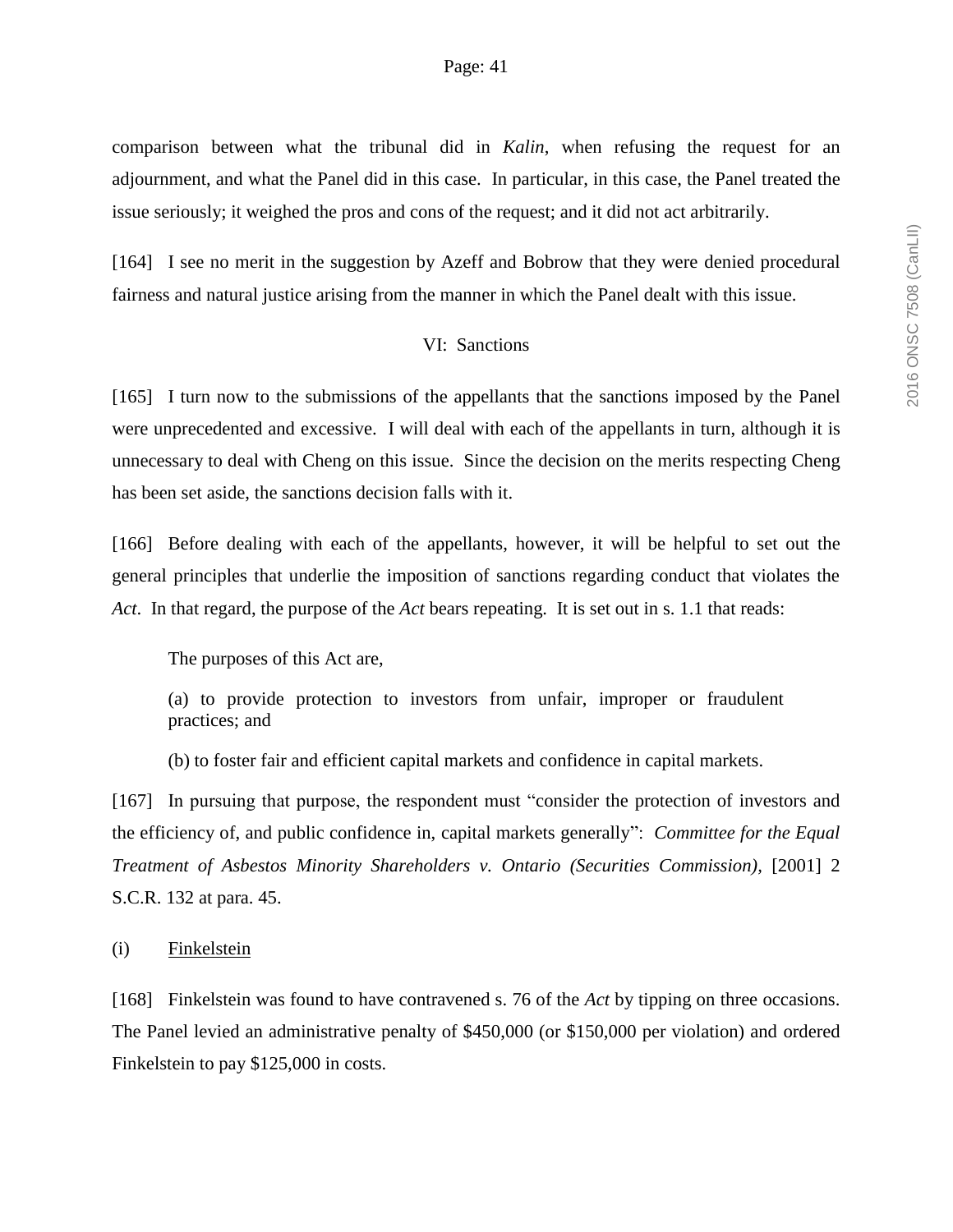[169] Finkelstein says that the sanctions are excessive. He points to the fact that he did not personally profit from any of the tipping. He also says that a penalty of \$150,000 per violation greatly exceeds the penalties in other cases. On this latter point, Finkelstein points to the decision in *Re Agueci*, [2015] 38 OSCB 5995 where a penalty of \$25,000 per violation was imposed.

[170] In rendering its decision on sanctions, the Panel noted that both personal deterrence and general deterrence are important objectives in reaching a decision on the appropriate sanction. It also noted that the *Act* provides for administrative penalties of up to \$1 million per breach. At the same time, the Panel was cognizant of the fact that punishment is not one of the objectives of imposing sanctions.

[171] In approaching its task, the Panel also observed, at para. 10:

Sanctions have to be carefully tailored to the particular breaches of the *Act*, the role of the perpetrator and the particular circumstances applicable to each respondent. Prior decisions of this Commission, or of any other regulator, must be considered, as we have done, to gain the wisdom from peers. However, it would not be an appropriate exercise of our discretion to slavishly follow prior sanctions decisions and make adjustments to them based on the amount of profit garnered in these situations, or of the number of breaches.

[172] Unlike the other appellants, Finkelstein was not a registrant. The Panel found, correctly in my view, that registrants, because of their position, bear a higher degree of responsibility for violations of the *Act*, than non-registrants would. At the same time, however, Finkelstein was a lawyer, working at a major law firm, in the very area of law and commercial activity to which the *Act* is directed. Finkelstein would, by the very nature of his position, be privy to precisely the type of material non-public information that the *Act* seeks to prohibit trading on. Finkelstein was, therefore, in a critical position in terms of his access to such information and his ability to pass it along to others. Consequently, the degree of responsibility that he should bear for violations of the *Act* ought not to be appreciably different, in terms of order of magnitude, than that imposed on registrants.

[173] The harm that is associated with the conduct that Finkelstein engaged in is fundamentally at odds with the goal of having a free and equal market, open to all investors. The goal is to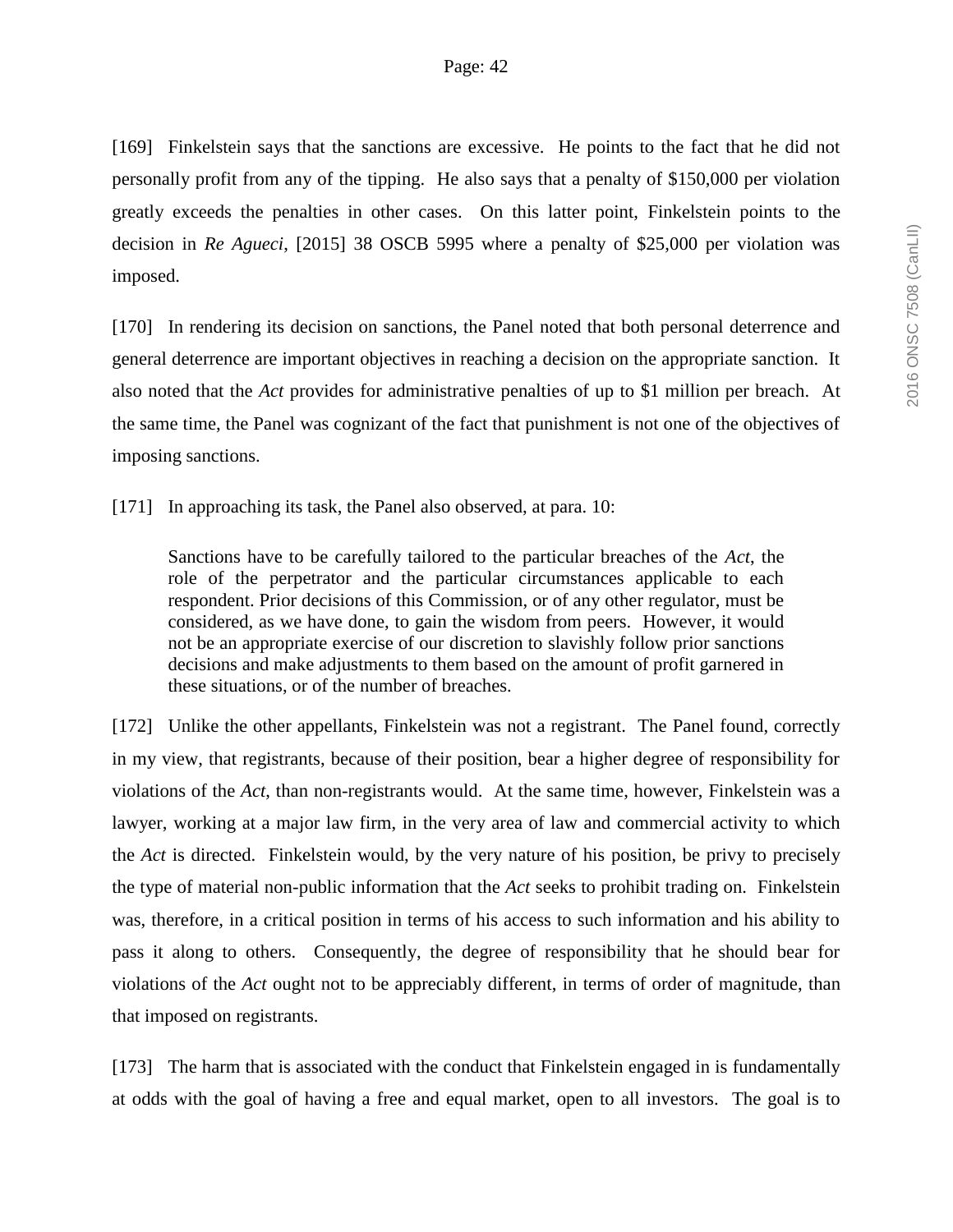ensure that any investor can have confidence that the market is not "rigged" in favour of some investors, over others. As the Panel said, at para. 13:

The passing of MNPI to a person not authorized to receive it strikes at the core of fairness to all investors engaged in the market. Tipping of MNPI undercuts one of the foundational pillars of the Act, namely confidence. It provides an informational advantage to some market participants at the expense of others.

[174] The Panel noted that, while Finkelstein may not have personally benefitted from his conduct, the participants in the three instances of insider trading/tipping, earned profits of approximately \$2 million. Of course, personal profit is only one of the reasons why an individual might engage in such conduct. Enhancing one's reputation with a view to future benefits may also be a motivating factor. Simple self-aggrandizement may be another.

[175] Given Finkelstein's role and given his position, I agree with the Panel that his conduct must be considered to be at the higher end of the spectrum of severity. That fact alone is sufficient to distinguish this case from *Re Agueci*. The Panel also had to be concerned that any administrative penalty imposed could not be seen as simply the cost of engaging in the conduct, the cost of doing business as it were, or simply as a licencing fee for bad behaviour. The administrative penalty had to be meaningful, and one that would send the appropriate message to achieve deterrence.

[176] The imposition of a sanction, like the imposition of a sentence in a criminal prosecution, is a matter of discretion. It is entitled to a high degree of deference by an appellate court. As the Supreme Court of Canada said, on this point, in *R. v. Shropshire*, [1995] 4 S.C.R. 227, an appellate court does not have "free rein" to change a sentence just because it would have imposed a different one. Rather, an appellate court should only interfere with a sentence when the following test is met, at para. 46 (QL):

A variation in the sentence should only be made if the court of appeal is convinced it is not fit. That is to say, that it has found the sentence to be clearly unreasonable.

[177] The decision to impose a penalty equivalent to \$150,000 per violation places the administrative penalty at 15% of the maximum provided for in the *Act*. Given the severity of the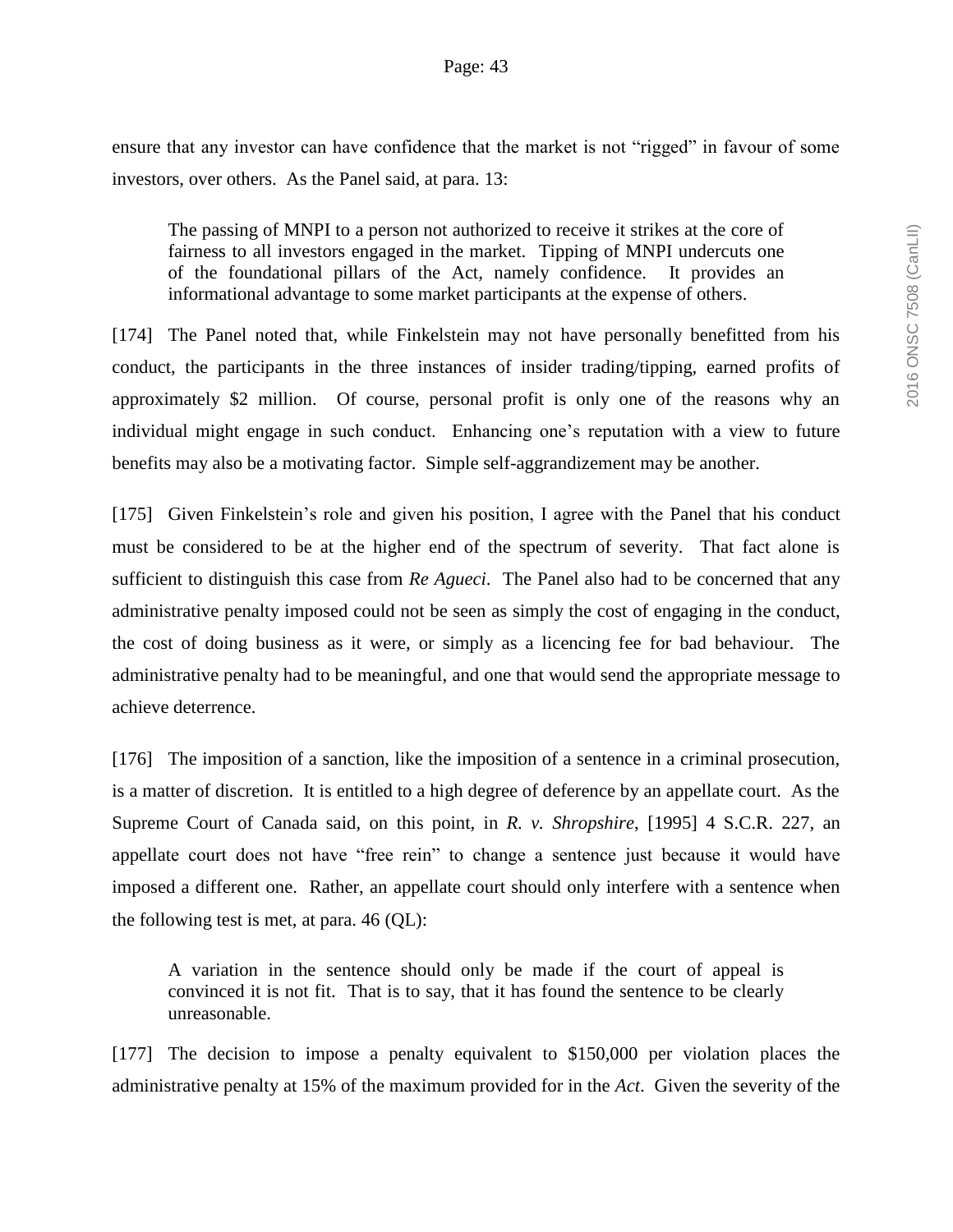conduct found by the Panel, the imposition of a penalty at such a level gives full allowance to all of the mitigating factors in this case, that were outlined by the Panel, including the impact of the allegations on Finkelstein's career. It is also not out of line with the administrative penalties upheld in, for example, *Rowan v. Ontario (Securities Commission)* (2012), 110 O.R. (3d) 492 (C.A.) or in *Fiorillo v. Ontario (Securities Commission)*, [2016] O.J. No. 5520 (Div. Ct.).

[178] In terms of the costs awarded, I cannot find any basis to conclude that the allotment of \$125,000 was unreasonable, or failed to take into account the fact that some of the allegations were not proven. The Panel noted that the respondent had already discounted the actual costs of the proceedings by 70% in terms of the amounts that it sought from the appellants. The Panel reduced the amount of costs sought by the respondent by a further 50%.

[179] The quantum of costs to be awarded by a tribunal is also a matter of discretion. As Sharpe J. A. said in *Rowan*, at para. 92:

Costs orders are entitled to deference on appeal. Where the tribunal making the order has expressly taken into account the very point advanced on appeal, an appellate court will rarely interfere.

[180] There is simply no basis for this court to interfere with the costs award.

(ii) Azeff and Bobrow

[181] Azeff was found to have violated the *Act* five times. Bobrow was found to have violated the *Act* twice. Azeff was assessed an administrative penalty of \$750,000 and Bobrow an administrative penalty of \$300,000. Again these penalties would reflect an amount of \$150,000 per violation. Both Azeff and Bobrow were ordered to disgorge the profits that they personally made. Azeff was ordered to pay costs in the amount of \$175,000 and Bobrow was ordered to pay costs in the amount of \$125,000.

[182] Azeff and Bobrow repeat the arguments made by Finkelstein regarding the administrative penalties. I make the same response to those arguments that I have made above.

[183] Azeff and Bobrow also complain that the administrative penalties represent multiples of the profits that they earned that are out of line with other cases. Applying a multiplier to the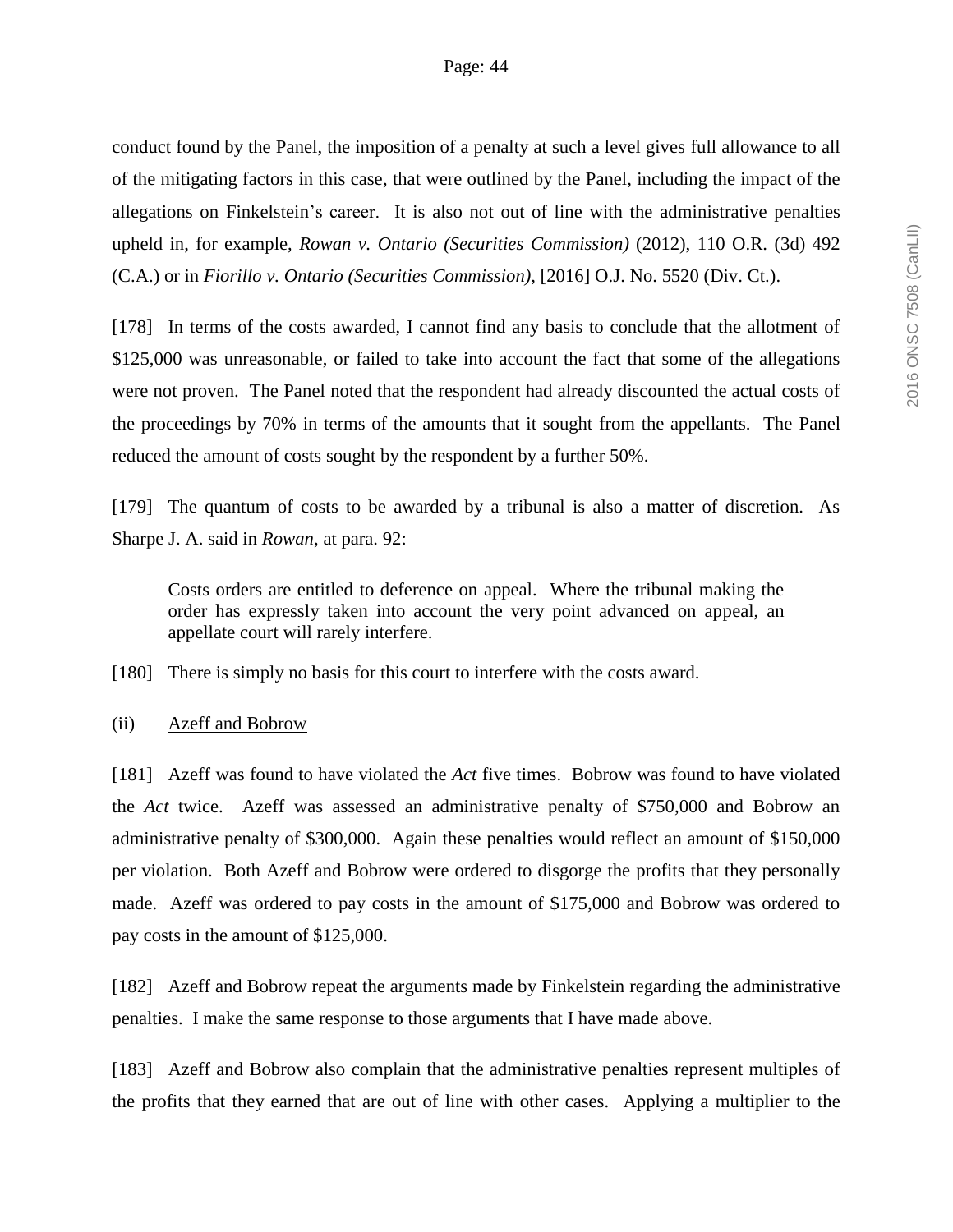profit earned is only one of the ways in which an administrative penalty can be tested as to its appropriateness. As the Panel noted, applying a multiplier to the profit earned does not account for the situation, such as Finkelstein's, where no profit is earned. Further, the fact that a violator of the insider trading/tipping section of the *Act* does not earn a profit, or a large profit, does not diminish the seriousness of the conduct. It also does not account for the fact, as was the case here, that friends, family, and clients, of the violators may earn substantial profits. On that latter point, the administrative penalty levied against Azeff represents 37½% of the \$2 million in profit said to have been gained by others. In the case of Bobrow, it represents only 15%.

[184] For these reasons, the application of a multiplier to profits is, in my view, one of the weaker mechanisms by which to determine the appropriate administrative penalty. It may provide a useful cross-check, but it ought not to be the starting point, or the determining factor. The severity of the conduct, the number of violations, the personal circumstances of the violator, the position that the violator held, and other like factors, are much more important considerations.

[185] Azeff and Bobrow also complain about the ten year registration ban that was imposed upon them. While they acknowledge that such bans "are generally found to be appropriate in insider trading/tipping cases", they submit that they were not appropriate in this case. The principal reason advanced for this submission is that, in the years since the allegations arose, Azeff and Bobrow had continued to participate in the market, albeit under strict supervision, without any further violations.

[186] The Panel considered that submission and rejected it. The Panel found that permitting Azeff and Bobrow to continue working in the market would fail to provide sufficient protection to all other market participants. Specifically, the Panel said, at para. 28:

Continued registration for Azeff and Bobrow, even under strict supervision, does not provide a sufficient shield to the market. It would leave Azeff and Bobrow, as registrants, in the milieu where financings and takeover bids are regularly discussed. We have no confidence that Azeff and Bobrow would resist temptation any more in the future than they did in the past. Supervision, while laudable, does not cover the whole day. Tipping can occur by various, difficultto-detect, means and may not always occur at the workplace.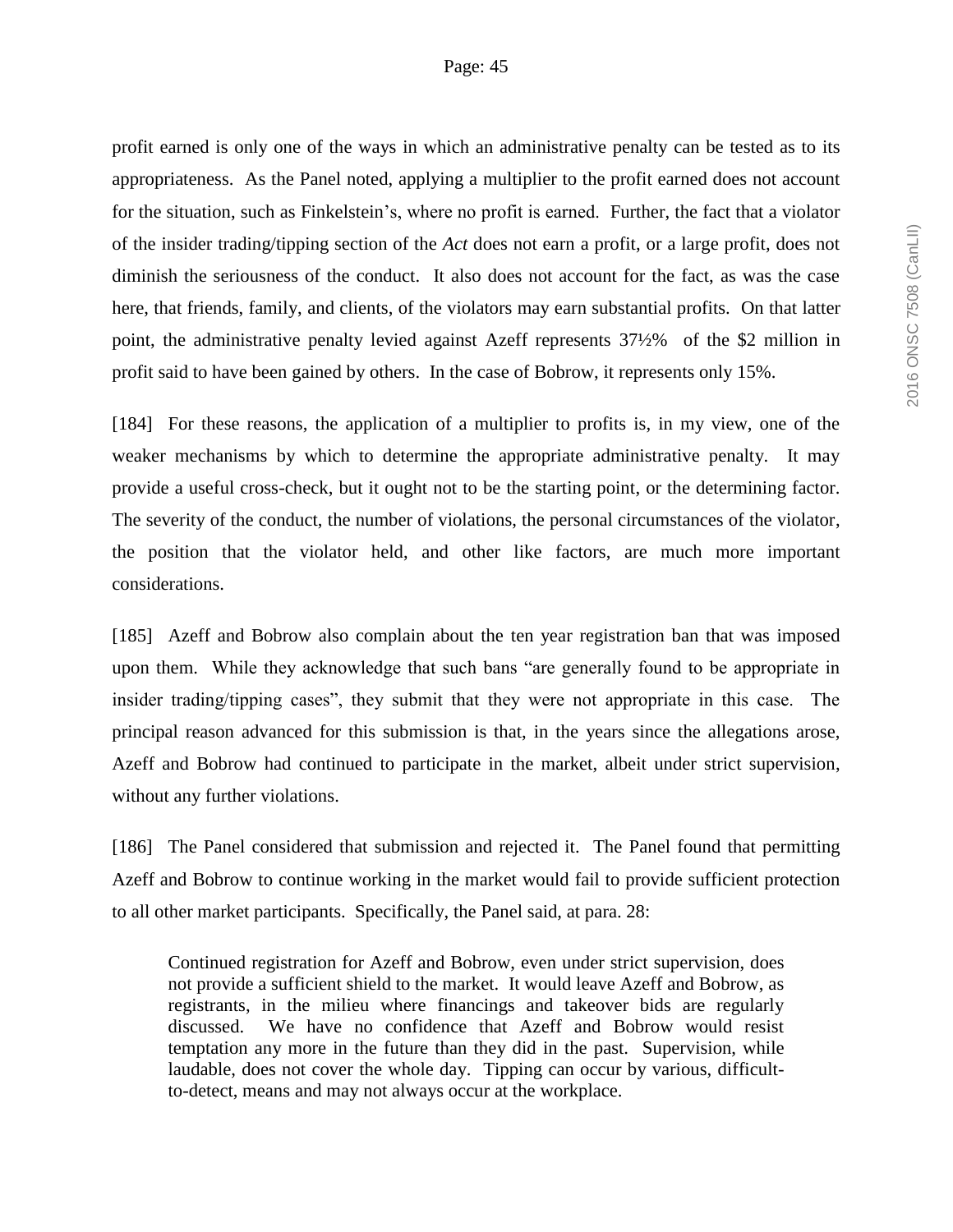[187] That was an entirely reasonable conclusion for the Panel to reach in the circumstances. It is not for this court to second guess that conclusion, or to substitute our opinion for that of the Panel.

[188] Azeff and Bobrow do not directly challenge the costs awards made against them. However, insofar as they may indirectly challenge those costs awards, my observations and conclusion, regarding the issue of costs as they relate to Finkelstein, apply equally to Azeff and Bobrow.

### (iii) Miller

[189] Miller was found to have violated the *Act* on three occasions. He was ordered to pay an administrative penalty of \$450,000 and costs of \$50,000. He was also ordered to disgorge the profits that he made.

[190] Miller's sole submission regarding the sanctions imposed on him is to repeat the arguments made by Azeff and Bobrow regarding the multiplier of profits approach to setting administrative penalties. I will not repeat what I have just said in rejecting that approach as being determinative of the appropriate penalty.

[191] Once again, there is no principled basis upon which this court could properly interfere with the sanctions imposed by the Panel.

### VII: Conclusion

[192] For these reasons, the appeals of Finkelstein, Azeff, Bobrow, and Miller are dismissed. The appeal of Cheng is allowed and the findings respecting him are set aside, as are the sanctions imposed.

[193] If the parties cannot agree on the disposition of the costs of the appeal, they may make written submissions. The respondent and Cheng shall each file their written submissions within fifteen days of the date of these reasons. The appellants, and the respondent with respect to Cheng, shall file their written submissions within fifteen days thereafter. No reply submissions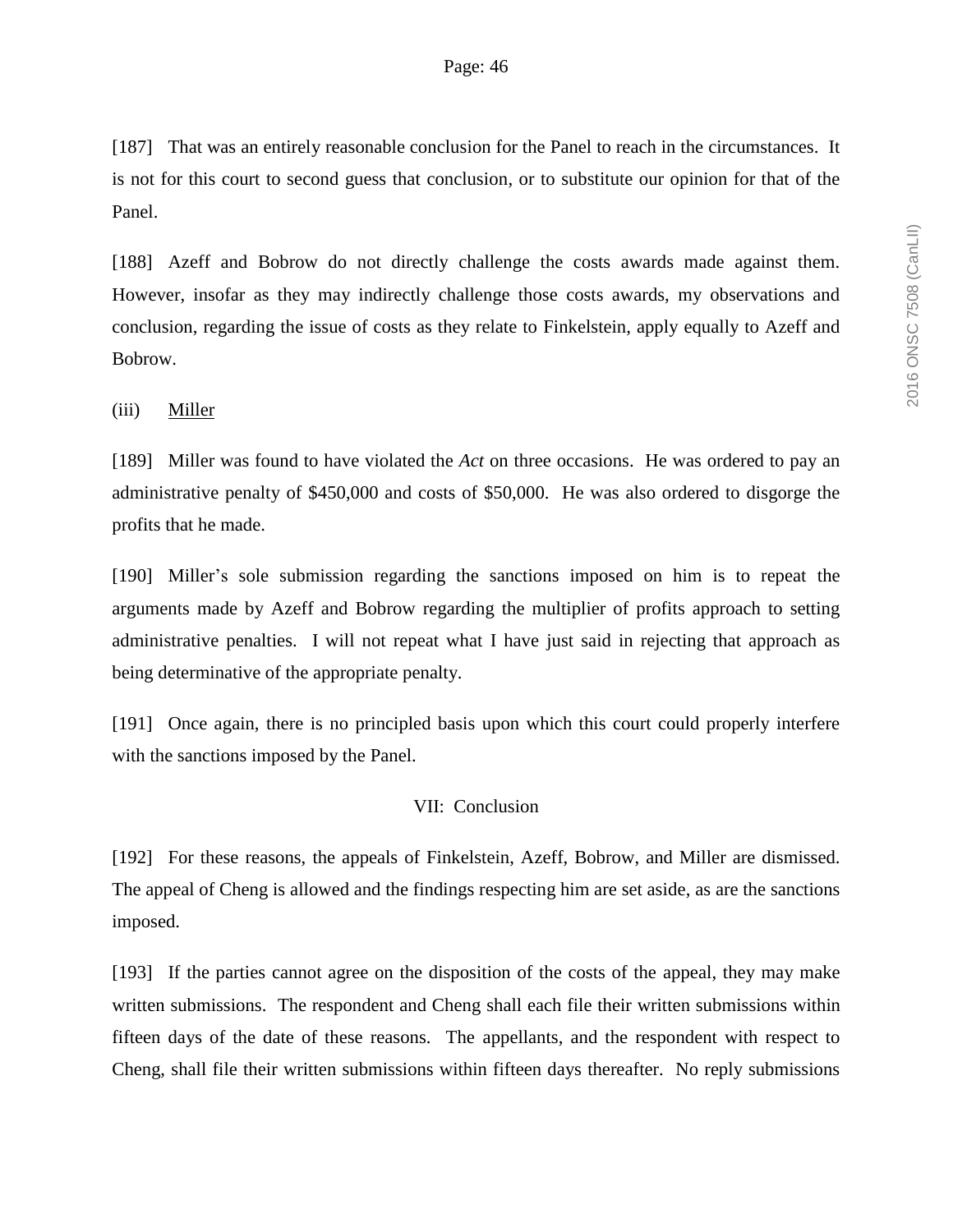are to be filed without leave of the court. No party's submissions shall exceed ten pages in length.

**NORDHEIMER J.**

I agree

**MARROCCO A.C.J.**

I agree

**THORBURN J.**

**Date of Release:** December 2, 2016